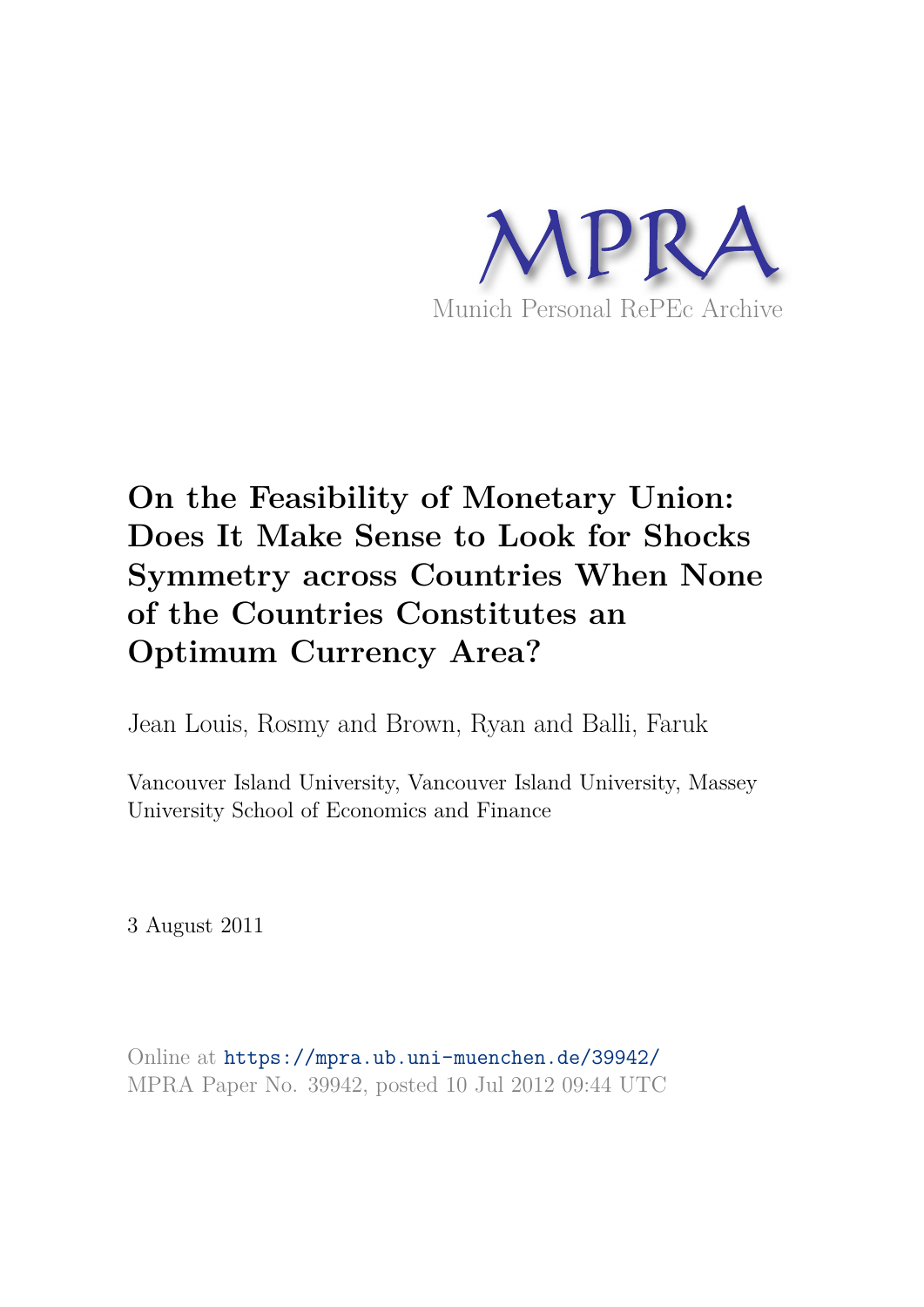#### **On the Feasibility of Monetary Union: Does It Make Sense to Look for Shocks Symmetry across Countries When None of the Countries Constitutes an Optimum Currency Area?\***

| Rosmy Jean Louis |  |  |
|------------------|--|--|
|------------------|--|--|

**Ryan Brown** 

**Faruk Balli<sup>1</sup>**

Vancouver Island University

Vancouver Island University

Massey University

#### Abstract

Usually, a monetary union is not considered feasible between countries if the correlations of shocks are positive but weak. This may not be so if the country with the larger output gap converges to full-employment equilibrium faster than the country with the smaller gap. We argue that common monetary policy can be destabilizing when countries' responses to non-monetary shocks are perfectly symmetric with a correlation of 1 but exhibit differing investment sensitivities to the real interest rate. We use Canada, Mexico and the United States to test the feasibility of a monetary union by documenting whether: 1) gross investments in Canada and Mexico are equally responsive to the real fund rate, and 2) Canada's and Mexico's output growth and inflation respond differently to US monetary policy shocks and oil price shocks. This approach implicitly dictates whether the shocks themselves are symmetric or asymmetric. Using quarterly data and SVAR methodology, we conducted two layers of analysis. We estimated SVARs for the periods 1970–2008, 1970–1990 and 1991–2008 to find that a monetary union is feasible between Canada and the US for the first two sample periods. For Canada and Mexico, we find similar responses of output growth to US monetary policy shocks. We conducted further robustness tests by estimating two identified VARs with common US variables and oil prices for Canada and Mexico to assess commonality in responses to shocks with the US. These results affirm that a monetary union is also feasible between Canada and the US.

JEL Codes: C32, F33, F42

Keywords: North American Monetary Union, US monetary policy shock, SVAR.

**\***We thank an anonymous referee for helpful comments and Megan Foster for help with proofreading. The usual caveat about remaining errors applies.

<sup>1&</sup>lt;br><sup>1</sup> Corresponding Author: School of Economics and Finance, Massey University, Palmerston North, New Zealand.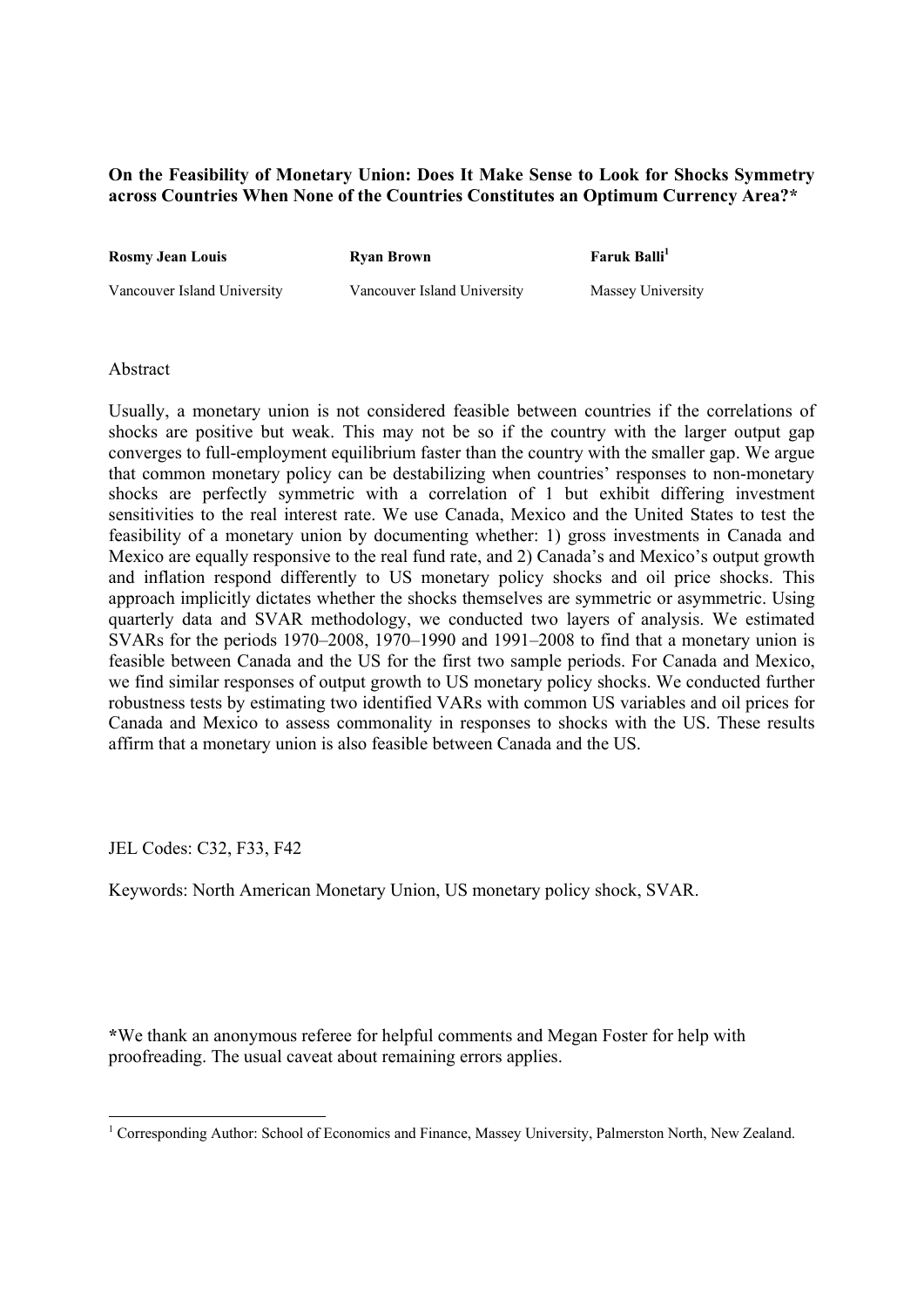#### **Introduction**

The purpose of this paper is to offer an alternative to the conventional wisdom of testing for shock symmetry to determine countries' suitability for monetary union. We propose an approach that focuses instead on the strength and commonality of the responses of the countries to monetary policy shocks of the potential anchor country. We use Canada, Mexico and the United States (US), members of the North American Free Trade Agreement (NAFTA), as a springboard to underscore the merits of this approach.

We examine how Canada and Mexico react to monetary policy shocks arising from the US and whether their responses differ to the US own output and inflation responses. The examination of the symmetry of shocks is of particular importance in the consideration of a North American Monetary Union (NAMU), as such an endeavor would require Mexico and Canada to secede control of monetary policy to the US due to the sheer size of the US economy relative to Canada and Mexico combined. The transition costs would be less severe if Canada and Mexico already react substantially and similarly to a US monetary policy shock.

Following the seminal work by Mundell (1961) on optimum currency area (OCA) and subsequent works by McKinnon (1963), Kenen (1969), and Tower and Willet (1976), the suitability of fixed, flexible exchange rate regimes and prospective monetary unions has been assessed based on the importance of relative economic sizes, labor mobility, degree of openness, trade concentration, and similarity of shocks. The determination of the degree of symmetry between shocks across countries has been thus far the most popular criterion used in empirical works to evaluate OCAs. According to this approach, one needs to test whether aggregate demand (AD) and aggregate supply (AS) shocks are positively and significantly correlated across member countries to conclude whether a monetary union is feasible or not, *ceteris paribus*.

Another strand of the literature concentrates on the differential impacts of monetary policy across industries, regions, consumer groups, and the size of firms within and across countries. This strand includes the works of Gertler and Gilchrist (1993, 1994), Oliner and Rudebusch (1996), Britton and Whitley (1997), Carlino and Defina (1998, 1999), Dornbusch *et al*. (1998), Ramos *et al*. (2003), and Clausen and Hayo (2006). All these studies have found differential responses, whether the study concentrated on is for the European Union or the United States. There have been some attempts in Canada to quantify the impacts of a common monetary policy. The initial contribution was made by Beare (1976), who documented the differential effects of money supply shocks on the Prairie Provinces for the period 1956–1971. The most serious piece of work since then was the recent contribution of Georgopoulos (2009), which provided further evidence that common monetary policy in Canada does impose serious costs on provinces that do not move along the same wavelength. In fact, Georgopoulos measured the differential regional effects of monetary policy shocks in Canada and found that primary industry-based provinces are more strongly and adversely affected by a contractionary monetary policy shock than a manufacturing-based province such as Ontario. Although Georgopoulos inferred that differential effects would surely occur across countries within the postulated NAMU, no formal study at the macroeconomic level has looked into the synchronicity of responses of Canada and Mexico to US monetary policy. Our paper therefore intends to fill that void.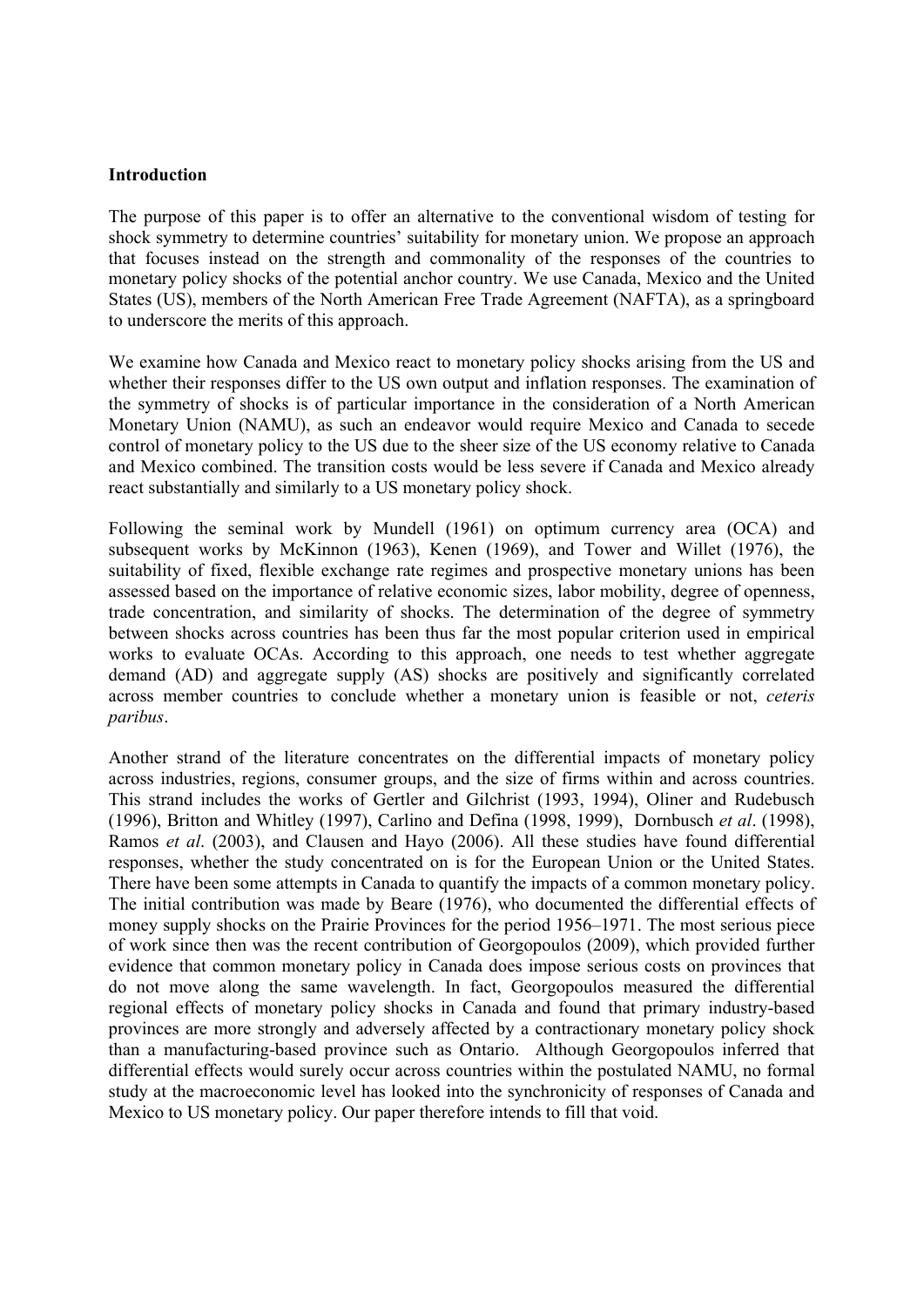In this paper, we take a slightly different, yet innovative, approach by investigating whether the responses of the two smaller NAFTA member countries to monetary policy shocks from the US are synchronized and whether these responses are similar to US own output and inflation responses to determine whether a North American monetary union is feasible.

Since Mexico and Canada are small open economies, our paper used a non-recursive approach by restricting the impact of Canadian and Mexican variables on the US interest rate in order to just-identify the vector autoregression (VAR). Simply put, we used the following ordering: fund rate, output and then inflation. This paper reports the response of Canada, Mexico and US output growth and inflation to a structurally identified US monetary policy shock, and calculates the correlation of the impulse responses. Prior to the VAR analysis, we investigated whether gross investments in Canada and Mexico exhibited differing degrees of sensitivity to US real fund rate. We conducted further robustness tests by estimating a pair of identified octavariate VARs with common US variables (output growth/output gap, inflation, nominal fund rate) and oil prices for Canada and Mexico to thoroughly assess their commonality in responses to shocks with the US.

The results of our paper suggest that the adjustment costs of a NAMU would be much less for Canada than for Mexico. From the perspective of Canada and US output and inflation impulse responses, our research lends support to the view that Canada is suitable for a NAMU for the overall and pre-targeting sample periods. This is due to the strongly symmetric output growth and inflation impulse responses of Canada and the US to oil price shocks and to a one standard deviation structural monetary policy shock in the US. In contrast, Mexico and the US have asynchronous impulse response correlations. Despite these robust results, the post-inflation targeting samples exhibit minimal impulse response correlations for the trivariate VARs and therefore does not lend support to a NAMU. Overall, though; our paper indicates that a monetary union would be more suitable for Canada than it would be for Mexico.

The rest of this paper is organized as follows: Section 2 explains the conceptual framework. Section 3 discusses the related literature. Section 4 describes the underlying theory and structural vector autoregression (SVAR) methodology. Section 5 describes and analyzes the characteristics of the data. Section 6 discusses the empirical results and Section 7 concludes the paper.

#### **Section 2 The Conceptual Framework**

There are at least two reasons for focusing on monetary policy shock responses rather than the correlation of AD and AS shocks. First, the literature has confirmed what is already known: even if every country in isolation constitutes a *de jure* monetary union, regions do differ, since resources are not evenly distributed, whether initially allocated by Mother Nature or by economic agents thereafter. There is no reason to expect economic agents to exhibit similar tastes and preferences or to make similar decisions when faced with opportunities and adversities. Neither can we expect a natural disaster to have the same impact on two different regions at all times. Therefore the requirement that AD and AS shocks be symmetric across countries for a currency union to be feasible, *ceteris paribus*, is too ambitious and unrealistic, most notably when symmetry refers to a situation where "regions experience similar shocks or similar magnitudes of change from a given shock" (Georgopoulos (2009); p. 2094).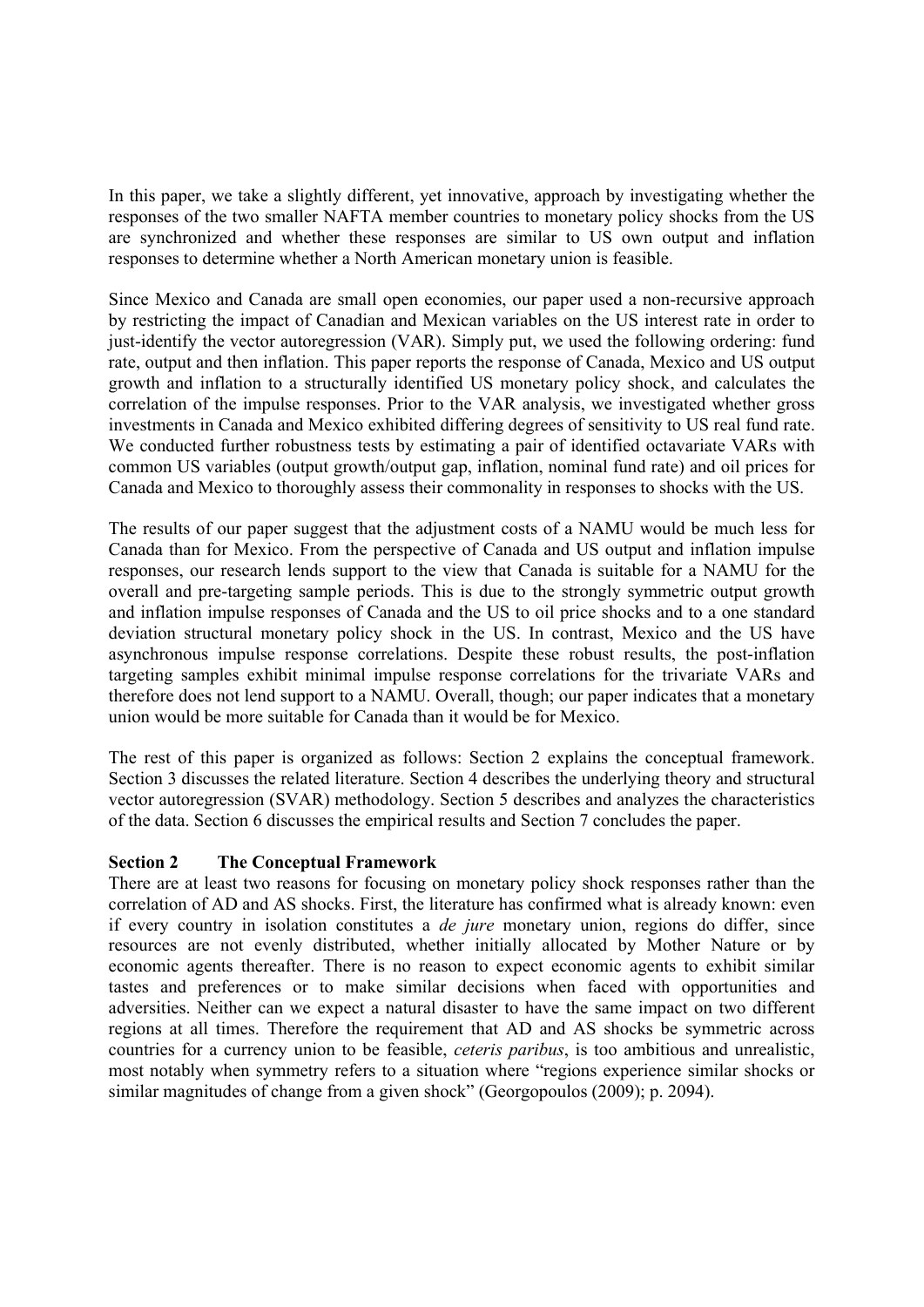What anchors common currency regimes when asymmetries are present across regions? It is believed that fiscal federalism schemes of income redistribution and market mechanisms (both capital and credit) act as insurance against bad economic times. Following Mundell's contributions (1973a, b), this strand of the literature has received its impetus, notably with the framework developed by Asdrubali *et al.* (1996) and earlier contributions by Atkeson and Bayoumi (1993), and Bayoumi and Masson (1995) among others are well noted. The results that emerge from the risk-sharing literature show that there is a sizable portion of shocks that remain unsmoothed after isolating the contributions of the different smoothing channels. For example, Asdrubali *et al*. report 25% for the US states, and Antia *et al.* (1999) and Balli *et al.* (2009) report 14% and 19% for Canadian provinces respectively. These findings reinforce the view that perfect correlation of shocks across/within regions or countries carries little probability of occurrence.

Assuming perfectly correlated shocks are unlikely, it is possible for common monetary policy to be destabilizing even when the regions or countries move in the same direction. This brings us to our second motivation for this paper. Our contention is that when it boils down to assessing the feasibility of monetary union on the basis of the synchronization of AD and AS shocks, a common response to monetary policy, both in direction and in magnitude, will be effective if there is perfect correlation. If the correlation is imperfect, then we need interest rate sensitivities to differ across countries, since the interest rate cannot be adjusted to suit both region-specific problems. For example, the Bank of Canada cannot set one interest rate for Central Canada and another interest rate for the Maritime Provinces. The magnitude is fixed for all, regardless of their differences. If interest sensitivities are similar and the AD and AS shocks are not perfectly correlated, the country with the lowest output gap might find itself forced into recession (inflationary mode) while the country with the highest output gap would converge toward full employment. This is exactly what we portray in Figure 1. We assume that Canada and Mexico start out with some kind of full employment level,  $Y_p$ , which does not have to be the same for both, and experience similar AD shocks in nature (changes in tastes and preferences, changes in government spending, etc.). If there is monetary union and the US sets the interest rate, provided that there is a difference in the output gaps, convergence to full employment equilibrium is not guaranteed for Mexico as long as investment is as sensitive to the real interest rate as it is in Canada. Mexico's economy could eventually find itself below equilibrium.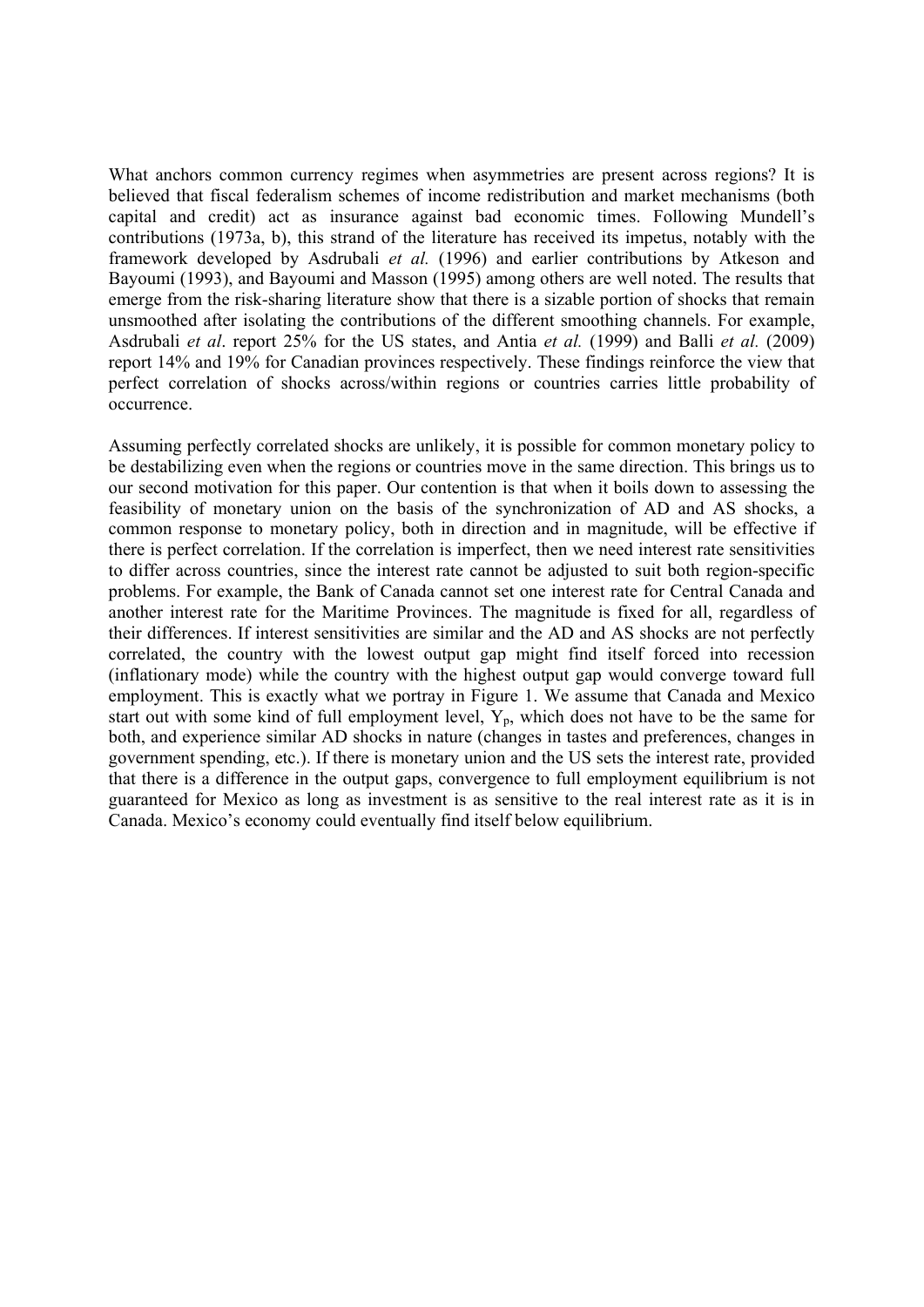

We can draw on practices in the medical field as an analogy to further clarify this line of reasoning. If two individuals suffer from the same disease, is it wise for the doctor to administer the same medication to both? Possibly, the answer is yes. The doctor has first to consider the medical history of each patient to determine whether they require the same drug and what dosage is appropriate. However, if a doctor conducting a controlled group experiment administered similar doses of the same medication to two sick individuals, without knowing the specifics of their diseases, but later discovered that both were cured, it can be inferred that the two subjects suffered from the same disease and have a similar medical history, or else that the medication can cure multiple diseases. The two individuals can be substituted for two economies, the "disease" is the non-monetary AD and/or AS shocks, and the "drug" is the common monetary policy. The only major difference is that the dosage of the medication can be adjusted to patients with different needs but the magnitude of the interest rate cannot fulfill the same purpose for two countries or regions. Many readers may question this analogy, but the economy is at least as complex as the human body. Therefore, testing for common responses of Canada and Mexico to US monetary policy is a stronger test of monetary union feasibility for the NAFTA member countries. First, it automatically dictates whether the shocks are symmetric or not across countries without having to extract those shocks. Second, it is less susceptible to spurious correlation since the focus is on the common response, or lack thereof, to the same variable. Lastly, it provides a more solid ground for negotiation on fiscal arrangements, and labor and capital mobility, should the decision come to forming a monetary union. What is appealing with this approach is that it shows there is still a pressing need to reflect on these mechanisms even when the shocks happen to be symmetric but their magnitudes differ across member countries.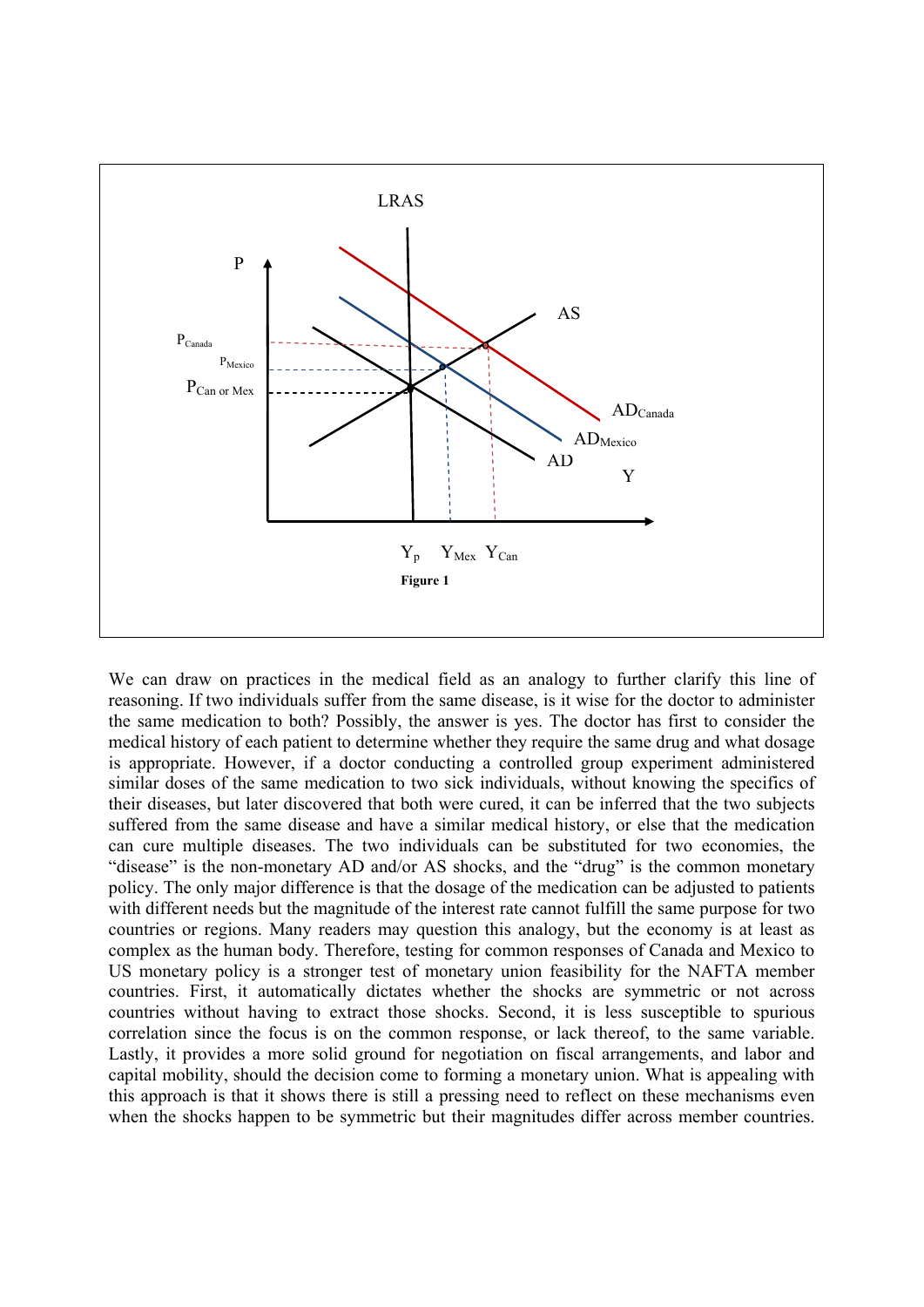To the best of our knowledge, there has been no paper that argues monetary policy can be destabilizing even when shocks are symmetric across countries, hence the need to focus on commonality of responses to monetary policy shocks and the relative sensitivity of investment to real interest rate across countries in assessing the feasibility of a monetary union.<sup>2</sup> Jean Louis et al. (2010a, b) did explore the commonality of Gulf Cooperation Council (GCC) member countries responses to US monetary policy shocks in assessing the role of the US Dollar as a suitable anchor for the proposed GCC currency, but they did not stress out the role that differing investment sensitivities to US monetary policy shocks can have across member countries.

#### **Section 3: Related Literature**

Since the end of the Bretton Woods system, Canada has had a freely floating currency, while Mexico has tried several exchange rate regimes, including adjustable and crawling pegs. Given the economic dominance of the US, monetary integration between Canada and Mexico would involve either fixing the Canadian and Mexican exchange rates to the US dollar or adopting a North American currency which would be largely influenced by the US (Carr and Floyd (2008)).

Substantial literature assesses the similarity of NAFTA countries' output and the impact of US output shocks in particular. For example, Murray (2000) and Murray *et al.* (2003) showed that there was substantially less cross-border integration than within-border integration between regions. Further, Fernandez and Kutan's (2005) analysis suggested that the NAFTA countries' business cycles were asynchronous. In contrast, other studies show linkages and shock symmetries between Mexico, Canada and the US (Swiston and Bayoumi (2008), Klyuev (2008), Holman and Neumann (2002)) and the existence of common trends in business cycles (Ponce and Acosta (2008), Jean Louis and Simons (2007); Kose and Cardarelli (2004), Cuevas *et al.*, (2003), Hernandez, (2004)).

Several techniques have also been used to gauge the extent of economic integration between NAFTA countries. Using descriptive statistics, Arndt (2006) has argued that *de facto* integration has been occurring as a result of cross-border production networks which have reduced cyclical divergence of the two economies, thereby providing a justification for monetary union. Similar results were shown for Mexico by Torres and Vela (2003). Michelis (2004) analyzed trade data, and GDP correlations, and tested for co-integration to find that Canada and the US satisfied the necessary conditions for an OCA, while Mexico and the US did not satisfy those conditions. Levine and Carkovic (2001) assessed the feasibility of Mexican adoption of the US dollar based on whether or not doing so would lower inflation and reduce exchange rate volatility. In general, the authors' results did not support adoption of the US dollar by Mexico. Lastly, Cooley and Quadrini (2001) examined the welfare impact on Mexico of losing monetary independence. The authors concluded that the loss of long-term monetary independence generated significant welfare losses. Most of these studies fall short as assessments of the effects of having a single monetary policy under a monetary union. Similarity of business cycles is important in

<sup>&</sup>lt;sup>2</sup> A dynamic stochastic general equilibrium (DSGE) model can be worked out nicely to provide a theoretical foundation for this paper in lieu of the intuitively appealing idea outlined. However, for this time, we only concentrate on the empirical aspects, hence the use of the identified VARs, and leave the theoretical underpinnings for future work. Actually, we have already started such work.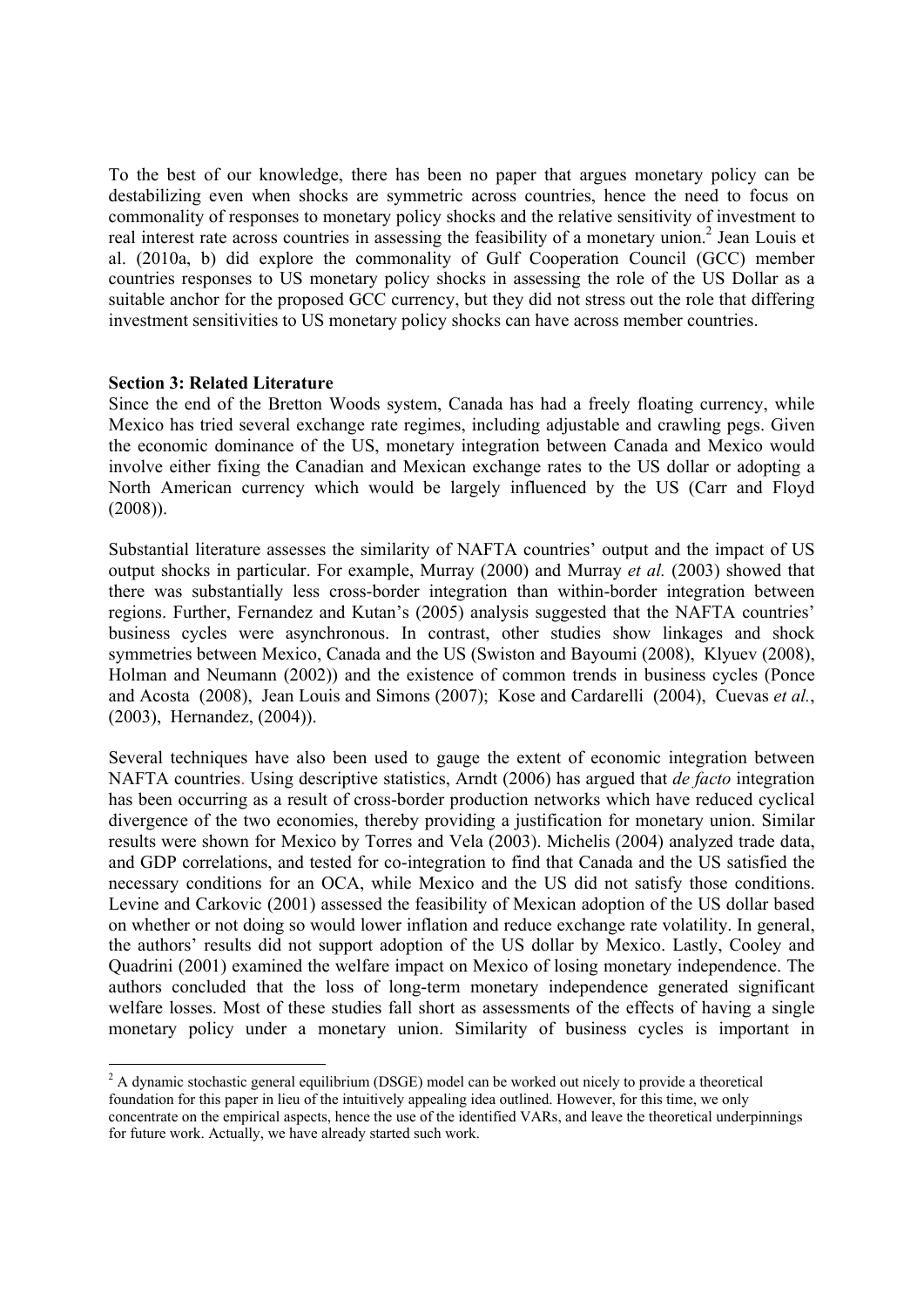determining whether countries need separate monetary policy to respond to economic conditions, but determining the reaction of Mexico and Canada to US monetary policy shocks also needs to be addressed. If Mexico and Canada already react substantially and similarly to a US monetary policy shock then additional shocks to their economies will be less severe as a result of monetary integration. Several papers with similar analyses to this paper are discussed below.

The literature assessing the impact of US output shocks on Canada and Mexico is more substantial than the literature assessing US monetary shocks. However, there is also a growing amount of literature that assesses US monetary policy impacts on Canada and, to a lesser extent, Mexico. Holman and Neumann (2002) used Choleski decompositions to examine the impact of US monetary policy shocks on Canadian economic activity. The authors acknowledged that a structural analysis could be imposed by restricting the impacts of Canada's shocks on the US. In regards to Mexico, Del Negro and Obiols-Homs (2001) used counterfactual experiments to compare four monetary policy regime periods that occurred between 1976 and 1997. The authors examined the indirect effect of a US policy shock on changes in Mexican monetary policy regimes. The paper's results suggested that US monetary policy disturbances were a large source of macroeconomic disruptions in the Mexican economy because of their effect on the policies of the Banco de México. There was only a cursory examination of the impulse response of Mexican macroeconomic variables to a federal funds rate shock, which relied on an under-identified VAR.

Swiston and Bayoumi (2008) assessed the impact of output, financial and trade channel shocks to the output of Canada and Mexico arising from the US, the Euro area, Japan and the rest of the world using a quasi-Bayesian VAR approach. The authors used a similar full sample and subsample as we use in our exposition. In terms of variance decompositions, US financial spillovers (interest rates and equity prices) accounted for one-half and two-fifths of US spillovers to Canada and Mexico, respectively. In contrast, financial linkages explained close to 20% of Mexico's output variation in the full sample period. Financial linkages in both countries increased over time, accounting for only a quarter in Canada before 1989 but more than half since 1989. This change was attributed to the inception of the Canada–United States Free Trade Agreement and to the reduction of domestic business cycle volatility in Canada, Mexico and the US.

A paper by Klyuev (2008) examined financial linkages between the US and Canada using a SVAR with a block exogeneity assumption (US macroeconomic variables affect the output and inflation of Canada and Mexico, but not vice versa). The author examined the impact of US output shocks on Canada's output, and the response of Canada's interest rate and output to a US monetary policy shock. Only 5% of Canada's output variation was explained by a US policy shock. The impulse response of Canadian and US output and inflation to a US monetary policy shock was similar to our results, with a peak negative output response and positive inflation response by the third quarter. Lastly, Bhuiyan (2008) used an open economy structural VAR to estimate the impact of monetary policy shocks arising from Canada and the US. The author used an over-identified VAR with a Bayesian Gibbs sampling method. Bhuiyan's results indicated that US variables (federal funds rate, US GDP, US inflation rate and world export prices) explained up to 60% of Canadian output variation. The US federal funds rate had a negative impact on Canada's GDP, but increased the inflation rate (the price puzzle).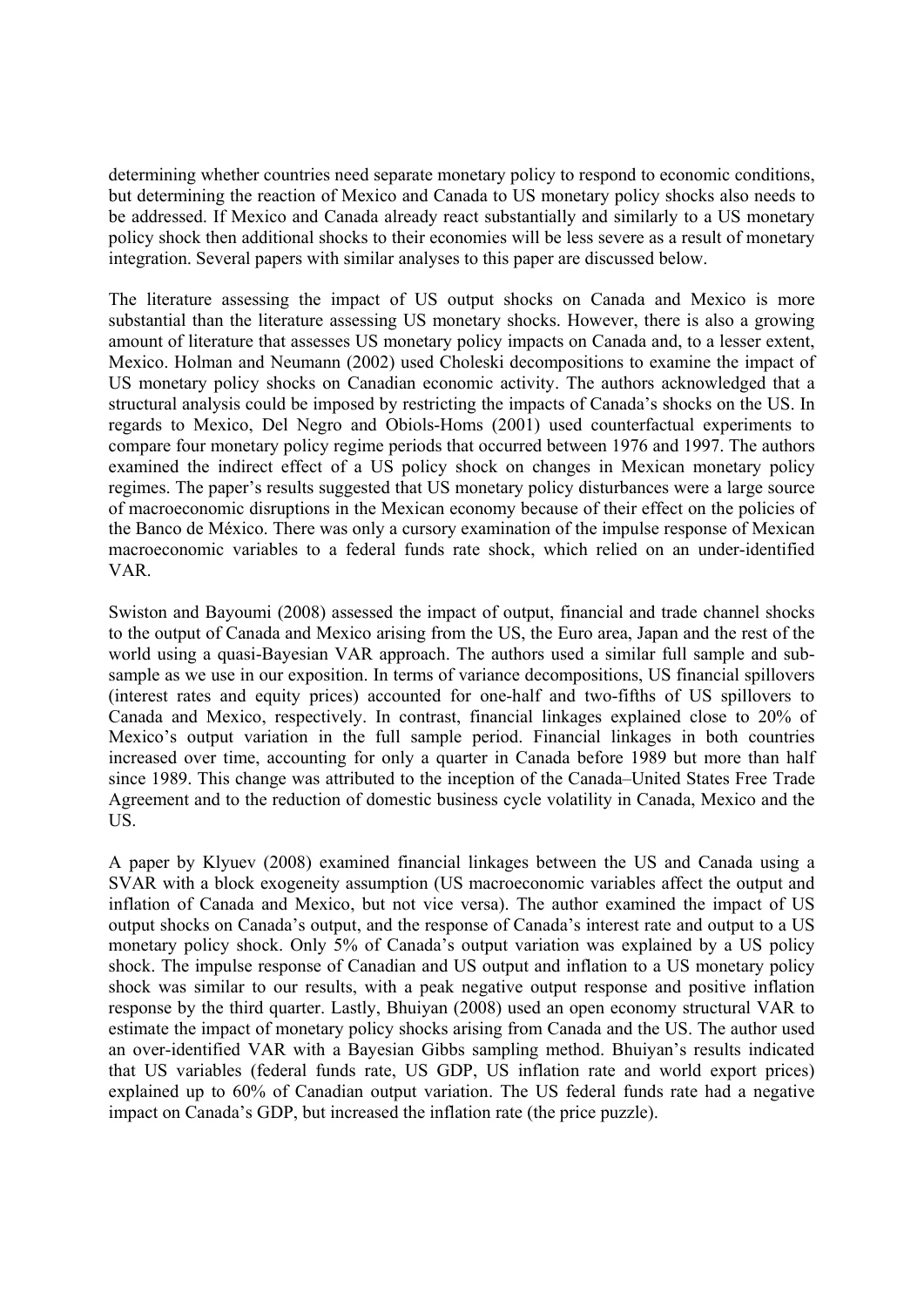By not including Mexico, other studies (except for Swiston and Bayoumi (2008)) fall short as an assessment of the feasibility of a NAMU. Our paper is similar in that it assesses the *direct financial channel* as represented by the three-month interest rate, but different because it compares the impact on both Mexico and Canada, and correlates the results. This paper contributes to the literature by using an SVAR to compare the impact of a monetary policy shock from the US on Canada and Mexico. This analysis is important because the Canadian and Mexican economies have become increasingly integrated with the US economy in terms of the volume of trade and in terms of formal trade agreements. If Canada and Mexico already react similarly and significantly to US monetary shocks and the magnitudes of the responses are the same, then a monetary union would be less costly because a common currency would not generate additional monetary shocks that would require adjustments by the Canadian and Mexican economies.

#### **Section 4 Methodology**

-

This paper uses the SVAR method to determine the impact of US monetary policy shocks on Canada and Mexico. This methodology has been used extensively in economics since Sims (1986) and Bernanke (1986) used short-run restrictions, and Blanchard and Quah (1989) used long-run restrictions to model innovations using economic analysis in response to Cooley and Leroy's (1985) critique of Sims's (1980) unidentified VAR. Further improvement in the SVAR technique was brought about with the work of Galí (1992), which combined short- and long-run restrictions to identify the model.

For Canada and Mexico, we estimate the following model where  $i_t^*$  is the nominal fund rate, and  $y_t$  and  $\pi_t$  are the respective country's output growth and inflation variables.<sup>3</sup> The asterisks are response coefficient estimates when included in a matrix.

$$
\begin{bmatrix} i_t^* \\ Y_t \\ \pi_t \end{bmatrix} = \begin{bmatrix} * & 0 & 0 \\ * & * & 0 \\ * & * & * \end{bmatrix} \begin{bmatrix} \varepsilon^p \\ \varepsilon^s \\ \varepsilon^d \end{bmatrix}
$$
 (1)

We impose the restriction that AD and AS shocks do not influence the US short-term interest rate (the first two zeros of the first row) and AD shocks have no contemporaneous effect on *Y*  because supply is perfectly inelastic in the short run due to the availability of resources (the zero of the second row). We assume that it takes at least one quarter before we can observe the effect of AD on output, which is not unreasonable, as we are dealing with quarterly data.

For the US, which is the large country, we estimate the following model:

$$
\begin{bmatrix} Y_t^* \\ \pi_t^* \\ i_t^* \end{bmatrix} = \begin{bmatrix} * & 0 & 0 \\ * & * & 0 \\ * & * & * \end{bmatrix} \begin{bmatrix} \varepsilon^s \\ \varepsilon^d \\ \varepsilon^p \end{bmatrix}
$$
 (2)

<sup>&</sup>lt;sup>3</sup> This basic model assumes that monetary policy in the two small countries is imported from the US under the assumption of perfect capital mobility. This might seem quite restrictive a priori because we do not allow the domestic interest rate at this point to be part of the model. We address this issue later by estimating octavariate VARs. The results obtained from the basic model are robust.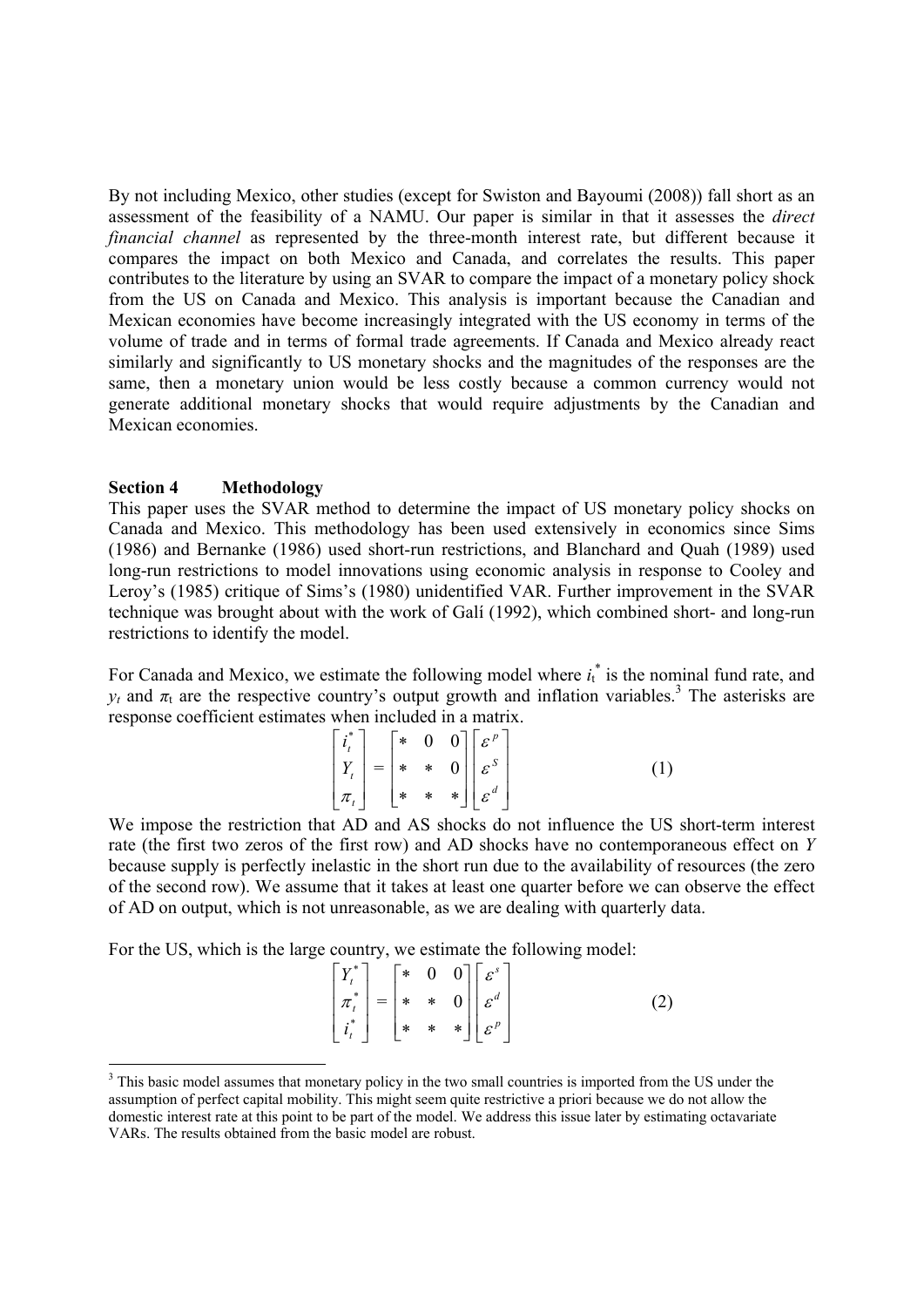The restrictions adopted for the US VAR are straightforward. Neither the policy shock nor the AD shock has a contemporaneous effect on output growth and the policy shock does not have a contemporaneous effect on inflation. It takes some time for adjustment to take place. The underlying identification scheme of the VARs is consistent with the theoretical underpinnings of the basic Mundell–Fleming or IS-LM-BP model. This model depicts an economy that is so small that it is affected by the outside world but does not affect the outside world.

It is worth noting that the structural decomposition adopted here is not a Choleski decomposition, although it is similar in appearance. The careful ordering of the variables is thought to reflect the underlying theory of the IS-LM-BP model. The decomposition adopted here is one of the six possible orderings of the Choleski decomposition.

#### **Section 5 Data and Data Analysis**

The data were taken from the OECD Economic Outlook database. The nominal fund rate is used as the US monetary policy shock variable. The interest rate is used in line with Bernanke and Blinder's (1992) contribution that innovations in the US federal funds rate are a better measure of monetary policy shocks than innovations in monetary aggregates. Further, Sims (1992) noted that money demand shocks reduce the accuracy of monetary aggregates as a measure of monetary policy shocks. Sims suggested the use of the short-term interest rate. Thus, our paper uses the nominal fund rate as a measure of US monetary policy shocks.<sup>4</sup>

The other variables used in this paper are Mexico's and Canada's Gross Domestic Product (GDP) and Consumer Price Index (CPI). GDP and the CPI are used in first-differenced natural logarithmic form, and therefore represent output growth and the inflation rate in the estimated VARs. The data are quarterly and run from 1970:1–2008:4. In addition, two sub-samples are used to estimate the periods before and after the adoption of inflation targeting policies. For the US, the implicit inflation targeting period runs from 1985:1–2008:4, which is based on the beginning of a period of inflation control activism by the Federal Reserve (Cogley and Sargent (2001)). For Mexico, the period of implicit inflation targeting is based on the more stable period of inflation from 1988:3 to 2008:4, which started with the adoption of a currency peg to the US dollar under the *Pacto de Solidaridad Económica* (which was later dropped after the Tequila Crisis in which inflation spiked and the peso was devalued).<sup>5</sup> For Canada, the period of inflation targeting is based on when the Bank of Canada began explicit inflation targeting in 1991:1 (a one quarter lag (1991:2) is used because targeting was gradually implemented).

A dummy variable representing periods with and without inflation targeting was included in the full period VARs as an exogenous variable. A linear trend was included in all of the VARs as an exogenous variable. Lastly, a dummy variable for oil shocks was included in Mexico and Canada's VARs as an exogenous variable, because of the importance of oil in those economies. The first oil shock period started in 1973:4, which corresponds with the beginning of the Arab oil embargo on October 19<sup>th</sup>, 1973. The effect of the shock continued until November 1979, when a second oil shock occurred due to cancellation of US oil contracts by Iran and an increase in prices by Saudi Arabia. Oil prices returned to normal levels by 1986:1. A brief shock occurred

 4 Our findings still hold even when we use the fund rate as the monetary policy instrument.

 $<sup>5</sup>$  It would be preferable to start Mexico's sample later when explicit inflation targeting was adopted, but the sample</sup> size would be too small for quarterly data.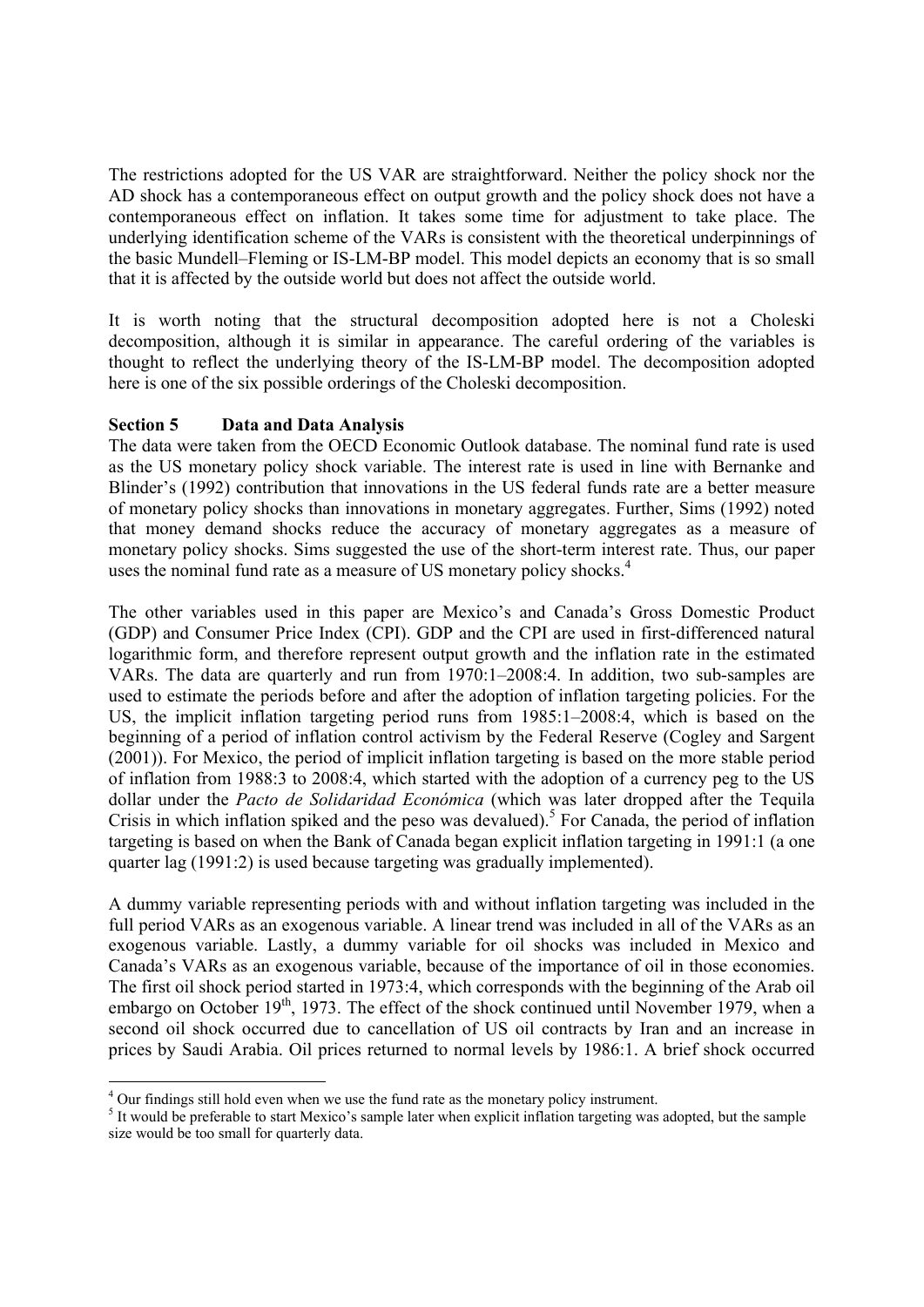during the Gulf War for approximately two quarters (1990:3–1990:4). Lastly, the most recent shock, in large part attributed to speculation, started in approximately 2003:1 and has continued until the end of the sample period (2008:4). The oil shock is statistically significant in Mexico's full sample and the pre-targeting sample, and is only significant in Canada's targeting sample with a lag length of four. These results are in line with the decrease in importance of oil in Mexico's economy and the increase in the importance of oil in Canada's economy. Therefore, the oil shock variable is only included in the VARs in which the dummy variable was statistically significant.

Table 1 shows the unit root test results for the three sample periods. The Augmented Dickey– Fuller (ADF) and the Dickey–Fuller Generalized Least Squares (DF-GLS) unit root tests are shown using a lag of 13 with an intercept and trend. For the full period (1970:1–2008:3), all variables have unit roots. The non-stationary CPI and output series in Figures 2 and 3 respectively are made into differenced stationary series for the estimated VARs. For the period before inflation targeting (1970:1–1984:4 for the US, 1970:1–1988:2 for Mexico and 1970:1– 1991:1 for Canada), all of the variables have unit roots, except for the US CPI (ADF and DF-GLS). The output and CPI series were made into differenced stationary series for the estimated VARs, except for the US CPI, which was estimated in levels. However, the graph plot shows that the US CPI is clearly non-stationary. Due to these counterintuitive results, another VAR was estimated with the US CPI in first differences. For the period of inflation targeting (1985:1– 2008:3 for the US, 1988:3–2008:3 for Mexico, and 1991:2–2008:3 for Canada), all the variables had unit roots except for Mexico's GDP (DF-GLS) and the US three-month rate for the Canadian and Mexican sub-sample periods (ADF and DF-GLS). Thus, the output and CPI series were made into differenced stationary series for the estimated VARs, except for Mexico's GDP, which was estimated in levels. A plot of Mexico's GDP also indicated that it was non-stationary; therefore, another VAR was estimated with Mexico's GDP in first differences. Most of the interest rate unit root tests are anomalous because they indicate that the monetary policy variable is non-stationary for most sample periods. In light of the unit root test results that are inconsistent with the theory that interest rates tend to revert to their mean, the results with all of the interest rate in levels (and the US CPI and Mexico's GDP in first differences) are included in the companion Supplement<sup>6</sup> and are contrasted with the differenced VARs that are discussed in this paper.

#### **Table 1 about here Figure 2 about here Figure 3 about here**

-

We also conducted analysis of the decade-by-decade average and volatility of quarterly output growth rates for the US, Mexico and Canada. Output growth was highest in the 1970s for all three countries. Except during the 1980s, Mexico's GDP growth was larger than GDP growth in

<sup>6</sup> **The Supplement is intended for the referees' information and is not for publication. However, it will be available upon request to interested readers. The Supplement also contains plots of real interest rate, decadeby-decade comparative analysis of output growth, and inflation performance and US monetary policy, impulse responses based on estimation with 4 and 6 lags for some variants of the VARs, impulse response correlations and variance decomposition results based on estimation with 6 lags, among others.**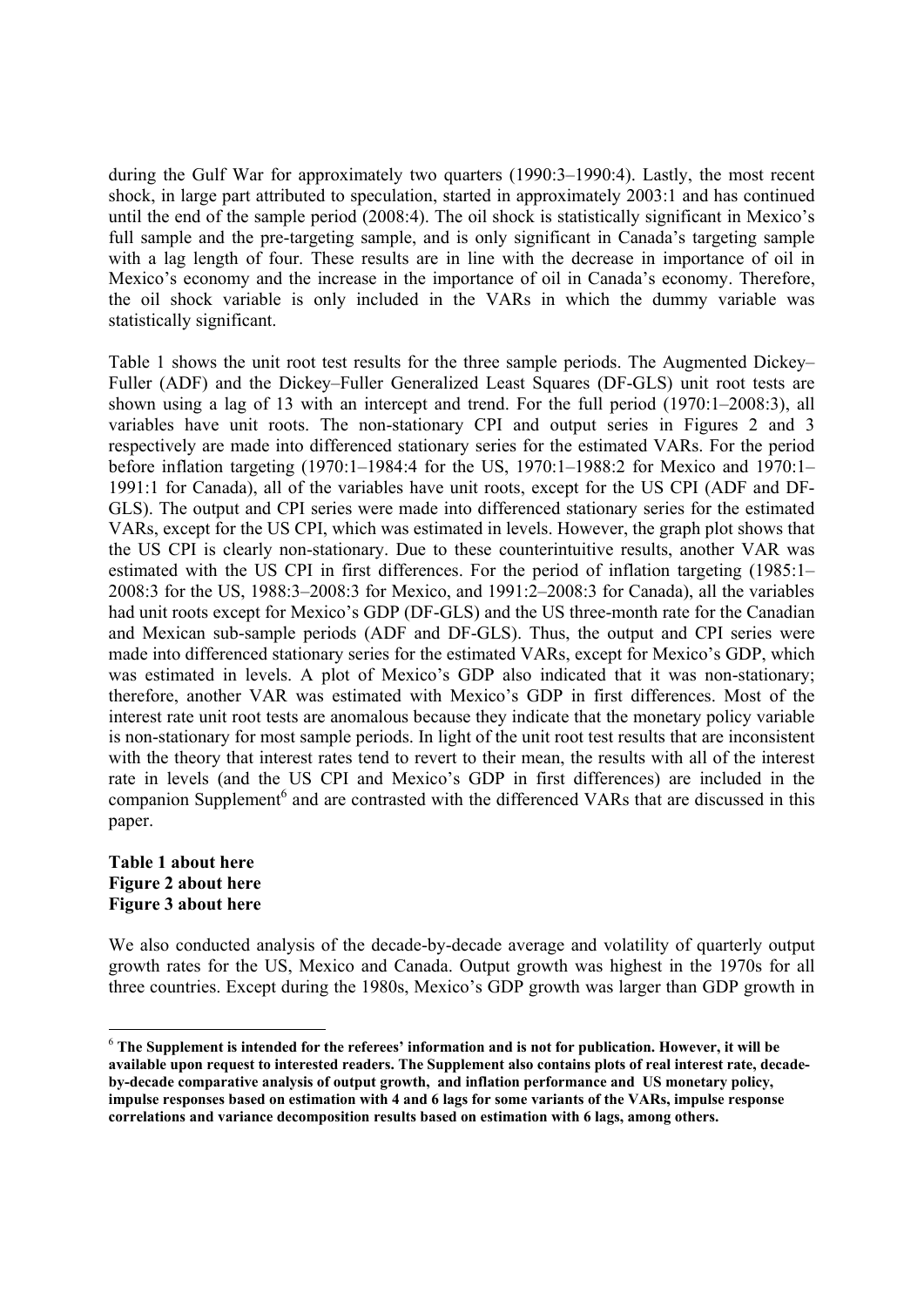the US and Canada. The standard deviation of Mexico's GDP is about 1.5 times higher than that of the US and Canada, except during the 1970s, which was a period of relatively stable growth in Mexico. In three out of the four periods, the US had a slightly more variable growth rate than Canada. Overall, the decade-by-decade behavior of US output growth is most similar to Canada's output growth. This is demonstrated by the correlation coefficients in Table 2, which indicate that the US and Canada's output growth is driven, although weakly, by similar shocks. In contrast, the correlations of output growth between Canada and Mexico, and between the US and Mexico, are low and mostly statistically insignificant.

## **Table 2 about here**

With respect to quarterly inflation, the decade-by-decade average and volatility analysis show that Mexico's inflation rate was higher than Canada's and the United States' inflation rate for all four decades, particularly during the 1980s and 1990s. In the 1980s, Mexico's inflation rate averaged almost 14% compared to 5% and 6% in Canada and the US, respectively. The standard deviation of Mexico's inflation rate was also much higher in all four decades, peaking at 8% during the 1980s compared to less than 1% for Canada and the US. The highest quarterly inflation rate was nearly 4% in Canada and the US during the 1970s, and 39% in Mexico during the 1980s. Except in the 1970s, Canada's inflation rate was slightly more volatile than that of the US. Table 2 shows that factors driving inflation in the US and Canada, be they demand-pull or cost-push, are relatively similar. The correlations of inflation between Canada and Mexico and between the US and Mexico are low and statistically insignificant. The high correlation between Canada and the US and the low correlations with Mexico are indicative of the similar inflation policies practiced by Canada and the US.

Lastly, the US three-month Treasury bill rate was highest during the 1980s in response to the high inflation rate during the 1970s, while the inflation rate was lowest during the 2000s. The downward trend in the interest rate since the 1970s and 1980s helps explain why the unit root test results indicated non-stationarity.

#### **Section 6 Empirical Results**

#### **The Investment Sensitivity Analysis**

As a prelude to the VAR analysis, we estimate the sensitivity of gross investment (in logarithmic difference form) to the real fund rate for both Canada and Mexico, presenting the results in Table 3. Regardless of whether we use the simple Ordinary Least Squares (OLS) or the dynamic OLS of Stock and Watson (1993) with White Heteroskedasticity-Consistent Standard Errors & Covariance, we find the coefficient estimate for the real fund rate in the regression for Mexico is approximately four times as large as that for Canada, suggesting that the two countries do indeed exhibit differing sensitivities to US monetary policy. A one percentage point increase in the real fund rate reduces gross investment by 20 and 6 basis points for Mexico and Canada, respectively. The implication of this finding is that even if the shocks that hit the countries initially provoked an output gap of the same magnitude, common monetary policy could still be destabilizing when the speed of adjustment back to full employment equilibrium is taken into consideration. However, common monetary policy could be beneficial if the output gap of Mexico is greater than that of Canada. Normally, there is no reason to expect the contrary. As a developing nation, it is very likely that Mexico's output gap is larger than that of Canada, a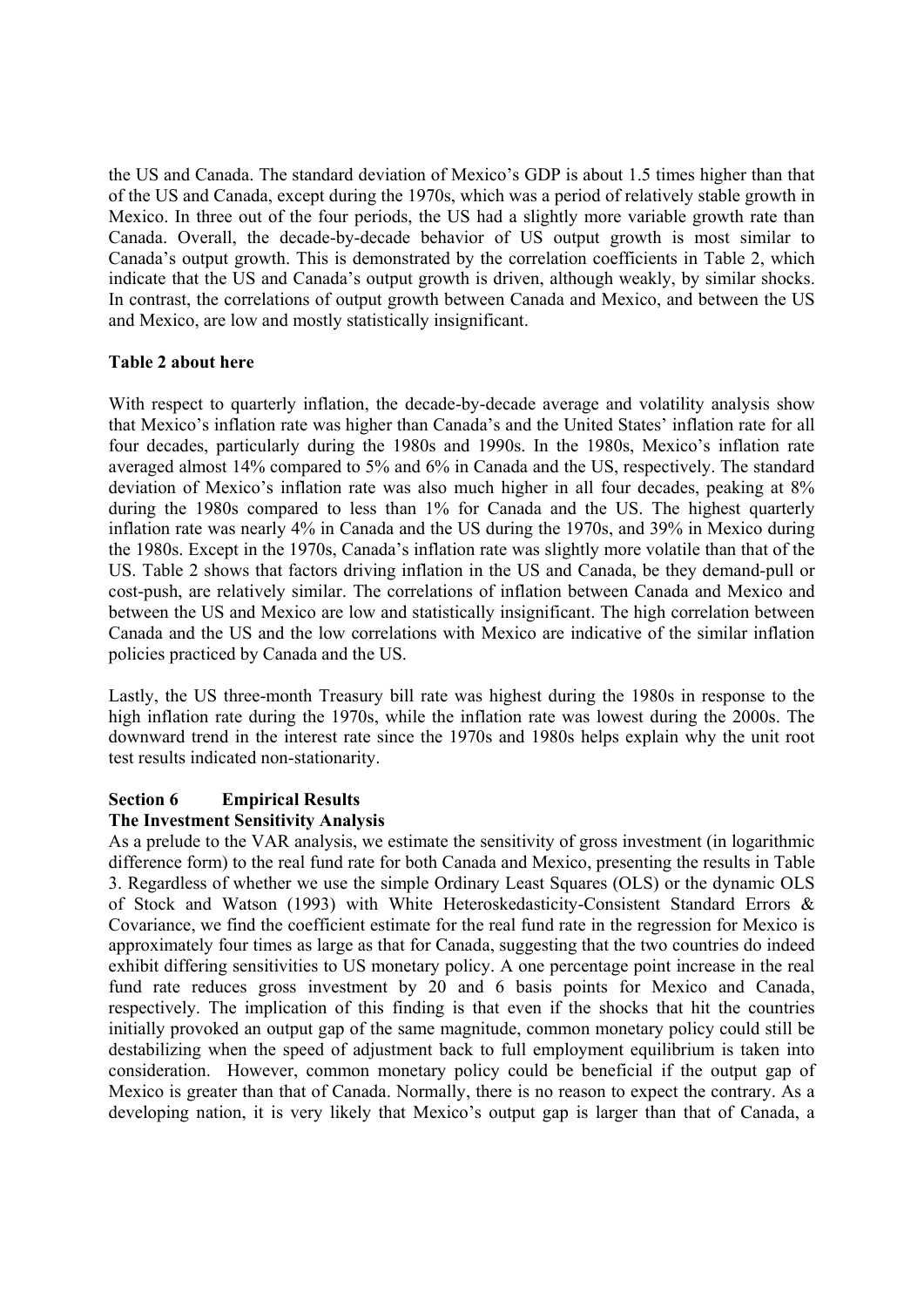developed country. The recent housing meltdown in the US that has spread over the world demonstrates this relationship. Mexico saw a decline in output of the magnitude of 8.2% on average for the first six months of 2009, while Canada recorded a decline of only 2.3% over the same period. Therefore, our contention that it is not reasonable to expect two countries to respond in the same way or to suffer or benefit in the same magnitude from a shock sits on firm grounds. In a few words, the strict definition of symmetry does little in determining whether a monetary union is feasible amongst countries. Instead, our proposition is to concentrate on whether the responses to policy shocks are directly correlated and whether interest-sensitive components of the economies are relatively similar.

## **Table 3 about here**

#### **The SVAR Analysis**

-

This paper employs a trivariate SVAR with the lower triangular structure  $Z_t = [i_t, y_t, \pi_t]$ , because the monetary policy instrument  $i_t$  is the most exogenous variable and does not respond contemporaneously to supply or demand shocks, and output growth  $y_t$  does not respond contemporaneously to demand shocks, while inflation  $\pi$ , responds contemporaneously to all variables.

For comparison purposes, we also estimated a trivariate SVAR with four lags for the US using a lower triangular ordering of the variables common to the literature, say  $W_t = [y_t, \pi_t, i_t]$ , which implies that neither policy shock nor inflation shock from the US affects real economic activity contemporaneously, and policy shock does not produce contemporaneous effects on inflation. The last equation is referred to as a contemporaneous policy rule, which is standard in the literature. Our main goal is to determine whether the NAFTA countries react similarly to monetary policy shocks from the US.

The Akaike Information Criterion and Swartz Criterion were used to test for the appropriate lag order, but these tests did not give robust lag suggestions for the VARs, with several high lag suggestions of 12 and 10 (which either had or almost had autoregressive roots outside of the unit circle), as well as several weaker suggestions of one and two lags. The problem was particularly severe for the sub-sample periods. Instead, the VARs were run using lag lengths of four, which is standard for quarterly data. The VARs were also estimated with lag lengths of six in order to test for lag length sensitivity. Our exposition focuses on the VARs with lags of four, while the results for the VARs with lags of six are included in the Supplement and compared when appropriate.

The reduced form VARs were tested for stability because statistical inferences based on the standard errors (impulse responses and variance decomposition) are not valid if any of the roots fall at the border or outside the unit-root circle. All the autoregressive roots were strictly between  $-1$  and 1, indicating that the VARs were stable.<sup>7</sup> We summarize the empirical results in Figure 4 and Table 4, but present the impulse responses of each country's sets of variables with four and six lags for the different sample periods in the Supplement for Canada, Mexico and the US,

 $<sup>7</sup>$  The results related to the VAR stability tests are not presented here but are available upon request. The same</sup> applies for the impulse responses with error bands, and the variance decomposition of the VAR estimated with interest rate and output in differences for Mexico.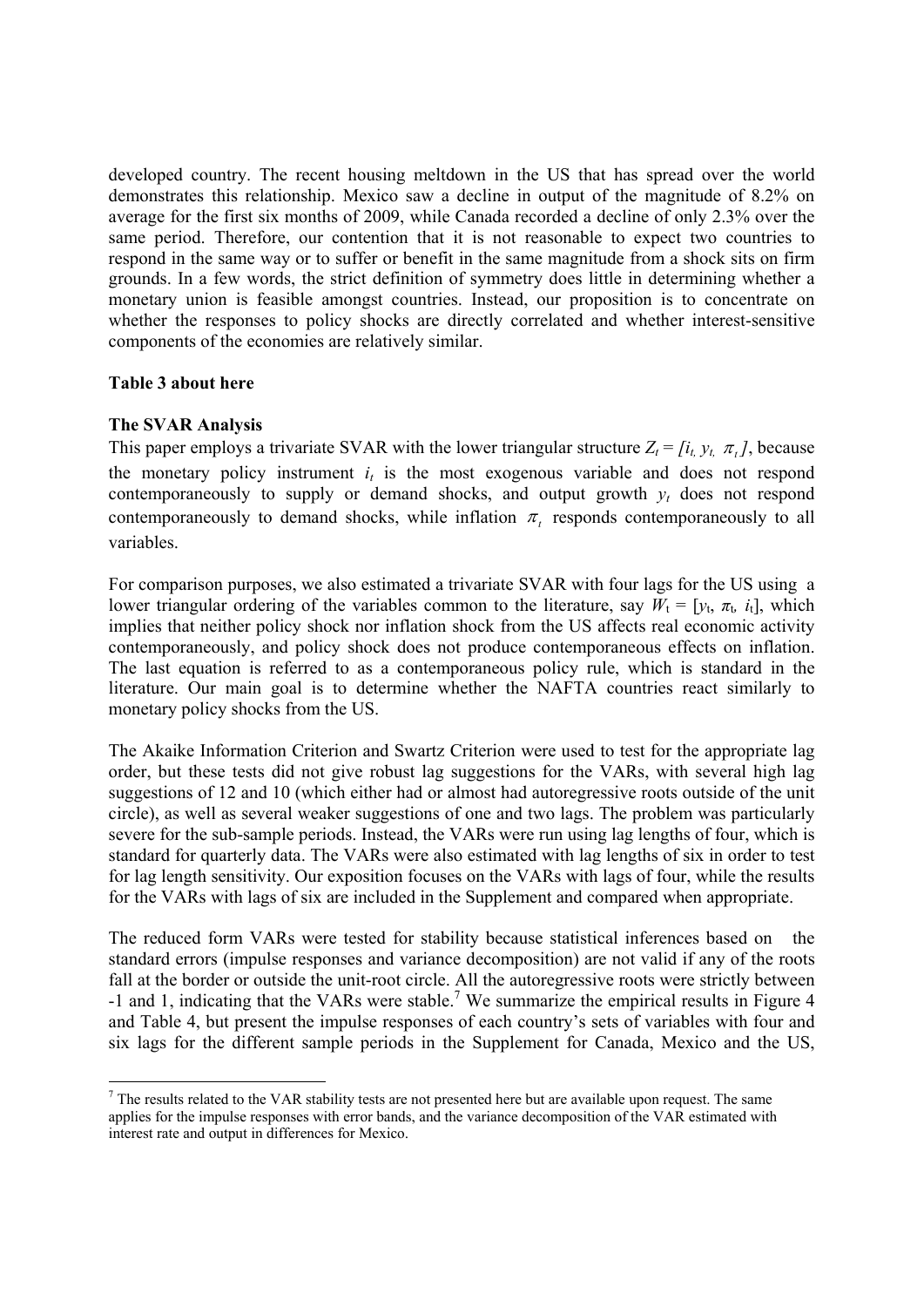respectively, where the dotted lines are 95% confidence bands (analytical) and the solid lines are point estimates.

#### **Figure 4 about here Table 4 about here**

-

The price puzzle was present in all VARs except for two of Mexico's VARs. Sims (1992) argued that the price puzzle occurs because the central bank has more information about future inflation than a simple VAR can adequately capture. The price puzzle is a frequent anomaly in VAR estimation, various approaches have been discussed in the literature to deal with the problem (see Christiano, Eichenbaum and Evans (1999), Barth and Ramey (2001), Leeper and Roush (2003), Hanson (2004); Giordani (2004); Chowdhury et al. (2006) and Bache and Leitemo, (2008)). Most recent contribution by Bhuiyan (2008) suggests that the price puzzle is a result of a change in the US terms of trade that results from an increase in its interest rate.

The correlation of impulse responses are presented in Table 4. The full sample and pre-targeting VARs are discussed together because their impulse responses are similar. In these two samples, Mexico and the US have asymmetric output growth and inflation responses, while Canada and the US have strong symmetric responses to a US policy shock.<sup>8</sup> Canada and Mexico have a symmetric output growth response in the full sample, but a weakly asymmetric response in the pre-targeting sample. For the pre-targeting sample, Canada's output response peaks at -25 basis points in the fourth quarter, while the US output response peaks one quarter earlier at -50 basis points. Mexico's output response peaks at 35 basis points a quarter later than Canada.

The inflation response correlations in the pre-targeting VARs are similar to output growth but the responses of Canada and the US are positive while Mexico's responses are negative. The inflation response correlations are stronger for output growth in both sample periods. The inflation response of Canada and Mexico and Mexico and the US are asymmetric for the full and earlier sample VARs. The stronger impulse response correlation of inflation for Canada and US is consistent with the stronger correlation of inflation shown in Table 2. With a maximum impact of -65 basis points in the first quarter for the pre-targeting sample, the Mexican inflation response is much larger than the Canadian and US inflation response. The larger inflation response is consistent with the high level of inflation experienced by Mexico throughout the sample periods. The output growth and inflation impulse correlation results are fairly consistent across alternative lag lengths, except that Mexico's responses are more erratic with six lags. The full period impulse responses are lower than the pre-targeting impulse responses. This difference is due to the larger and more volatile behavior of the three-month rate during the earlier sample periods, which resulted in larger structural shocks for all of the VARs.

What do the impulse response correlations suggest in terms of the feasibility of monetary union? For this, we go back to Figure 4 and calculate the correlations so that we can arrive at the

<sup>&</sup>lt;sup>8</sup> The impulse responses are correlated until the responses of both variables die down to less than one basis point in order to minimize the inclusion of impulse response values that are of such small value that they are insignificant. For most VARs, the impulse responses did not die down to one basis point until the mid-twentieth quarter.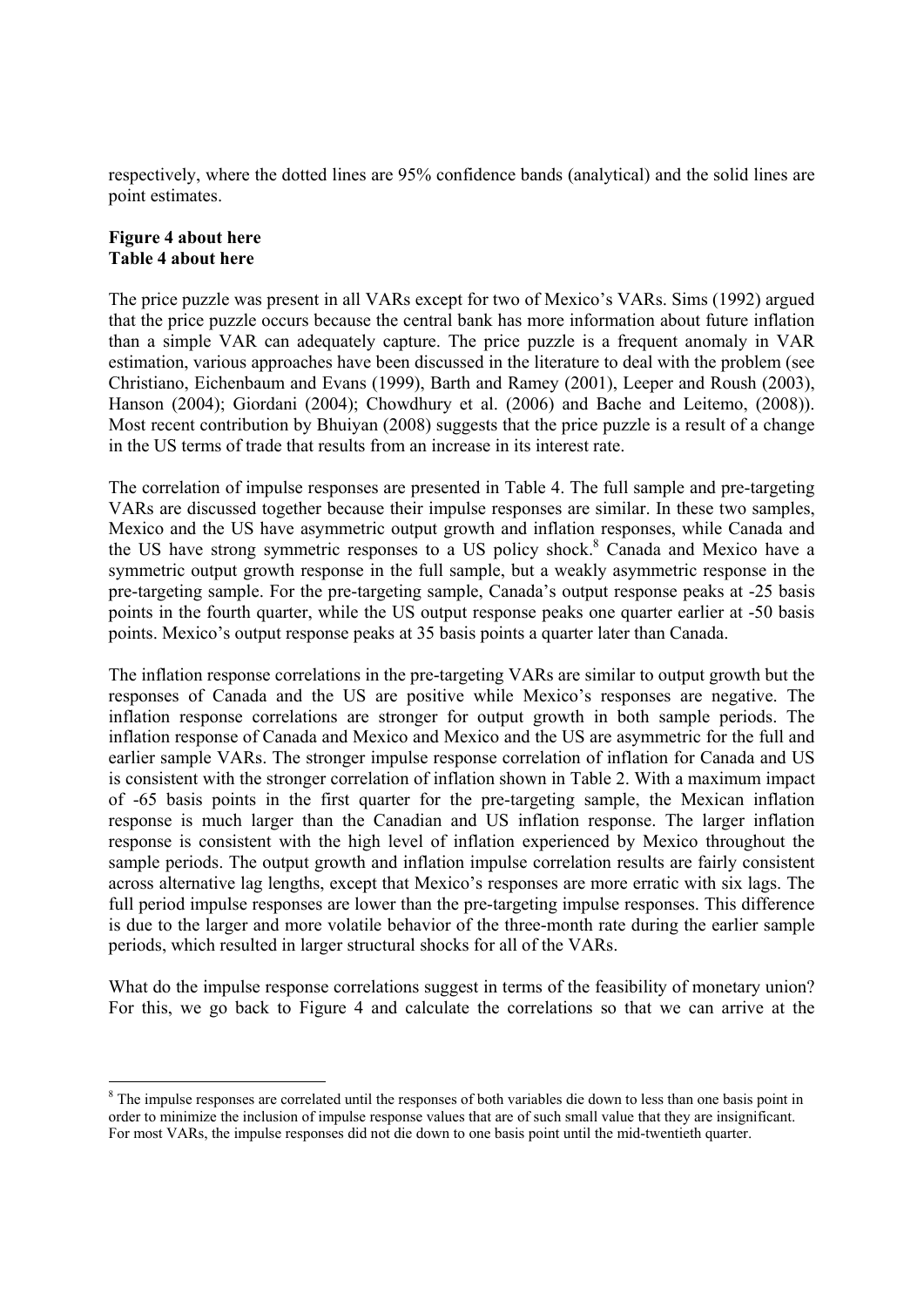averages that are presented in Table  $4.9$  The inflation pre-targeting sample unequivocally shows that a monetary union is feasible only between Canada and the US. Canada and Mexico react asymmetrically to US monetary policy shocks. The inflation targeting sample tells a different story, although the correlations are very weak and statistically insignificant: Canada and Mexico's responses are similar, whilst Canada and the US are no longer suitable candidates. For the linkages between Mexico and the US, output responses are dissimilar but inflation responses are not. The two major shifts in policy that occurred in the 1990s may help explain the results of the inflation-targeting sample. During this time, Canada adopted domestic monetary policies that distanced its economy from the US, while Mexico embraced policies that brought its economy closer to the US. In the early 1990s, the Bank of Canada deviated drastically from US monetary policy by starting to target inflation and keep it within the range of 1–3%. As a result, a wide gap emerged between the two short-term interest rates, with severe consequences in terms of employment and output, which Fortin (1996) called "The Great Canadian Slump".<sup>10</sup> Instead, Mexico adopted policies in 1989 to peg its currency to the US dollar, but suffered a setback in 1994 with the peso crisis and was forced to let its currency float freely. Since then, the Banco de México has implemented strategies to target inflation while the peso fluctuates in the foreign exchange market. When we take the average for the full sample period, we find that Canada and the US are suitable for a monetary union, Mexico and the US are not, and Canada's and Mexico's output responses to a US monetary policy shock are positively correlated but inflation responses are not. These findings are then compared with the average of the averages of the preand inflation-targeting period; we then realize that it is the pre-targeting sample results that dominate.

We test whether the results are sensitive to the order of integration of the short-term rate by reestimating the VARs with the US interest rate in levels and summarize the results in Figure 5 and Table 5, whilst detailed impulse responses with error bands are inserted in the Supplement. Figure 5 shows that the VAR estimates with the interest rate in levels have a stronger correlation for output growth and a weaker correlation for inflation than the estimates in first differences. Mexico's output growth is more strongly correlated with Canada's but has a weaker correlation with US output growth in response to a US monetary policy shock, but Canadian and US variables display a statistically high and significant response for the pre-targeting and full sample. Table 5 presents the average of the correlations. The finding that only Canada and the US are suitable for a monetary union still holds firmly. However, there is one notable difference: Mexico's negative output and positive inflation responses in the pre-targeting and full sample VARs are the opposite of what was found when the VARs were estimated with the interest rate in first differences. In addition, the inflation correlations between Mexico and the US, and between Canada and the US are insignificant for the pre-targeting VARs when the US CPI is estimated in first differences. In contrast, for the other pre-targeting VAR estimates, the correlations with the US are much stronger.

**Figure 5 about here Table 5 about here** 

-

<sup>&</sup>lt;sup>9</sup> Although results based on estimation with 6 lags are part of the Supplement, we also present here the average of results with 4 and 6 lags.

<sup>&</sup>lt;sup>10</sup> It is worth emphasizing that Canada's Bank rate had been realigned to the fund rate later in the decade.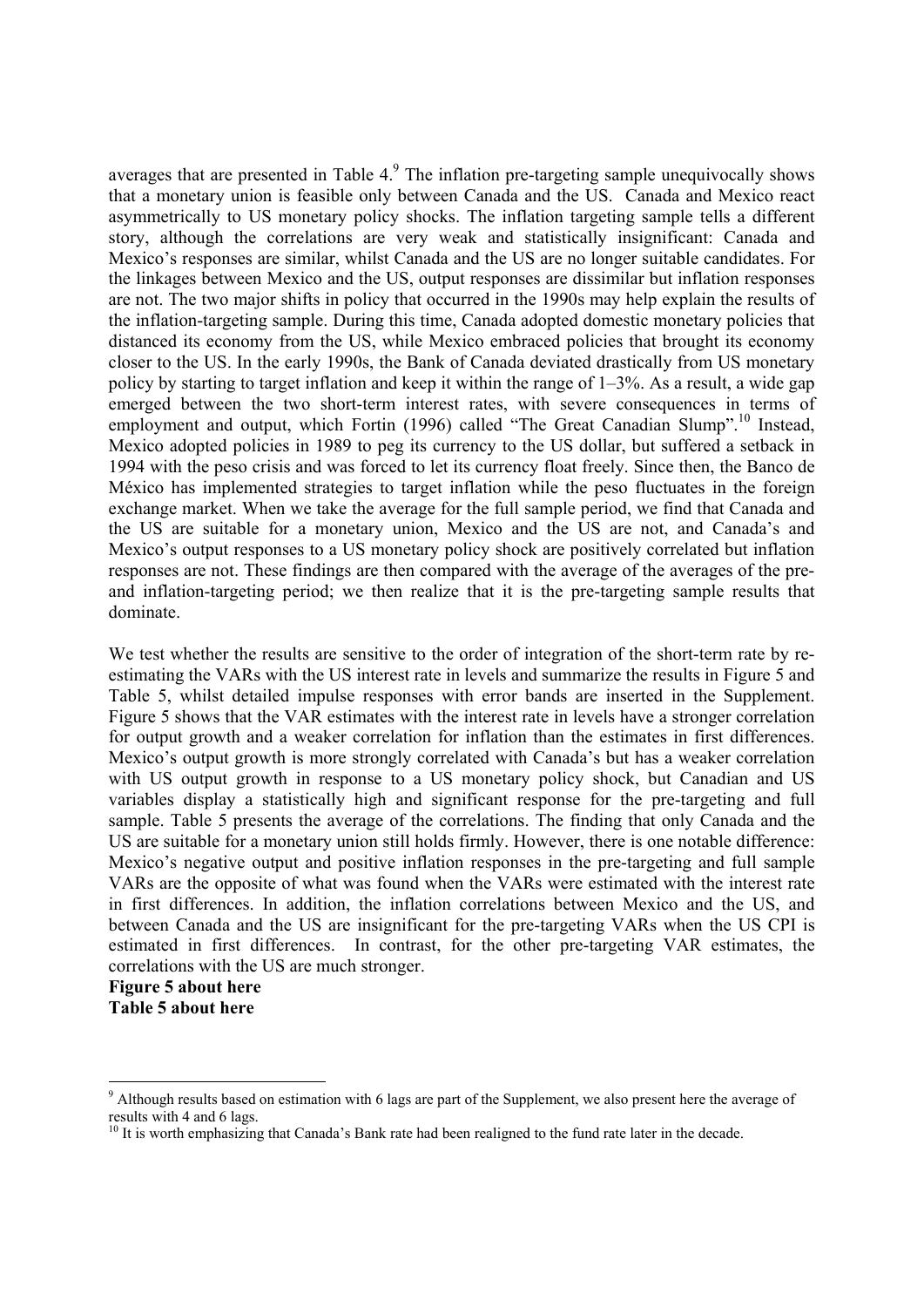The inflation targeting VARs differ substantially from the pre-targeting and full sample VARs. The correlations are much lower and the variance decompositions are subject to significant lag length sensitivity (see below). All of the VARs for this period exhibit larger standard errors, smaller impulse responses and more erratic response behavior. The smaller impulse responses are, in part, the result of the reduced output, inflation, and US policy shock size and volatility experienced during the later sample periods. The impulse responses and correlations are similar whether or not the US interest rate is estimated in levels (Figure 4 and Figure 5) or whether Mexico's GDP is estimated in first differences (Figure 4 and Figure 6). Most VARs, whether in levels or differences, exhibit a small negative correlation in impulse responses between Canada and the US. Mexico's and Canada's output growth have a small negative correlation, while their inflation has a positive correlation. US and Mexican output growth correlations are mostly negative, while the inflation correlations are mostly positive. Further, the size of Mexico's impulse responses dwarfs those of Canada and the US. The results of Klyuev (2008), which used a short sample (1991:1–2007:1) with quarterly data, had similarly poor results, which suggest that shocks are more difficult to identify using a shorter sample period. **Figure 6 about here** 

The full sample impulse response of the US and Canadian inflation and output growth are similar to the impulse response of Klyuev (2008) and slightly less similar to the impulse responses of output estimated for Canada in Bhuiyan (2008). Our VAR estimates show that the US and Canada consistently have a high level of both output growth and inflation response correlation for two of the sample periods. In contrast, a significant asymmetry exists between Mexico and the US, while Canada's and Mexico's output growth responses are similar and the inflation response is asynchronous. As is evident from Figure 6, we have factored all the possibilities dictated by the unit root results into the VARs. We account for stationarity and non-stationarity of the interest rate and CPI for the US, and output for Mexico with different lag lengths. The results are robust: Canada and the US are suitable for a monetary union with each other but not with Mexico.

Tables 6 shows the variance decompositions for output growth and inflation for Canada, Mexico and US when the short-term interest rate is assumed to be stationary in differences. It bears reiterating that our discussion focuses on the VARs with 4 lags. On average, US policy shock affects Canada more than Mexico. For the full sample, policy shocks explain little of the output variation for Canada and Mexico. US policy shocks explain 12% of Canada's output variation and about 6% of Mexico's output variation. The US policy shock almost contributes as much to Canada's inflation, but it is a very small component of Mexico's inflation variance. For the full sample, the contribution of monetary policy shocks to Canada's output is about twice the size of the estimated contribution in Klyuev (2008). The output impact of US monetary policy on Canada for our full sample VAR is most similar to Holman and Neumann (2002)'s results using a Choleski decomposition, which estimated a contribution of 10% towards Canada's output arising from US monetary policy shocks.

#### **Table 6 about here**

The period before inflation targeting shows that US monetary policy explains 18% of Canada's output variation and 20% of Mexico's output variation. Before the targeting period, close to 36% of Canada's inflation was explained by the policy shock, while the policy shock only explained a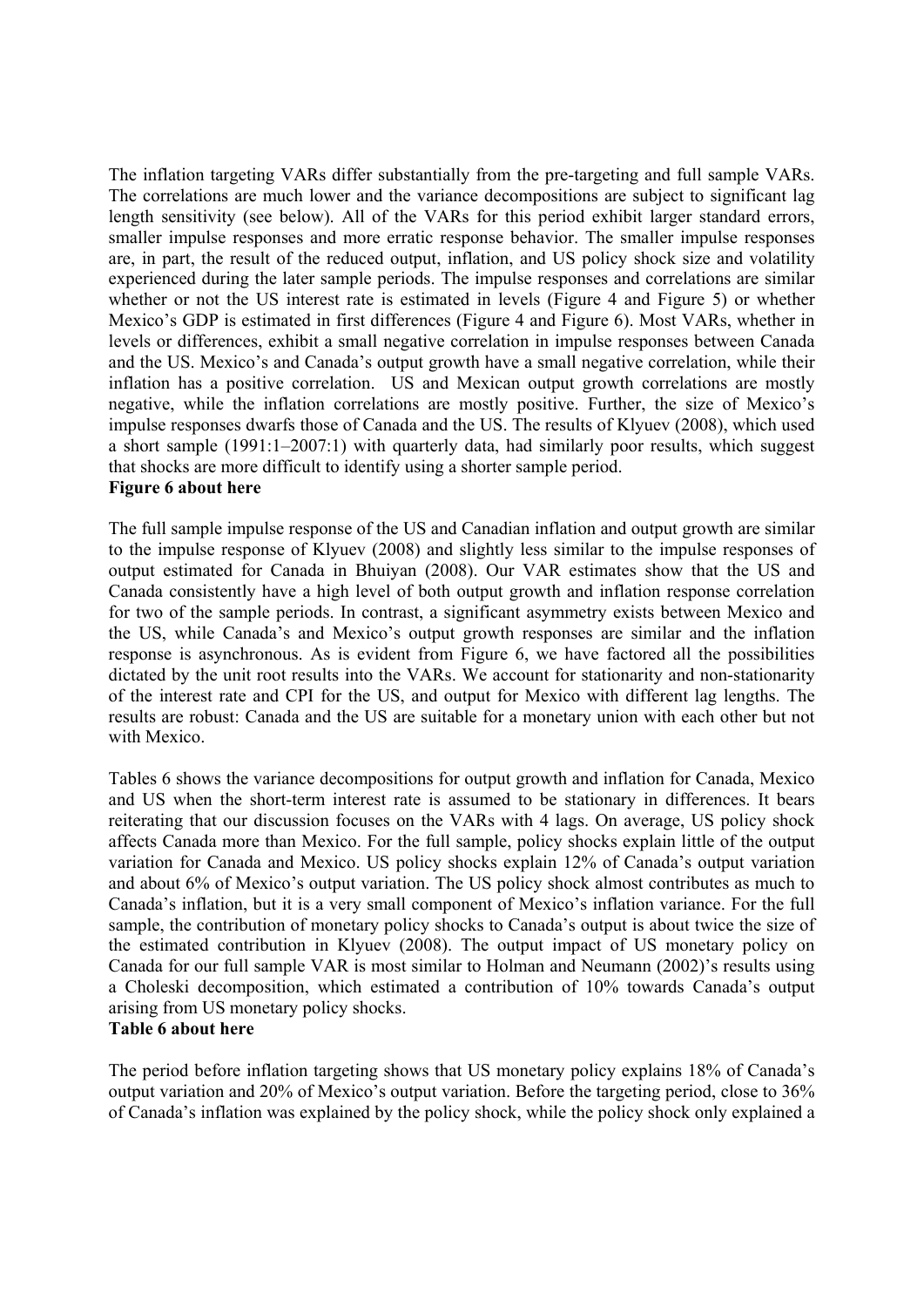small proportion of Mexico's inflation. The variance decompositions of the inflation targeting VARs are subject to lag length sensitivity, with lags of six showing US policy shocks to be more important for both output growth and inflation. For the inflation-targeting VARs, the policy shock explains a similar proportion of Canada's output variation as the pre-targeting sample, but a much lower proportion of Canada's inflation. For Mexico's implicit inflation-targeting VARs the variance decompositions of output growth and inflation are still weakly explained by US policy shocks. These features are present even when the VARs are estimated with Mexico's output in first differences, although the variance decomposition of output growth is smaller and less sensitive to the number of lags.

Tables 7 shows that the variance decompositions of the level interest rate VARs are similar, except that for the pre-targeting VAR where differences in the variance of Mexico's output growth are better explained by the US policy shock.<sup>11</sup> Further, the full sample and post-targeting VAR in levels shows that the policy shock is a more important contributor to Mexico's inflation. Comparing the pre-targeting sample to the targeting and full sample VARs suggests that policy shock has become a less important determinant of Mexico's output growth and a less important determinant of Canada's inflation. These results differ from those of Swiston and Bayoumi (2008), although our full sample variance contribution of US policy shock to output growth was similar to their results for Canada.

#### **Table 7 about here**

-

#### **Further Robustness Tests and Empirical Evaluation**

In our paper, we had included a dummy variable in the VARs of Canada and Mexico to differentiate between periods involving major oil price shocks. It may be difficult for some to interpret this exogenous variable within the VAR. It might make more sense to include an actual measure of the oil price directly in the VAR. We remedy this potential problem following Kilian (2009)'s work, where oil prices in US VARs are endogenous.

In the first part of Section 5, we discussed the response of investment to interest rates and showed how this differs across countries. However, this variable was not included in the VARs. As many would believe, if there is a distinctly important role for investment then perhaps we ought to include it in the VARs to integrate it better with the rest of the paper. Also, it might be hard to see why the identification of the US VAR is based on such different assumptions than that of the Canadian and Mexican ones. For example, the US VAR has US inflation reacting slowly to a nominal fund rate shock, while in Canada and Mexico, the inflation rates react immediately to a US nominal interest rate shock. Notwithstanding that the identification scheme is in line with the basic Mundell–Fleming model, it would still come as a surprise to the Mexican and Canadian central banks that their own policy interest rates do not affect their domestic inflation rates. In addition, since the US interest rate is the only US variable in the separate VARs for each small open economy, it might be difficult to convince readers that we have indeed identified shocks to US monetary policy when other US variables are not included in the VARs.

<sup>&</sup>lt;sup>11</sup> Note that the inflation targeting VAR for Canada is the same, because the DF-GLS unit root test indicated that the US short-term interest rate was stationary for Canada's and Mexico's sample period. Mexico's inflation targeting is slightly different because the DF-GLS unit root test indicated that Mexico's output was stationary. This was probably due to the large output contraction that occurred during Mexico's Tequila Crisis.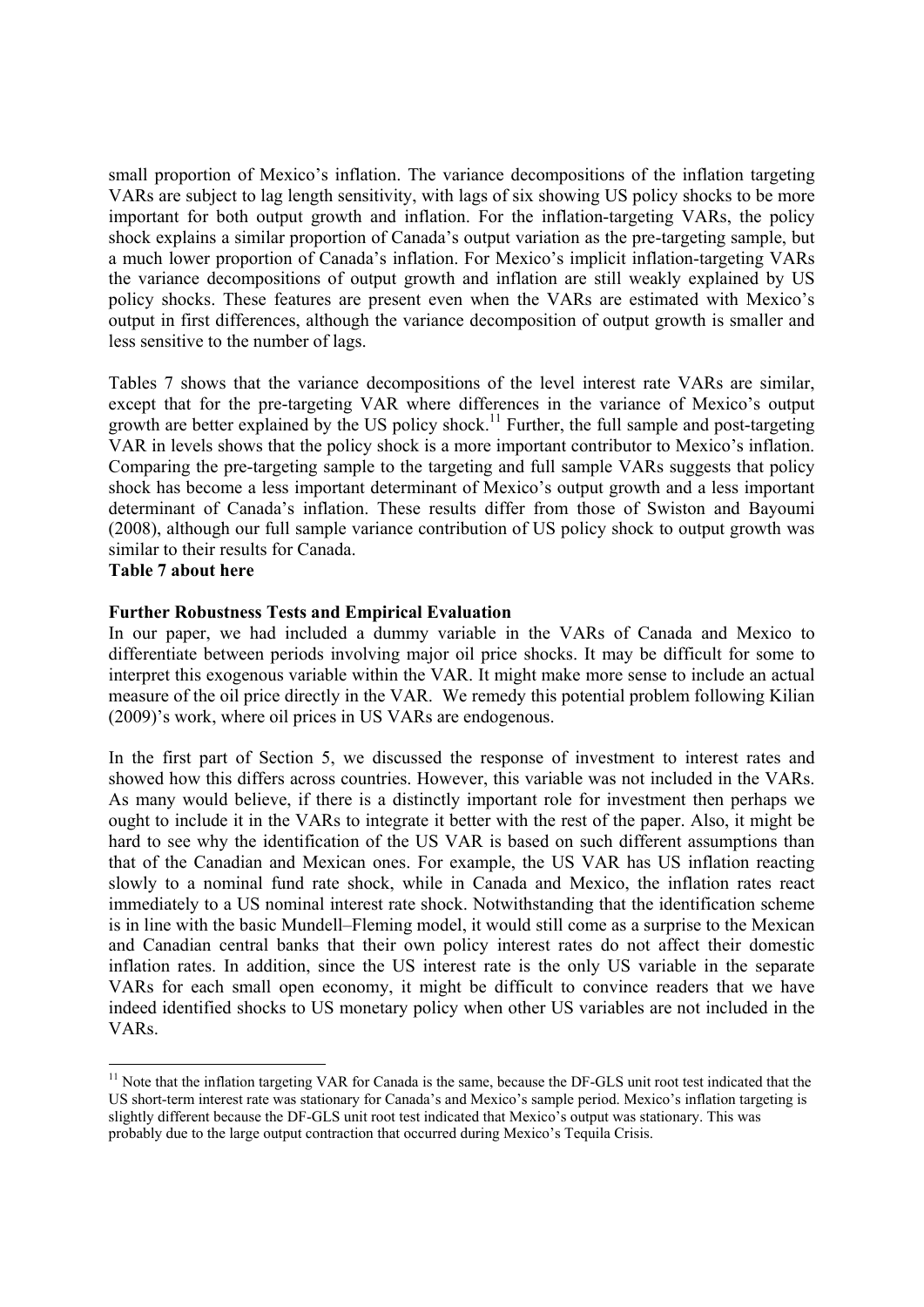To address the potential pitfalls noted, we estimated a pair of two-country SVARs with common US variables. We took this route not because we believe there is much feedback from Canada and Mexico to the US, but because this is the most suitable approach to address the many issues to resolve, even though smaller VARs are preferable to larger ones in terms of degrees of freedom. For Canada, we estimated an octavariate SVAR with lower triangular structure  $C_t$  =  $[P_{oil}$ ,  $y_t^{US}$ ,  $\pi_t^{US}$ ,  $i_t^{CAN}$ ,  $\pi_t^{CAN}$ ,  $i_t^{CAN}$ ,  $I_t^{CAN}$  over the full sample (1970–2008), the pre-targeting inflation period (1970-1990), and the inflation-targeting period (1991–2008) with four and six lags. For Mexico, a similar model,  $M_t = [P_{oil}, y_t^{US}, \pi_t^{US}, i_t^{US}, y_t^{MEX}, \pi_t^{MEX}, i_t^{MEX}, i_t^{MEX}]$ , was estimated over the period 1981–2008 because the lack of data points on gross investment and the T-bill rate for 1970–1980 did not permit us to differentiate between pre- and inflation-targeting periods. The variables are the percentage change in the price of oil  $(P_{oil})$ , the output growth/output gap (y<sub>t</sub>), inflation ( $\pi$ <sub>t</sub>), changes in fund rate (i<sub>t</sub><sup>US</sup>), bank rate (i<sub>t</sub><sup>CAN</sup>), and T-Bill rate  $(i_t^{Mex})$  and the percentage change in gross investment  $(I_t)$ . With this setup, we do not allow the small country's variables to have contemporaneous effects on the large country's variables (see Cushman and Zha, 1997), but oil price shocks affect all variables.<sup>12</sup>

The results show that, irrespective of the measure of output incorporated in the VARs or the sample considered, there is strong evidence of a statistically significant positive correlation of output and inflation responses to US monetary policy and oil price shocks between Canada and the US, as presented in Table 8. There are two instances, however, where the correlation of output gap responses is below 10% and one where it is negative. We find stronger linkages between Canada and the US for the inflation-targeting period than we initially documented for the trivariate models. Table 9 compares Canada and Mexico with the US using the same criteria. It indeed confirms that a monetary union would be more appropriate between Canada and the US than between Mexico and the US. There are only three cases where the correlation of responses for Mexico–US is greater than that of Canada–US. With respect to the response of gross investment to US monetary policy shock, Table 9 also shows that Canada and Mexico do exhibit differing sensitivities. The maximum correlation is 32% and is sensitive to lag length when output growth enters the VAR. With output gap, the correlation lies between 22% and 26%, suggesting that common US monetary policy can work for both Canada and Mexico only if the output gap of Mexico exceeds that of Canada, as found earlier.

#### **Table 8 about here Table 9 about here**

 $\overline{\phantom{a}}$ 

In Tables 10 to 15, we present the forecast error variance decomposition of output growth, output gap, inflation and the percentage change in investment. The results show that oil prices and US variables play an important role in the variations of Canada's macroeconomic variables, irrespective of the sample period considered. Although there is evidence that Canada's bank rate affects domestic inflation rate, among other variables, there is clear dominance of the fund rate in

 $12$  The recursive ordering of the variables are carefully thought in line with the conventional assumption that oil prices are not primarily determined on the basis of domestic macroeconomic variables (see Kilian and Vega 2010). Following Christiano *et al.* (1999), monetary policy shocks are identified as the residual of each country's interest rate after allowing for the contemporaneous influence of all variables ordered above the short-term interest rate. One important feature of this VAR ordering is the embedded monetary policy reaction function of a small open economy where the policy interest rate reacts to foreign policy interest rates and other foreign variables.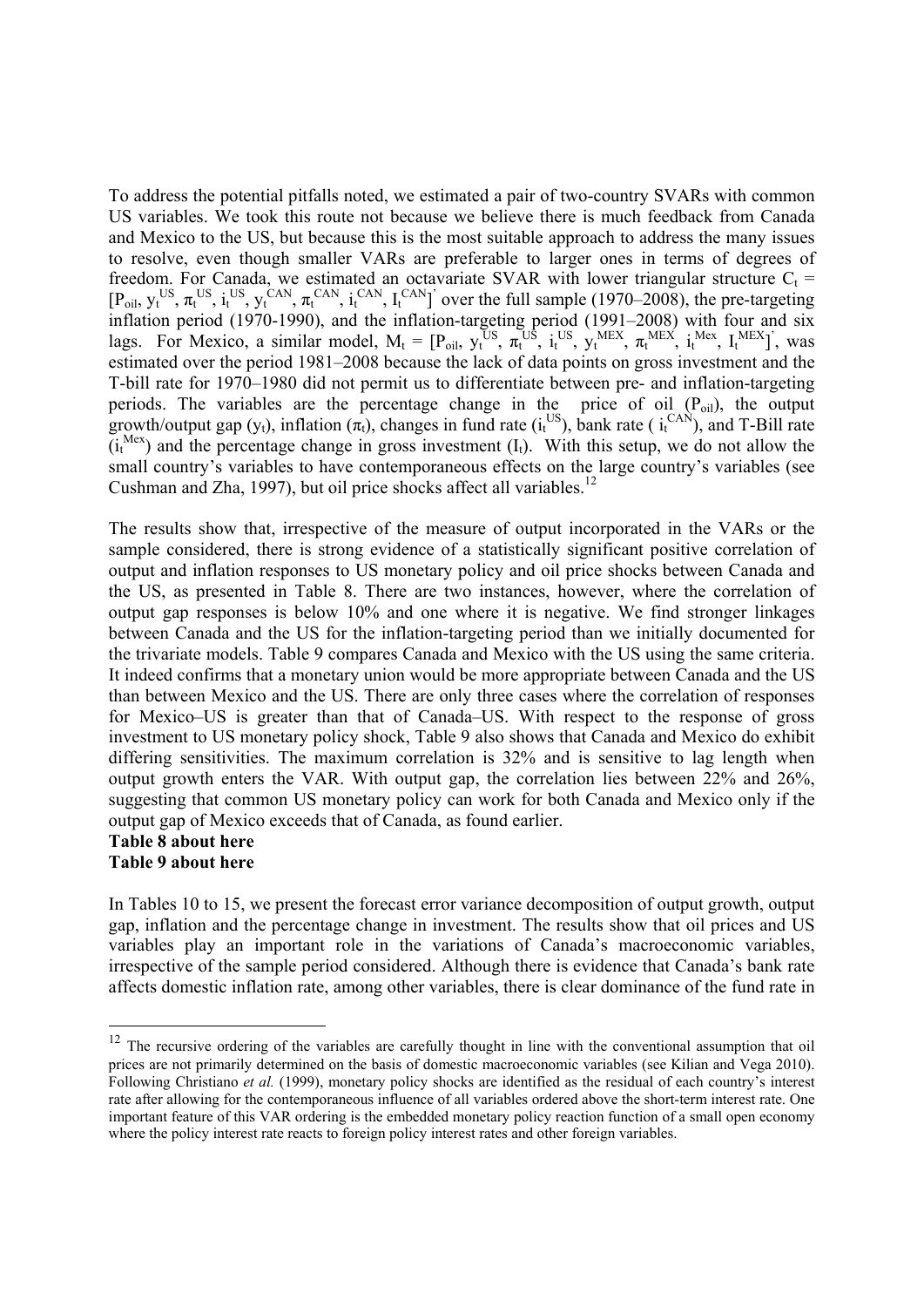various instances. We compare the proportion of forecast error for Canada and Mexico in Tables 16 to 18, and find that oil price shocks have stronger effects on Canada than on Mexico, but there is no substantial difference in the influence of the fund rate relative to the domestic policy interest rate across countries. Overall, the findings of this paper are robust.

#### **Tables 10 to 15 about here Tables 16 to 18 about here**

#### **Section 7 Conclusion**

This paper has examined the feasibility of a North American Monetary Union by assessing whether Canada, Mexico and the US exhibit similar responses to US monetary policy shocks and whether AD and AS shocks are symmetric. Three different sample periods were used: a sample from 1970:1–2008:3, sub-sample periods before inflation targeting, and sub-sample periods after inflation targeting. Short-run restrictions were used to identify the VAR by assuming the small country–large country hypothesis, in which Canada's and Mexico's AD and AS shocks do not affect US monetary policy, and by assuming that output does not react contemporaneously to AD shocks. For the US, a different ordering was used to account for the large country status of this country. The US VAR was identified using short-run restrictions whereby AD and policy shock have no contemporaneous effect on output, and monetary policy shock does not affect inflation instantaneously.

Output growth and inflation responses for Canada and the US exhibit a strongly symmetric impulse response to a one-standard-deviation US policy shock. In contrast, the impulse responses of Mexico and the US are asymmetric. Canada's and Mexico's output growth react similarly to US policy shocks, but their inflation does not react similarly to US policy shocks. Our results lend partial support to the feasibility of a monetary union between Canada and the US, but not with Mexico as a member. Mexico and Canada exhibit differing investment sensitivities to the US real interest rate, which further weakens support for the inclusion of Mexico in a North American Monetary Union.

Further robustness tests were conducted to address issues related to the use of a dummy for periods of major oil shocks as opposed to oil price, and the absence of other US macroeconomic variables to fully capture monetary policy shocks.

#### **References Cited**

Antia, Z., Djoudad, R. and St-Amant, P. (1999). Canada's exchange rate regime and north American economic integration: The role of risk-sharing mechanisms. Bank of Canada Working Paper No. 1999-17.

Arndt, S. (2006). Regional currency arrangement in North America. *International Economics and Economic Policy*, vol. 3(3), 265-280,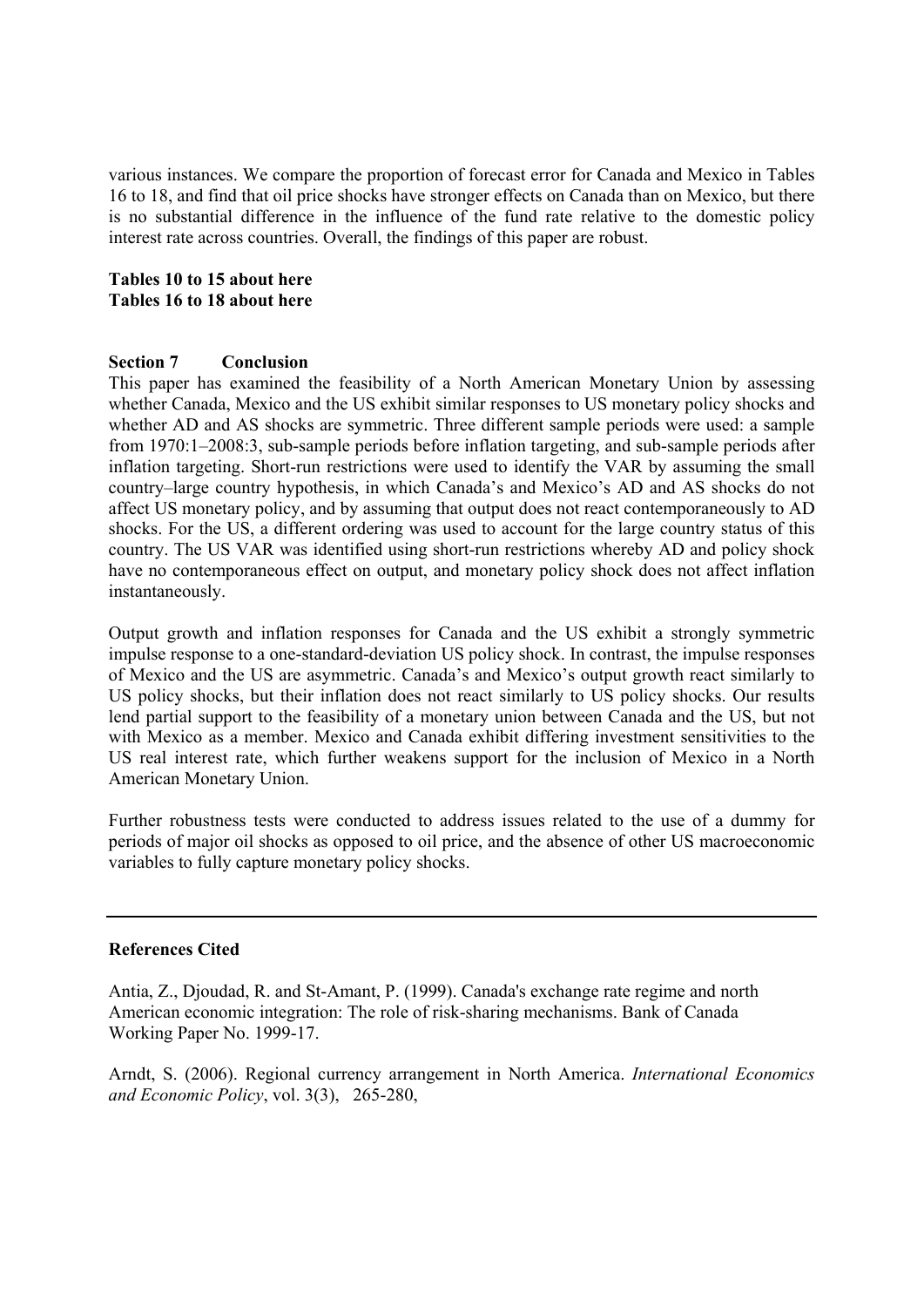Asdrubali, P., Sorensen, B.E. and Yosha, O. (1996). Channels of interstate risk sharing: United States 1963-1990. *Quarterly Journal of Economics,* 111, 1081-1110.

Atkeson, A. and Bayoumi, T. (1993). Do private capital markets insure regional risk? Evidence from the United States and Europe. *Open Economies Review,* 4, 303-324.

Bache, I. W. and K. Leitemo (2008) 'The Price puzzle: mixing the temporary and permanent monetary policy shocks.' Working Paper available at http://www.bof.fi/NR/rdonlyres/DAEF2D54-0DAF-48E5-9014- 8A9A4F13D03F/0/Leitemo\_May2009.pdf

Balli, F., S. Basher, and R. Jean Louis (2011). Channels of risk-sharing among Canadian provinces: 1961-2006. *Empirical Economics* forthcoming.

Barth, M. J., and V. A. Ramey (2001) The cost channel of monetary transmission in B.S. Bernanke and K. Rogoff, (eds), *NBER Macroeconomic Annual*, MIT Press Cambridge, MA 199- 239.

Bayoumi, T. and Eichengreen, B. (1994). Monetary and exchange rate arrangements for NAFTA. *Journal of Development Economics*, 43, 125–65.

Bayoumi, T. and Masson, P.R. (1995). Fiscal flows in the United States and Canada: Lessons for monetary union in Europe. *European Economic Review,* 39, 253-74.

Bayoumi, T. and A. Swiston (2007). Foreign entanglements: estimating the source and size of spillovers across industrial countries. IMF Working Paper WP/07/182.

Beare, J. B. (1976). A monetarist model of regional business cycles. *Journal of Regional Science*, 16, 57–63.

Bernanke, B. (1986). Alternative explanations of the money-income Correlation. *Carnegie-Rochester Conference Series on Public Policy*, 25, 49–99.

Bernanke, B. S. and A. S. Blinder (1992). The federal funds rate and the channels of monetary transmission. *The American Economic Review*, 82, 901-921.

Blanchard, O. J. and D. Quah (1989). The dynamic effects of aggregate demand and supply Disturbances. *The American Economic Review*, 79, 655-673.

Bhuiyan, R. (2008). Monetary transmission mechanism in a small open economy: a bayesian structural VAR approach. Queen's Economics Department Working Paper No. 1183.

Britton, E. and Whitley, J. (1997). Comparing the monetary transmission mechanism in France, Germany and the United Kingdom: some issues and results. *Bank of England Quarterly Bulletin*, 37, 152–62.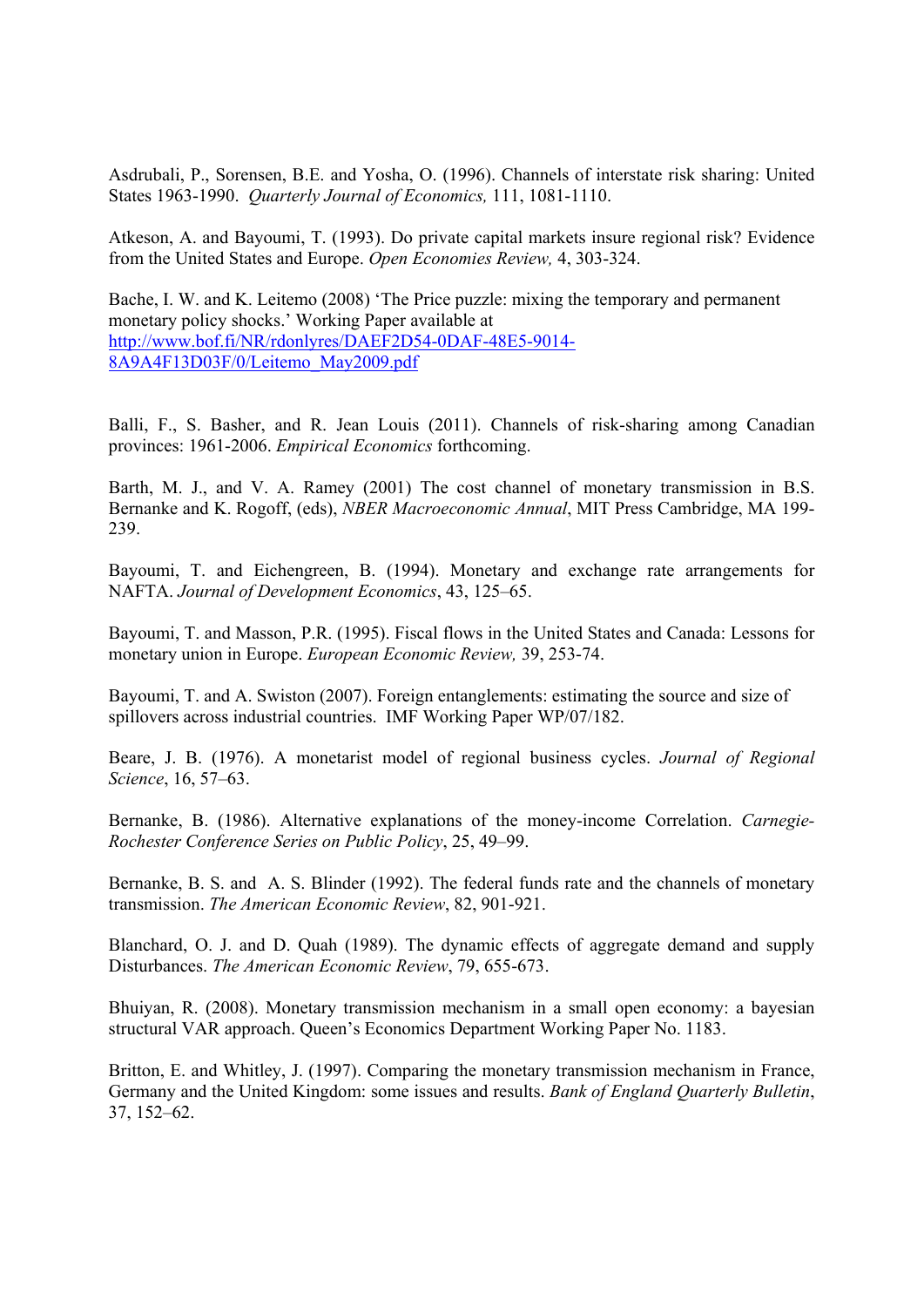Carlino, G. and DeFina, R. (1998). The differential regional effects of monetary policy. *The Review of Economics and Statistics*, 4, 572–87.

Carlino, G. and DeFina, R. (1999). Do states respond differently to changes in monetary policy? *Business Review*, July, 17–27

Carr, J. and J. Floyd (2008). Real and monetary shocks to the Canadian Dollar: do Canada and the US Form an Optimal Currency Area? Working Paper No: UT-ECIPA-Floyd-01-02. Department of Economics and Institute for Policy Analysis, University of Toronto.

Chowdhury, I., M. Hoffmann, and A. Schabert (2006). Inflation dynamics and the cost channel of monetary transmission. *European Economic Review,* 50, 995-1016.

Christiano, L. J., M. Eichenbaum, and C. L. Evans (1999). 'Monetary policy shocks: what have we learned and to what end?', in J. B. Taylor, and M. Woodford (eds.), *Handbook of Macroeconomics*, Vol. 1A, Elsevier Science, pp. 65-148.

Clausen, V. and Hayo, B. (2006). Asymmetric monetary policy effects in the EU. *Applied Economics*, 38, 1123–34.

Cogley, T. and T. Sargent (2001). Evolving Post-World War II US inflation dynamics. Working Paper.

Cooley, T. F. and S. F. Leroy (1985). A theoretical macro econometrics: a critique. *Journal of Monetary Economics*, 16, 283-308.

Cooley, T. F. and V. Quadrini (2001). The costs of losing monetary independence: the case of Mexico. *Journal of Money, Credit, and Banking.* 33, 370-397.

Cuevas, A., Messmacher, M., and A. Werner (2003). Sincronización macroeconómica entre México y sus socios momerciales del TLCAN. Working Paper 2003-1 Banco de México.

Cushman, D. O. and Zha, T., (1997). Identifying monetary policy in a small open economy under flexible exchange rates. *Journal of Monetary Economics,* vol. 39, 433-448.

Del Negro, M. and F. Obiols-Homs (2001). Has monetary policy been so bad that it is better to get rid of it? The case of Mexico. *Journal of Money, Credit, and Banking*, 33 404-433.

Dornbusch, R., Favero, C. A. and Giavazzi, F. (1998) A red letter day?, CEPR Working Paper No. 1804.

Enders, W. (2004) *Applied Econometric Time Series*. Wiley, 2nd Edition.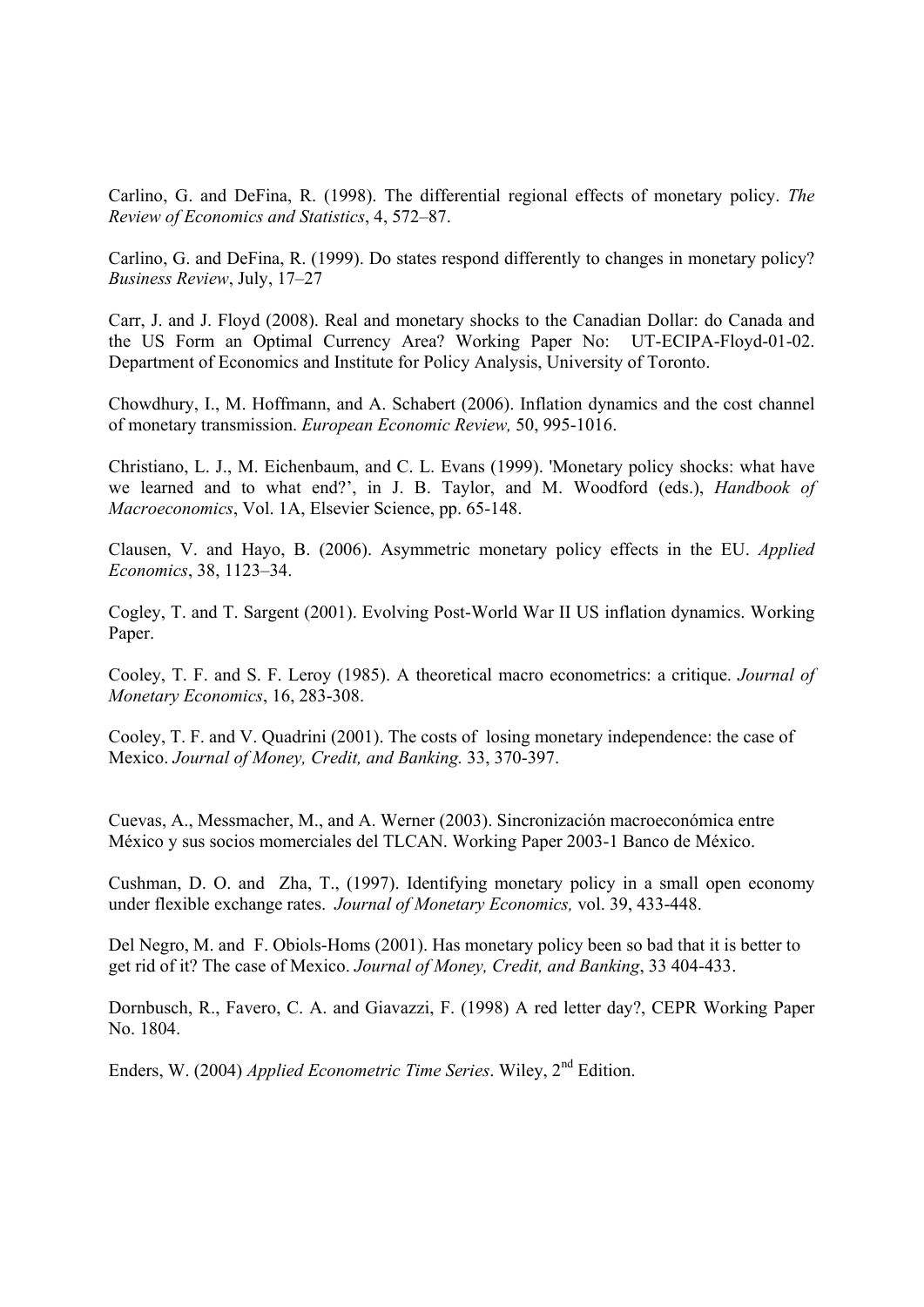Fernandez, V. and A. Kutan (2005). Do regional integration agreements increase business cycle convergence? Evidence from APEC and NAFTA. *William Davidson Institute* Working Paper 765.

Fortin, P. (1996). The Great Canadian slump. *The Canadian Journal of Economics*, 29, 761-787.

Galí, J. (1992). How well does the IS-LM model fit postwar US Data? *The Quarterly Journal of Economics*, 107, 709-738.

Georgopoulos, G. (2009). Measuring regional effects of monetary policy in Canada. *Applied Economics*, 41, 2093–2113.

Gertler, M. and Gilchrist, S. (1993). The role of credit market imperfections in the monetary transmission mechanism: arguments and evidence. *Scandinavian Journal of Economics*, 95, 43– 64.

Gertler, M. and Gilchrist, S. (1994). Monetary policy, business cycles and the behaviour of small manufacturing firms, *Quarterly Journal of Economics*, 109, 309–40.

Giordani, P. (2004). An alternative explanation of the price puzzle. *Journal of Monetary Economics*, Vol. 51, 1,271-96.

Hanson, M. S. (2004) 'The price puzzle reconsidered' *Journal of Monetary Economics*, 51, 1,385-413.

Hernandez, J. (2004). Business cycles in Mexico and the United States: do they share common movements. *Journal of Applied Economics*, 7, 303-323.

Holman, J. and R. Neumann (2002). Evidence on the cross-country transmission of monetary shocks. *Applied Economics*, 34, pp. 1837-1857.

Jean Louis, R., M. Osman, and F. Balli (2010a). Is the US Dollar a suitable anchor for the newly proposed GCC Currency? *The World Economy Journal* 33, (12) pp. 1898–1922.

Jean Louis, R., F. Balli, and M. Osman (2010b). On the feasibility of monetary union among Gulf Cooperation Council (GCC) countries: does the symmetry of shocks extend to the non-oil sector? *Journal of Economics and Finance*, DOI: 10.1007/s12197-010-9121-3 (Online First)

Jean Louis, R. and D. Simons (2007). Is there a North American business cycle? An analysis of the period 1963-2002. *Applied Econometrics and International Development*, 7, 109-120.

Kenen, P. B. (1969). The theory of optimum currency areas: an eclectic view. In R. A. Mundell and A. K. Swoboda, Monetary Problems of the International Economy, University of Chicago Press, pp 41-60.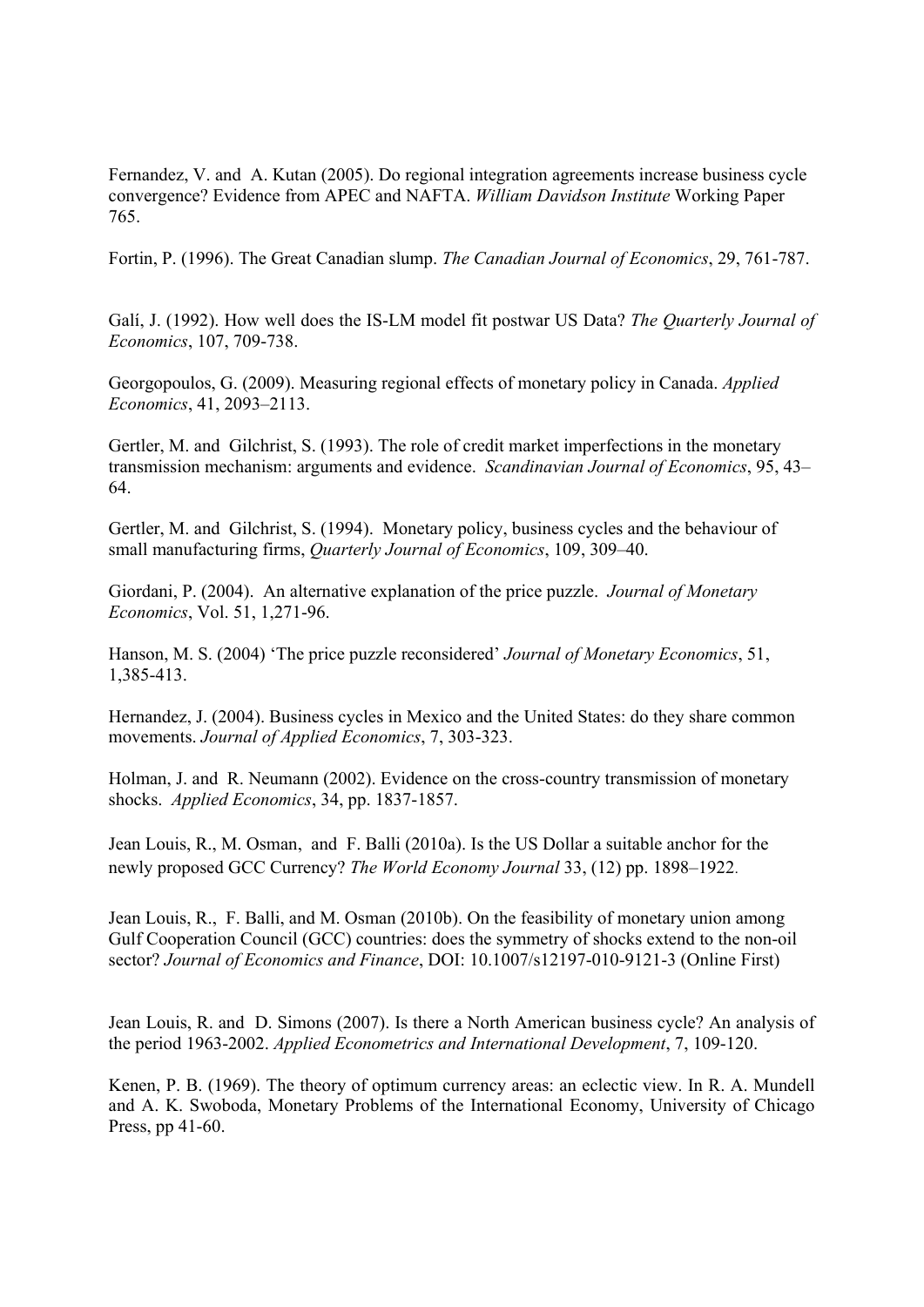Kilian, L. (2009). Not all oil price shocks are alike: disentangling demand and supply shocks in the crude oil market. *American Economic Review*, 99, 1053-1069.

Kilian, L., and C. Vega (2010). Do energy prices respond to US macroeconomic news? A test of the hypothesis of predetermined energy prices. *Review of Economics and Statistics Vol. 93, No. 2, Pages 660-67.* 

Klyuev, V. (2008). Real implications of financial linkages between Canada and the United States. IMF Working Paper, August.

Kose, A. and R. Cardarelli (2004). Economic integration, business cycle, and productivity in North America. International Monetary Fund Working Paper 04/138.

Leeper, E. M. and J. Roush (2003). Putting 'M' back in monetary policy. *Journal of Money, Credit and Banking*, Vol. 35, 1,217-56.

Levine, R. and M. Carkovic (2001). How much bang for the buck? Mexico and Dollarization. *Journal of Money, Credit and Banking*, 33,339-363.

McKinnon, R. I. (1963). Optimum currency areas. *American Economic Review*, 53, 717-725.

Michelis, L. (2004). Prospects of a monetary union in North America: an empirical investigation, in *Exchange Rates, Economic Integration, and the International Economy*, Ed. Michelis, L., Lovewell, M.

Mundell, R. A. (1961) A theory of optimum currency areas. *American Economic Review*, 51, 657-665.

\_\_\_\_\_\_\_\_\_\_\_\_\_\_(1973). Uncommon arguments for common currencies, in H.G. Johnson and A.K. Swoboda, The Economics of Common Currencies, Allen and Unwin, 1973. pp.114-32.

\_\_\_\_\_\_\_\_\_\_\_\_\_\_(1973). A Plan for a European Currency", in H.G. Johnson and A.K. Swoboda, The Economics of Common Currencies, Allen and Unwin, 1973. pp. 143-72.

Murray, J. (2000). Revisiting the case for a flexible exchange rate in Canada. Speech presented at the North-South Institute Conference on Dollarization in the Western Hemisphere, October.

Murray, J., Schembri, L., and P. St-Amant (2003). Revisiting the case for flexible exchange Rates in North America. *The North American Journal of Economics and Finance, 14*, 207-240.

Oliner, S. D. and Rudebusch, G. D., (1996). Monetary policy and credit conditions: evidence from the composition of external finance: comment. *American Economic Review*, 86, 300-309.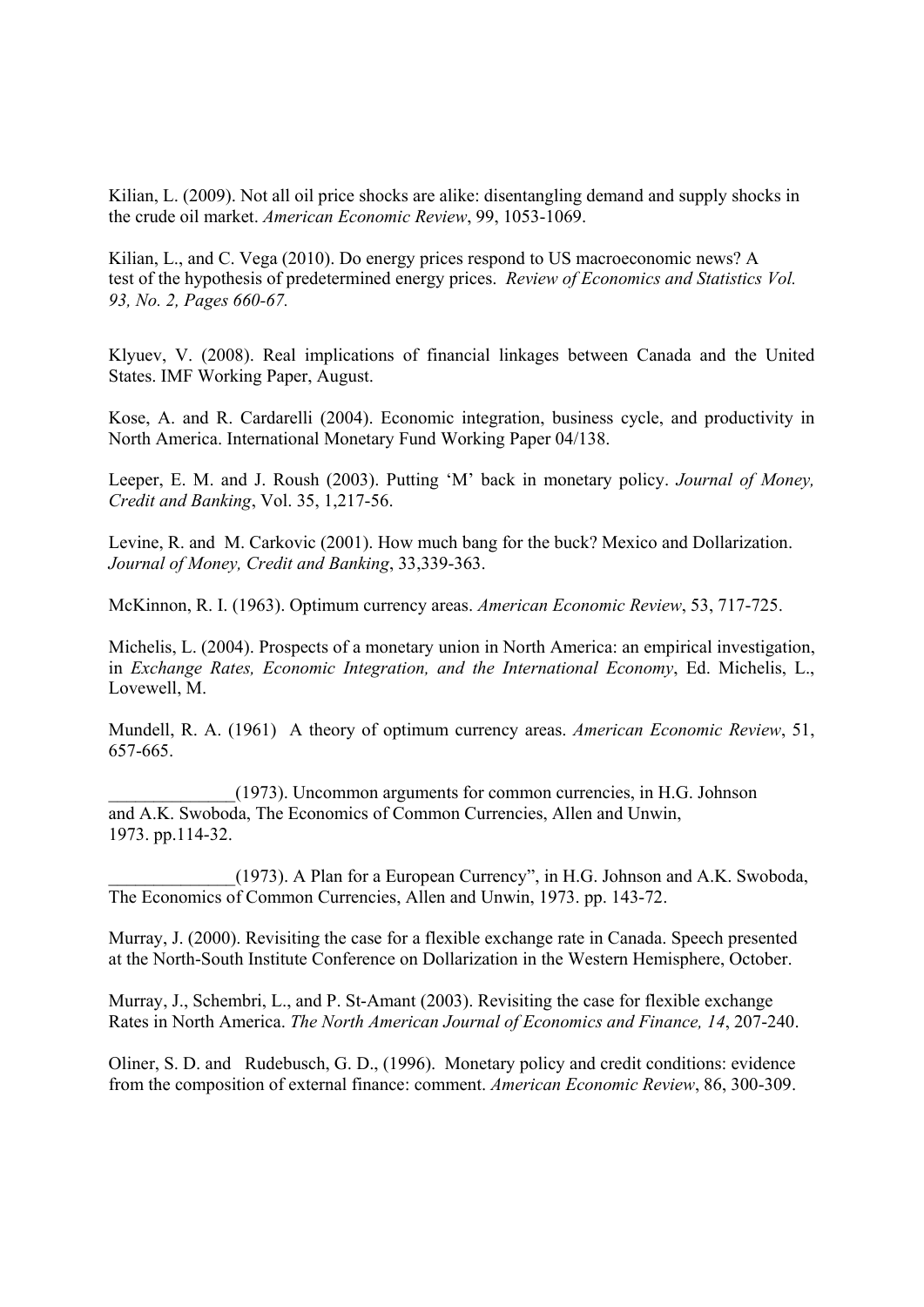Ponce, R. and R. Acosta (2008). Economic integration in North America. *Applied Econometrics and International Development*, 8, 111-122.

Ramos, R., Clar, M. and Surinach, J. (2003) A dynamic analysis of asymmetric shocks in EU manufacturing. *Applied Economics*, 35, 881–92

Sims, C. A. (1980). Macroeconomics and reality. *Econometrica*, 48, 1-48.

\_\_\_\_\_\_\_\_\_\_\_\_\_\_\_\_\_ (1986). Are forecasting models usable for policy analysis? *Federal Reserve Bank of Minneapolis Quarterly Review*, 2-15.

\_\_\_\_\_\_\_\_\_\_\_\_\_\_\_\_\_ (1992). Interpreting the macroeconomic time series facts: the effects of monetary policy. *European Economic Review*, 36, 975-1011.

Stock, J. and M. Watson (1993). A simple Estimator of co-integrating vectors in higher-order integrated systems. *Econometrica*, 3, 783-820.

Swiston, A.and T. Bayoumi (2008). Spillovers across NAFTA. IMF Working Paper WP/08/3.

Torres, A. and O. Vela (2003). Trade integration and synchronization between the business cycles of Mexico and the United States. *North American Journal of Economics and Finance*, 14, 319–342.

Tower, E. and T. D. Willett (1976). The theory of optimum currency areas and exchange rate flexibility. Special Papers in International Economics, No. 11. International Finance Section, Department of Economics, Princeton University.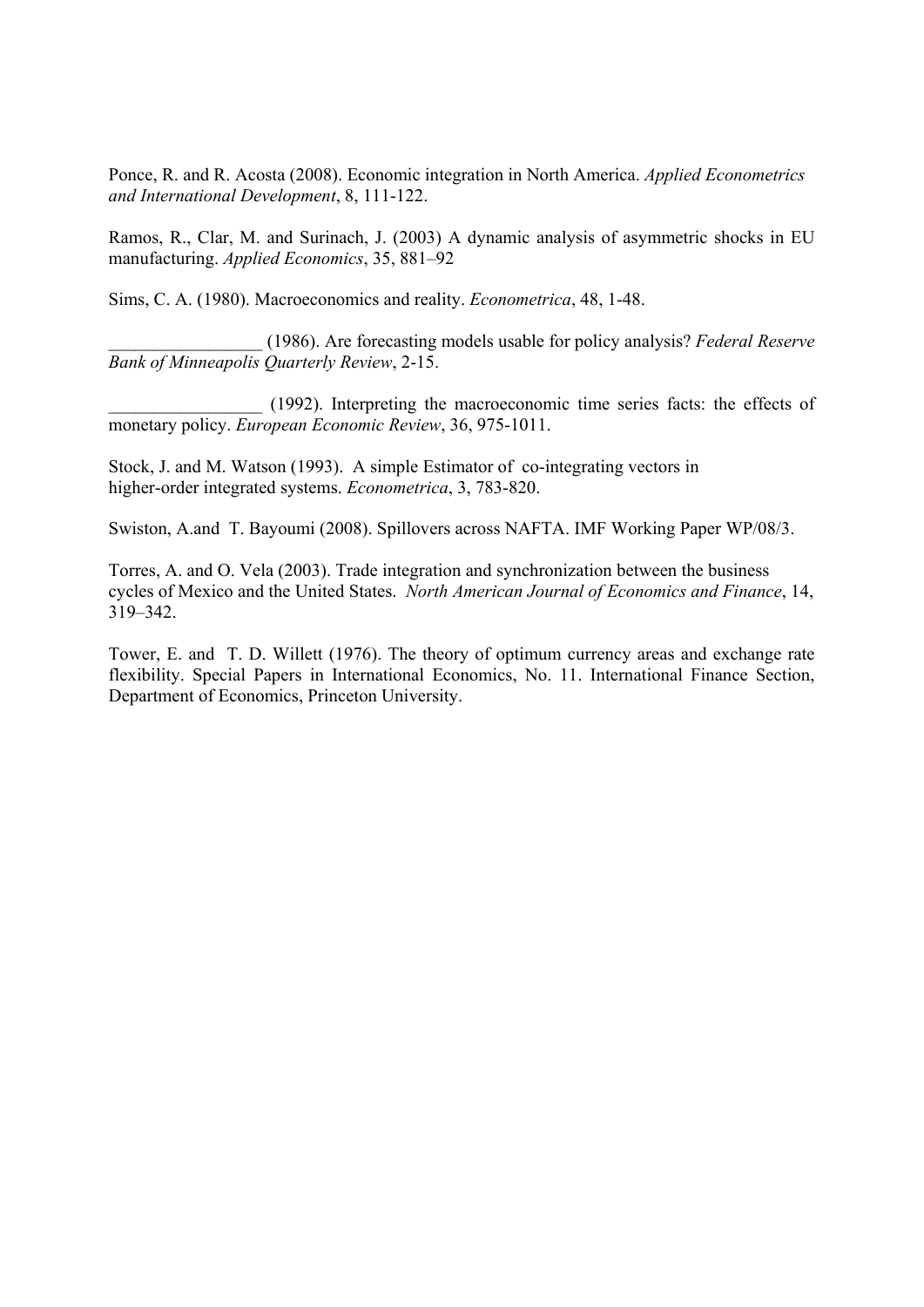| <b>Table 1: Unit Root Tests</b>                                             |            |            |  |  |  |  |
|-----------------------------------------------------------------------------|------------|------------|--|--|--|--|
| Exogenous: Intercept and Trend                                              |            |            |  |  |  |  |
| Lag Length: 1 (Automatic based on SIC, MAXLAG=13)                           |            |            |  |  |  |  |
|                                                                             | <b>ADF</b> | DF-GLS     |  |  |  |  |
| <b>Full Sample</b>                                                          |            |            |  |  |  |  |
| <b>Fund Rate</b>                                                            | $-2.42$    | $-2.40$    |  |  |  |  |
| T-bill Rate Mexico                                                          | $-2.54$    | $-3.04*$   |  |  |  |  |
| <b>Bank Rate</b>                                                            | $-2.65$    | $-2.37$    |  |  |  |  |
| <b>GDP US</b>                                                               | $-3.53**$  | $-2.93$    |  |  |  |  |
| <b>GDP</b> Mexico                                                           | $-2.58$    | $-1.14$    |  |  |  |  |
| <b>GDP</b> Canada                                                           | $-2.88$    | $-1.68$    |  |  |  |  |
| <b>CPI US</b>                                                               | $-2.13$    | $-1.27$    |  |  |  |  |
| <b>CPI</b> Mexico                                                           | $-0.68$    | $-1.11$    |  |  |  |  |
| CPI Canada                                                                  | $-2.64$    | $-1.52$    |  |  |  |  |
| <b>Before Targeting</b>                                                     |            |            |  |  |  |  |
| Fund Rate (1970:1-1984:4)                                                   | $-2.27$    | $-2.17$    |  |  |  |  |
| T-bill Rate Mexico (1970:1-1988:2)                                          | $-3.06$    | $-2.68$    |  |  |  |  |
| Bank Rate (1970:1-1991:1)                                                   | $-2.55$    | $-2.61$    |  |  |  |  |
| <b>GDP US</b>                                                               | $-2.57$    | $-2.39$    |  |  |  |  |
| <b>GDP</b> Mexico                                                           | $-1.19$    | $-1.42$    |  |  |  |  |
| GDP Canada                                                                  | $-2.53$    | $-1.48$    |  |  |  |  |
| <b>CPI US</b>                                                               | $-4.32***$ | $-3.78***$ |  |  |  |  |
| <b>CPI</b> Mexico                                                           | $-0.38$    | $-0.35$    |  |  |  |  |
| CPI Canada                                                                  | $-0.38$    | $-2.80$    |  |  |  |  |
| <b>Inflation Targeting Sample</b>                                           |            |            |  |  |  |  |
| Fund Rate (1985:1-2008:4)                                                   | $-3.40*$   | $-3.78***$ |  |  |  |  |
| T-bill Rate Mexico (1988:3-2008:4)                                          | $-3.21*$   | $-2.65$    |  |  |  |  |
| Bank Rate (1991:2-2008:4)                                                   | $-3.31*$   | $-2.04$    |  |  |  |  |
| <b>GDP US</b>                                                               | $-2.12$    | $-2.10$    |  |  |  |  |
| <b>GDP</b> Mexico                                                           | $-3.40$    | $-3.35**$  |  |  |  |  |
| GDP Canada                                                                  | $-1.11$    | $-1.63$    |  |  |  |  |
| <b>CPI US</b>                                                               | $-1.93$    | $-1.66$    |  |  |  |  |
| <b>CPI</b> Mexico                                                           | 1.11       | $-0.75$    |  |  |  |  |
| CPI Canada                                                                  | $-1.48$    | $-1.23$    |  |  |  |  |
| The MacKinnon critical values at 1, 5, and 10% are -4.02, -3.44, and -3.14, |            |            |  |  |  |  |
| respectively for the ADF unit root test and the                             |            |            |  |  |  |  |
| Elliott-Rothenberg-Stock (1996) critical values at -3.65, -3.09, and -2.80, |            |            |  |  |  |  |
| respectively for the DF-GLS unit root test.                                 |            |            |  |  |  |  |
| *, **, and *** are 10, 5, and 1 per cent significance level, respectively.  |            |            |  |  |  |  |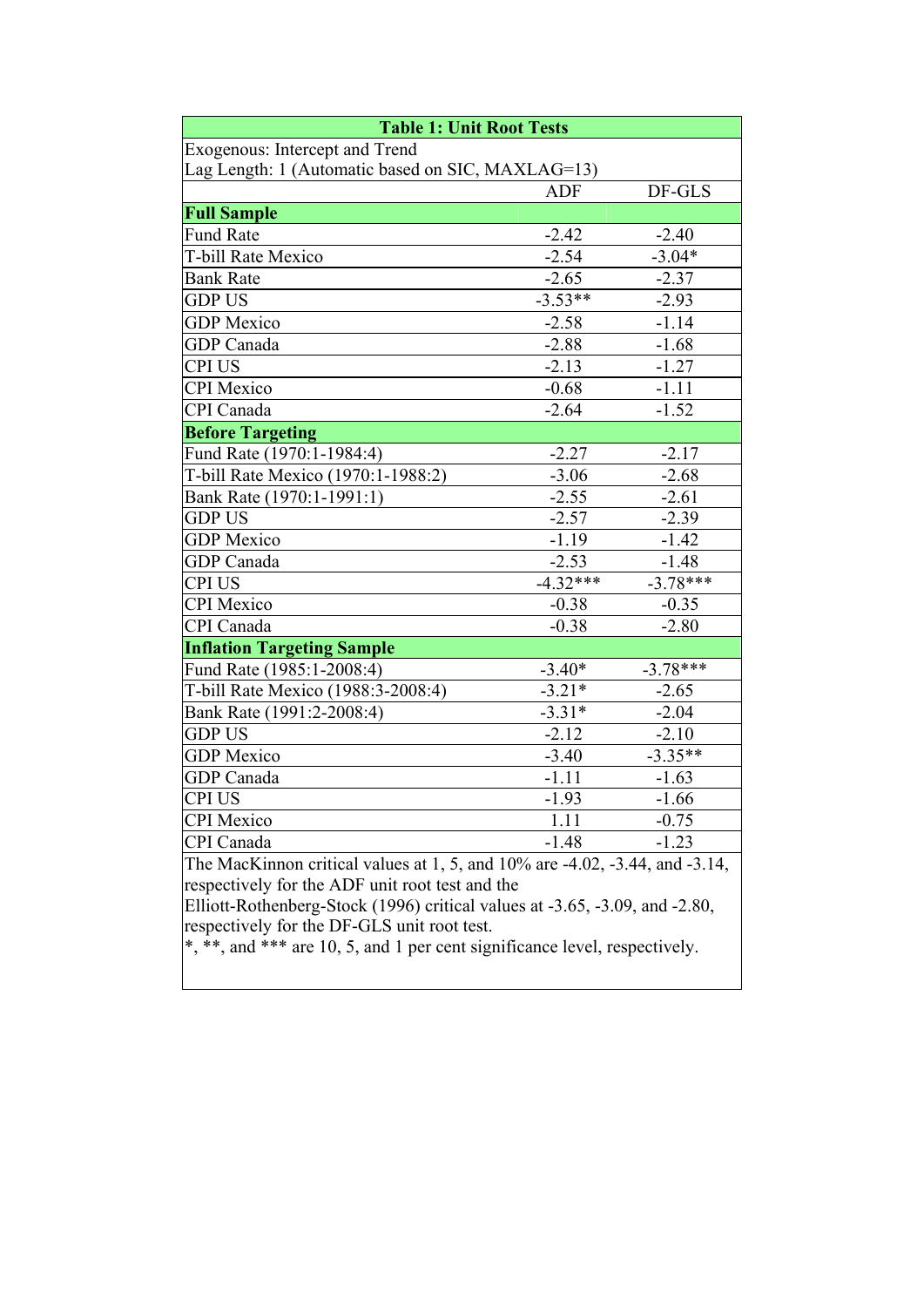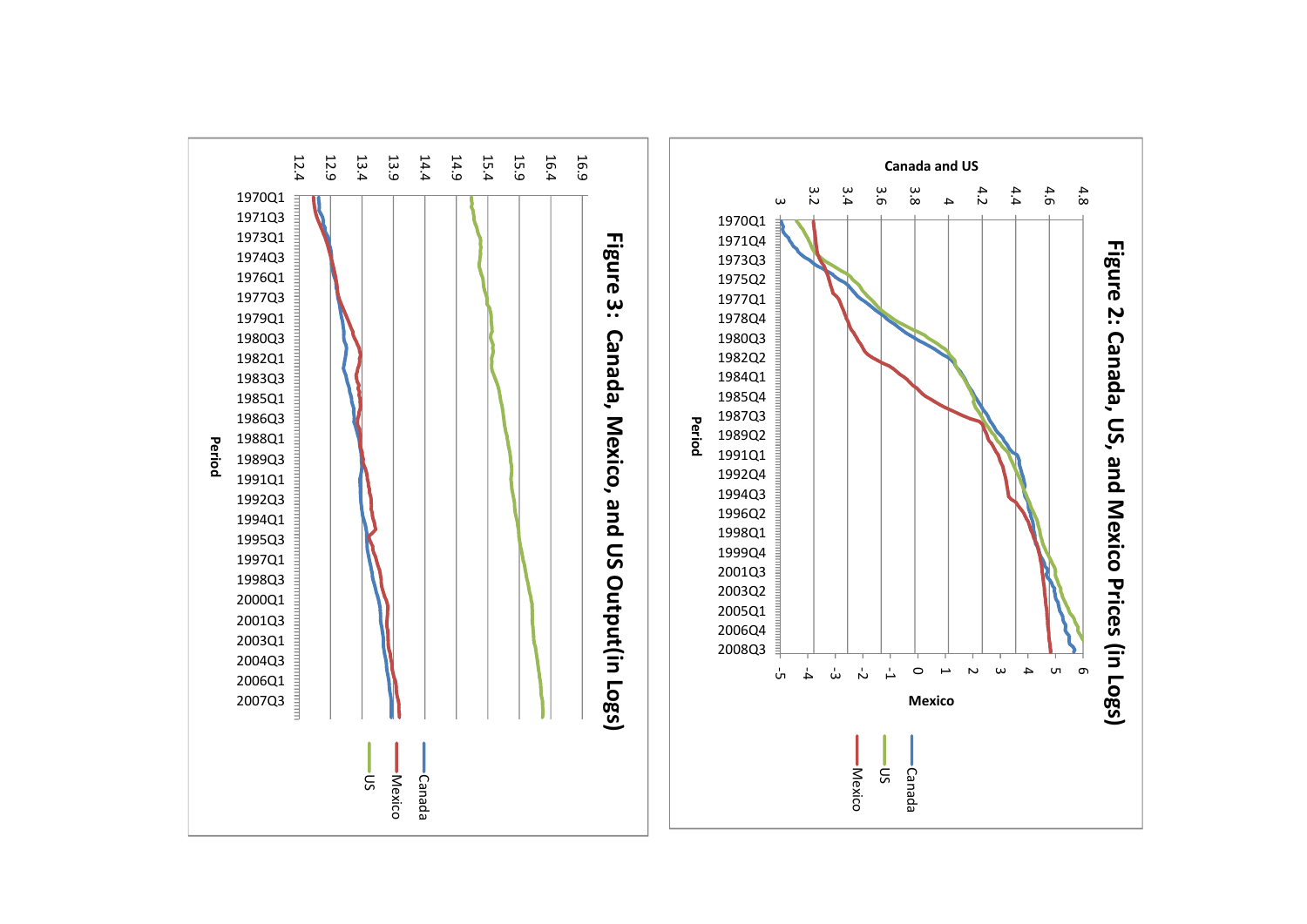| Table 2: Correlation of Output Growth and Inflation Across<br>NAFTA Countries (correlation of inflation in right corner) |      |                                                                                                                                                                                                                                  |      |  |  |  |  |  |  |
|--------------------------------------------------------------------------------------------------------------------------|------|----------------------------------------------------------------------------------------------------------------------------------------------------------------------------------------------------------------------------------|------|--|--|--|--|--|--|
| Mexico<br>Canada                                                                                                         |      |                                                                                                                                                                                                                                  |      |  |  |  |  |  |  |
| US                                                                                                                       | 1.00 | $-0.02$                                                                                                                                                                                                                          | 0.75 |  |  |  |  |  |  |
| Mexico                                                                                                                   | 0.16 | 1.00                                                                                                                                                                                                                             | 0.14 |  |  |  |  |  |  |
| 0.45<br>0.23<br>Canada<br>1.00                                                                                           |      |                                                                                                                                                                                                                                  |      |  |  |  |  |  |  |
| The upper values above the diagonal are the correlation of inflation                                                     |      | $\frac{1}{2}$ , and the contract of the contract of the contract of the contract of the contract of the contract of the contract of the contract of the contract of the contract of the contract of the contract of the contract |      |  |  |  |  |  |  |

whereas those below are the correlation of output growth.

|                                                                                  | Table 3: The Sensitivity of Investment to Real Fund Rate         |          |                |       |                                                                                  |         |                |                |       |
|----------------------------------------------------------------------------------|------------------------------------------------------------------|----------|----------------|-------|----------------------------------------------------------------------------------|---------|----------------|----------------|-------|
| <b>Dependent Variable: Log Difference of Gross</b><br><b>Investment - Mexico</b> |                                                                  |          |                |       | <b>Dependent Variable: Log Difference of Gross</b><br><b>Investment Canada</b>   |         |                |                |       |
|                                                                                  | Coeff-                                                           | Std.     |                |       |                                                                                  | Coeff-  | Std.           |                |       |
| Variable                                                                         | icient                                                           | Error    | t-Stat.        | Prob. | Variable                                                                         | icient  | Error          | t-Stat.        | Prob. |
| $\mathcal{C}$                                                                    | 12.58                                                            | 0.08     | 166.55         | 0.00  | $\mathcal{C}$                                                                    | 11.51   | 0.03           | 440.38         | 0.00  |
| $\mathbf R$                                                                      | $-0.20$                                                          | 0.02     | $-8.99$        | 0.00  | $\mathbf R$                                                                      | $-0.06$ | 0.01           | $-9.72$        | 0.00  |
| DIFF R                                                                           | 0.19                                                             | 0.07     | 2.56           | 0.01  | DIFF R                                                                           | 0.05    | 0.02           | 2.24           | 0.03  |
| $DIFF_R(-1)$                                                                     | 0.10                                                             | 0.07     | 1.36           | 0.18  | $DIFF_R(-1)$                                                                     | 0.01    | 0.03           | 0.58           | 0.56  |
| DIFF $R(-2)$                                                                     | 0.08                                                             | $0.07\,$ | 1.16           | 0.25  | DIFF $R(-2)$                                                                     | 0.02    | 0.03           | 0.88           | 0.38  |
| DIFF $R(-3)$                                                                     | 0.16                                                             | 0.07     | 2.35           | 0.02  | DIFF $R(-3)$                                                                     | 0.07    | 0.02           | 3.35           | 0.00  |
| DIFF $R(-4)$                                                                     | 0.17                                                             | 0.06     | 2.70           | 0.01  | DIFF $R(-4)$                                                                     | 0.07    | 0.02           | 3.33           | 0.00  |
| DIFF $R(1)$                                                                      | $-0.01$                                                          | 0.08     | $-0.08$        | 0.94  | $DIFF_R(1)$                                                                      | 0.01    | 0.03           | 0.32           | 0.75  |
| DIFF $R(2)$                                                                      | $-0.10$                                                          | $0.07\,$ | $-1.49$        | 0.14  | DIFF $R(2)$                                                                      | $-0.03$ | 0.02           | $-1.16$        | 0.25  |
| DIFF $R(3)$                                                                      | $-0.19$                                                          | 0.07     | $-2.90$        | 0.01  | DIFF $R(3)$                                                                      | $-0.07$ | 0.02           | $-2.91$        | 0.01  |
| DIFF $R(4)$                                                                      | $-0.16$                                                          | 0.07     | $-2.18$        | 0.03  | DIFF $R(4)$                                                                      | $-0.07$ | 0.02           | $-2.81$        | 0.01  |
|                                                                                  |                                                                  |          |                |       |                                                                                  |         |                |                |       |
|                                                                                  |                                                                  | Mean     |                |       |                                                                                  |         | Mean           |                |       |
| R-squared                                                                        | 0.52                                                             |          | dependent var  | 11.79 | R-squared                                                                        | 0.51    |                | dependent var  | 11.27 |
| Adjusted R-                                                                      |                                                                  |          | S.D. dependent |       | Adjusted $\overline{R}$ -                                                        |         | S.D. dependent |                |       |
| squared                                                                          | 0.44                                                             | var      |                | 0.42  | squared                                                                          | 0.43    | var            |                | 0.14  |
|                                                                                  |                                                                  |          |                |       |                                                                                  |         |                |                |       |
| <b>Dependent Variable: Log Difference of Gross</b><br><b>Investment - Mexico</b> |                                                                  |          |                |       | <b>Dependent Variable: Log Difference of Gross</b><br><b>Investment - Canada</b> |         |                |                |       |
|                                                                                  | Coeff-                                                           | Std.     |                |       |                                                                                  | Coeff-  | Std.           |                |       |
| Variable                                                                         | icient                                                           | Error    | t-Stat.        | Prob. | Variable                                                                         | icient  | Error          | t-Stat.        | Prob. |
| $\mathcal{C}$                                                                    | 12.33                                                            | 0.07     | 167.30         | 0.00  | $\overline{C}$                                                                   | 11.41   | 0.03           | 422.27         | 0.00  |
| $\mathbf R$                                                                      | $-0.13$                                                          | 0.02     | $-8.17$        | 0.00  | $\mathbf R$                                                                      | $-0.03$ | 0.00           | $-6.73$        | 0.00  |
|                                                                                  |                                                                  |          |                |       |                                                                                  |         |                |                |       |
| R-squared                                                                        | 0.34                                                             | Mean     | dependent var  | 11.78 | R-squared                                                                        | 0.19    | Mean           | dependent var  | 11.28 |
| Adjusted R-                                                                      |                                                                  |          | S.D. dependent |       | Adjusted R-                                                                      |         |                | S.D. dependent |       |
| squared                                                                          | 0.33                                                             | var      |                | 0.46  | squared                                                                          | 0.18    | var            |                | 0.15  |
|                                                                                  |                                                                  |          |                |       |                                                                                  |         |                |                |       |
|                                                                                  | White Heteroskedasticity-Consistent Standard Errors & Covariance |          |                |       |                                                                                  |         |                |                |       |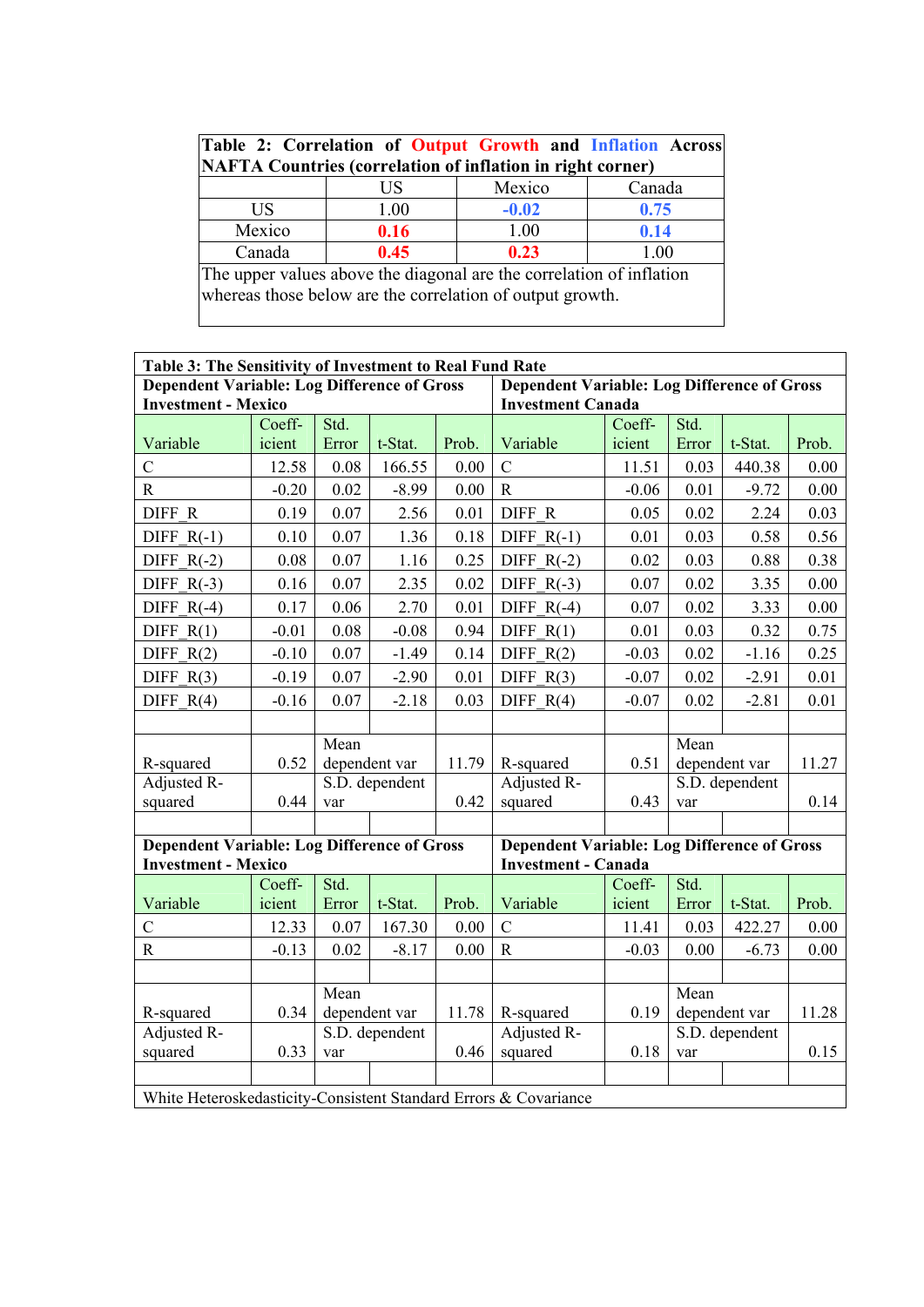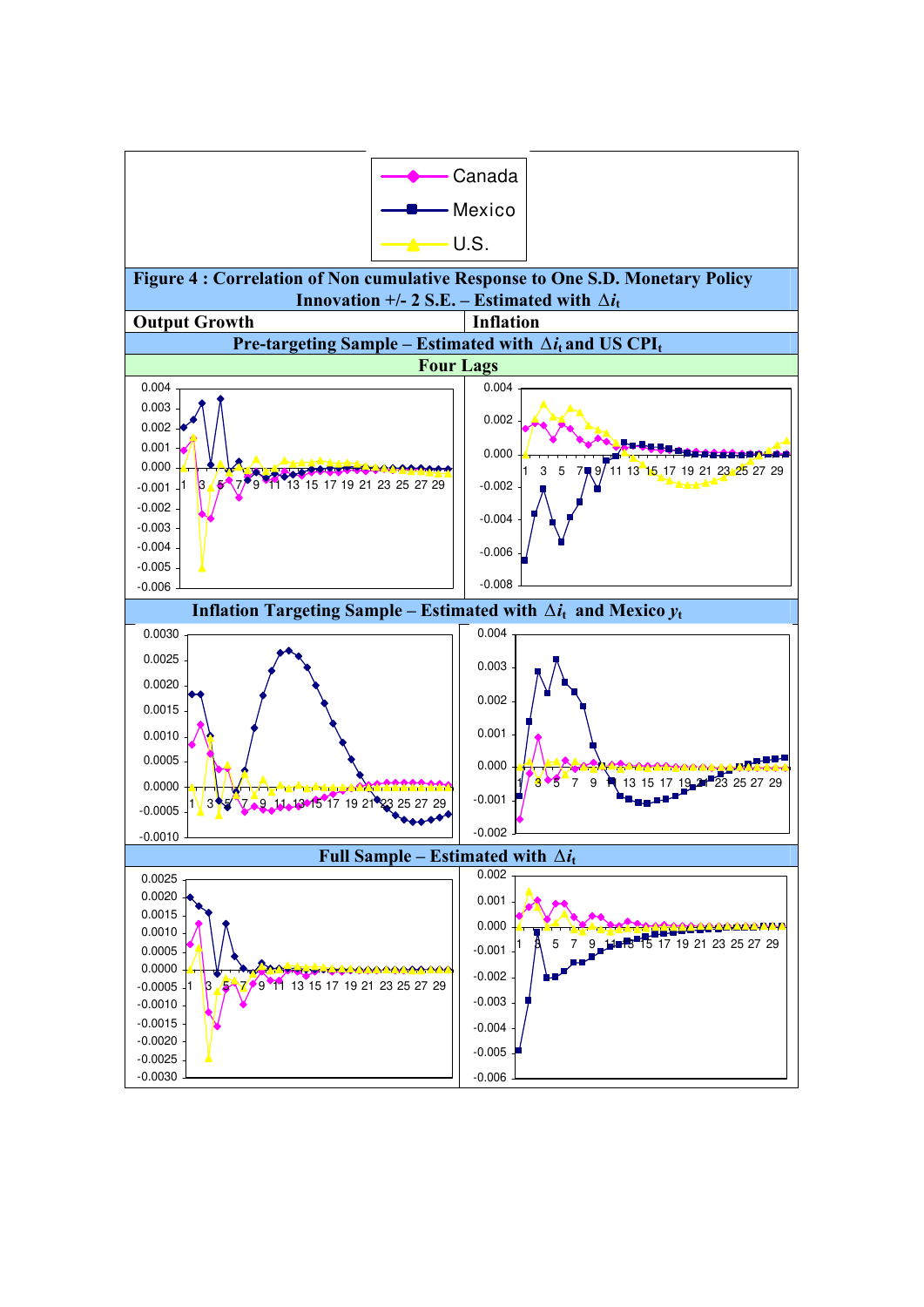| Table 4: The Averages of the Impulse Responses to US Monetary Policy Shock |                      |         |                                                                           |                  |         |  |  |
|----------------------------------------------------------------------------|----------------------|---------|---------------------------------------------------------------------------|------------------|---------|--|--|
|                                                                            | <b>Output Growth</b> |         |                                                                           | <b>Inflation</b> |         |  |  |
| Pre-targeting Sample – Estimated with $\Delta i_t$ and US CPI <sub>t</sub> |                      |         |                                                                           |                  |         |  |  |
| <b>4-LAG MODEL</b>                                                         |                      |         |                                                                           |                  |         |  |  |
| <b>Correlation</b>                                                         | Mexico               | Canada  | Correlation                                                               | Mexico           | Canada  |  |  |
| Canada                                                                     | $-0.05$              |         | Canada                                                                    | $-0.85$          |         |  |  |
| US                                                                         | $-0.40$              | 0.68    | <b>US</b>                                                                 | $-0.65$          | 0.75    |  |  |
|                                                                            |                      |         |                                                                           |                  |         |  |  |
| <b>Average Pre-Targeting Sample for 4 and 6 Lags</b>                       |                      |         |                                                                           |                  |         |  |  |
| Correlation                                                                | <b>Mexico</b>        | Canada  | Correlation                                                               | <b>Mexico</b>    | Canada  |  |  |
| Canada                                                                     | $-0.04$              |         | Canada                                                                    | $-0.65$          |         |  |  |
| <b>US</b>                                                                  | $-0.36$              | 0.66    | <b>US</b>                                                                 | $-0.47$          | 0.81    |  |  |
|                                                                            |                      |         |                                                                           |                  |         |  |  |
|                                                                            |                      |         | Inflation Targeting Sample – Estimated with $\Delta i_t$ and Mexico $y_t$ |                  |         |  |  |
| <b>4-LAG MODEL</b>                                                         |                      |         |                                                                           |                  |         |  |  |
| Correlation                                                                | Mexico               | Canada  | Correlation                                                               | Mexico           | Canada  |  |  |
| Canada                                                                     | $-0.26$              |         | Canada                                                                    | 0.17             |         |  |  |
| <b>US</b>                                                                  | $-0.02$              | $-0.02$ | <b>US</b>                                                                 | $-0.06$          | $-0.51$ |  |  |
|                                                                            |                      |         |                                                                           |                  |         |  |  |
| <b>Average - Targeting Sample for 4 and 6 Lags</b>                         |                      |         |                                                                           |                  |         |  |  |
| Correlation                                                                | <b>Mexico</b>        | Canada  | Correlation                                                               | <b>Mexico</b>    | Canada  |  |  |
| Canada                                                                     | 0.03                 |         | Canada                                                                    | 0.11             |         |  |  |
| <b>US</b>                                                                  | $-0.24$              | $-0.10$ | <b>US</b>                                                                 | 0.05             | $-0.20$ |  |  |
|                                                                            |                      |         |                                                                           |                  |         |  |  |
| Full Sample – Estimated with $\Delta i_t$                                  |                      |         |                                                                           |                  |         |  |  |
| <b>4-LAG Model</b>                                                         |                      |         |                                                                           |                  |         |  |  |
| Correlation                                                                | Mexico               | Canada  | Correlation                                                               | Mexico           | Canada  |  |  |
| Canada                                                                     | 0.43                 |         | Canada                                                                    | $-0.50$          |         |  |  |
| <b>US</b>                                                                  | $-0.20$              | 0.70    | <b>US</b>                                                                 | $-0.30$          | 0.76    |  |  |
|                                                                            |                      |         |                                                                           |                  |         |  |  |
| <b>Average Full Sample for 4 and 6 Lags</b>                                |                      |         |                                                                           |                  |         |  |  |
| Correlation                                                                | <b>Mexico</b>        | Canada  | Correlation                                                               | <b>Mexico</b>    | Canada  |  |  |
| Canada                                                                     | 0.40                 |         | Canada                                                                    | $-0.20$          |         |  |  |
| <b>US</b>                                                                  | $-0.13$              | 0.66    | <b>US</b>                                                                 | $-0.15$          | 0.80    |  |  |
|                                                                            |                      |         |                                                                           |                  |         |  |  |
| <b>Average of the subsamples</b>                                           |                      |         |                                                                           |                  |         |  |  |
| Correlation                                                                | <b>Mexico</b>        | Canada  | Correlation                                                               | <b>Mexico</b>    | Canada  |  |  |
| Canada                                                                     | $-0.01$              |         | Canada                                                                    | $-0.27$          |         |  |  |
| <b>US</b>                                                                  | $-0.30$              | 0.30    | <b>US</b>                                                                 | $-0.21$          | 0.31    |  |  |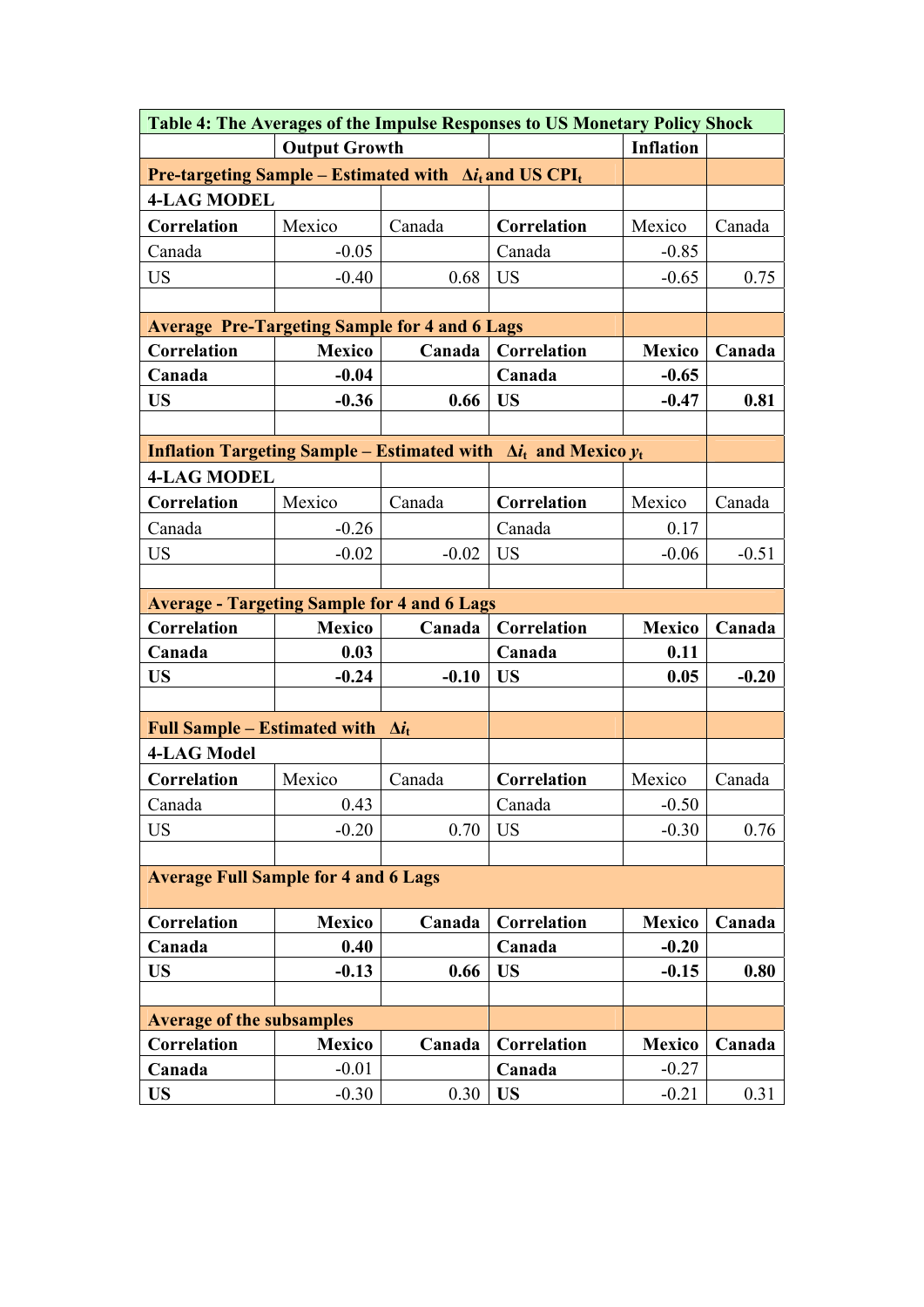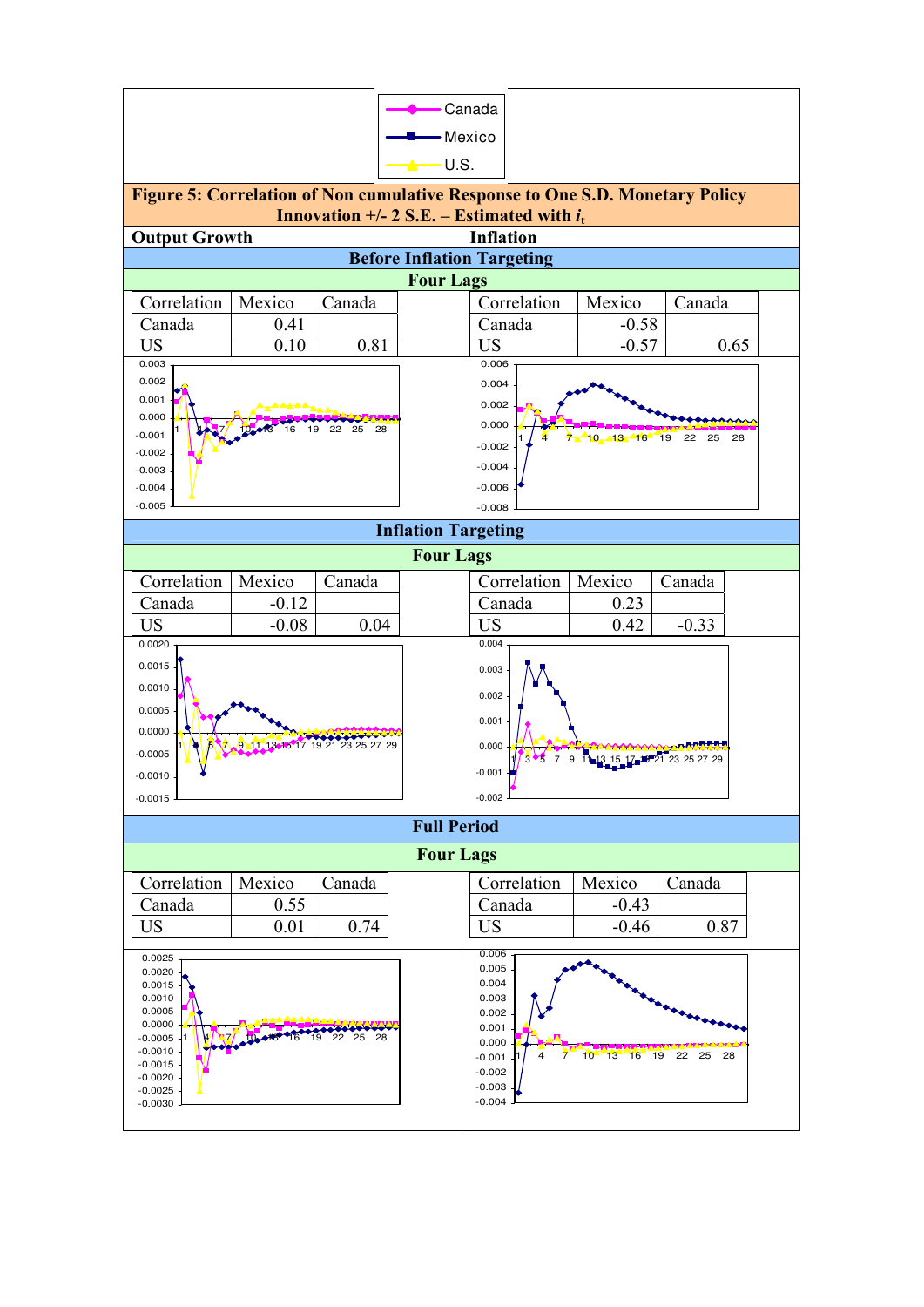|                                                                    |               |         | Table 5: Average Correlation under Assumption of Stationarity for |               |         |  |  |  |  |
|--------------------------------------------------------------------|---------------|---------|-------------------------------------------------------------------|---------------|---------|--|--|--|--|
| <b>Fund Rate.</b>                                                  |               |         |                                                                   |               |         |  |  |  |  |
| Correlation of Non cumulative Response to One S.D. Monetary Policy |               |         |                                                                   |               |         |  |  |  |  |
| Innovation $+/- 2$ S.E. – Estimated with $i_t$                     |               |         |                                                                   |               |         |  |  |  |  |
|                                                                    |               |         | of                                                                |               |         |  |  |  |  |
| <b>Inflation</b><br><b>Output Growth</b>                           |               |         |                                                                   |               |         |  |  |  |  |
|                                                                    |               |         | <b>Before Inflation Targeting</b><br><b>Four Lags</b>             |               |         |  |  |  |  |
|                                                                    |               |         |                                                                   |               |         |  |  |  |  |
| Correlation                                                        | <b>Mexico</b> | Canada  | Correlation                                                       | <b>Mexico</b> | Canada  |  |  |  |  |
| Canada                                                             | 0.41          |         | Canada                                                            | $-0.58$       |         |  |  |  |  |
| <b>US</b>                                                          | 0.10          | 0.81    | US                                                                | $-0.57$       | 0.65    |  |  |  |  |
|                                                                    |               |         |                                                                   |               |         |  |  |  |  |
| <b>Average Pre-Targeting Sample</b>                                |               |         |                                                                   |               |         |  |  |  |  |
| Correlation                                                        | <b>Mexico</b> | Canada  | Correlation                                                       | <b>Mexico</b> | Canada  |  |  |  |  |
| Canada                                                             | 0.31          |         | Canada                                                            | $-0.33$       |         |  |  |  |  |
| <b>US</b>                                                          | $-0.06$       | 0.77    | <b>US</b>                                                         | $-0.63$       | 0.42    |  |  |  |  |
|                                                                    |               |         |                                                                   |               |         |  |  |  |  |
| <b>Targeting Sample</b>                                            |               |         |                                                                   |               |         |  |  |  |  |
| Correlation                                                        | <b>Mexico</b> | Canada  | Correlation                                                       | <b>Mexico</b> | Canada  |  |  |  |  |
| Canada                                                             | $-0.12$       |         | Canada                                                            | 0.23          |         |  |  |  |  |
| <b>US</b>                                                          | $-0.08$       | 0.04    | <b>US</b>                                                         | 0.42          | $-0.33$ |  |  |  |  |
|                                                                    |               |         |                                                                   |               |         |  |  |  |  |
| <b>Average Targeting Sample</b>                                    |               |         |                                                                   |               |         |  |  |  |  |
| Correlation                                                        | <b>Mexico</b> | Canada  | Correlation                                                       | <b>Mexico</b> | Canada  |  |  |  |  |
| Canada                                                             | $-0.10$       |         | Canada                                                            | 0.15          |         |  |  |  |  |
| <b>US</b>                                                          | $-0.20$       | $-0.05$ | <b>US</b>                                                         | 0.47          | $-0.20$ |  |  |  |  |
|                                                                    |               |         | <b>Full Period</b>                                                |               |         |  |  |  |  |
|                                                                    |               |         |                                                                   |               |         |  |  |  |  |
| Correlation                                                        | Mexico        | Canada  | Correlation                                                       | Mexico        | Canada  |  |  |  |  |
| Canada                                                             | 0.55          |         | Canada                                                            | $-0.43$       |         |  |  |  |  |
| US                                                                 | 0.01          | 0.74    | US.                                                               | $-0.46$       | 0.88    |  |  |  |  |
| <b>Average Full Sample</b>                                         |               |         |                                                                   |               |         |  |  |  |  |
| Correlation                                                        | <b>Mexico</b> | Canada  | Correlation                                                       | <b>Mexico</b> | Canada  |  |  |  |  |
| Canada                                                             | 0.54          |         | Canada                                                            | $-0.30$       |         |  |  |  |  |
| <b>US</b>                                                          | $-0.08$       | 0.70    | US                                                                | $-0.52$       | 0.77    |  |  |  |  |
|                                                                    |               |         |                                                                   |               |         |  |  |  |  |
| <b>Average of the subsamples</b>                                   |               |         |                                                                   |               |         |  |  |  |  |
| Correlation                                                        | <b>Mexico</b> | Canada  | Correlation                                                       | <b>Mexico</b> | Canada  |  |  |  |  |
| Canada                                                             | 0.11          |         | Canada                                                            | $-0.10$       |         |  |  |  |  |
| <b>US</b>                                                          | $-0.12$       | 0.36    | <b>US</b>                                                         | $-0.08$       | 0.12    |  |  |  |  |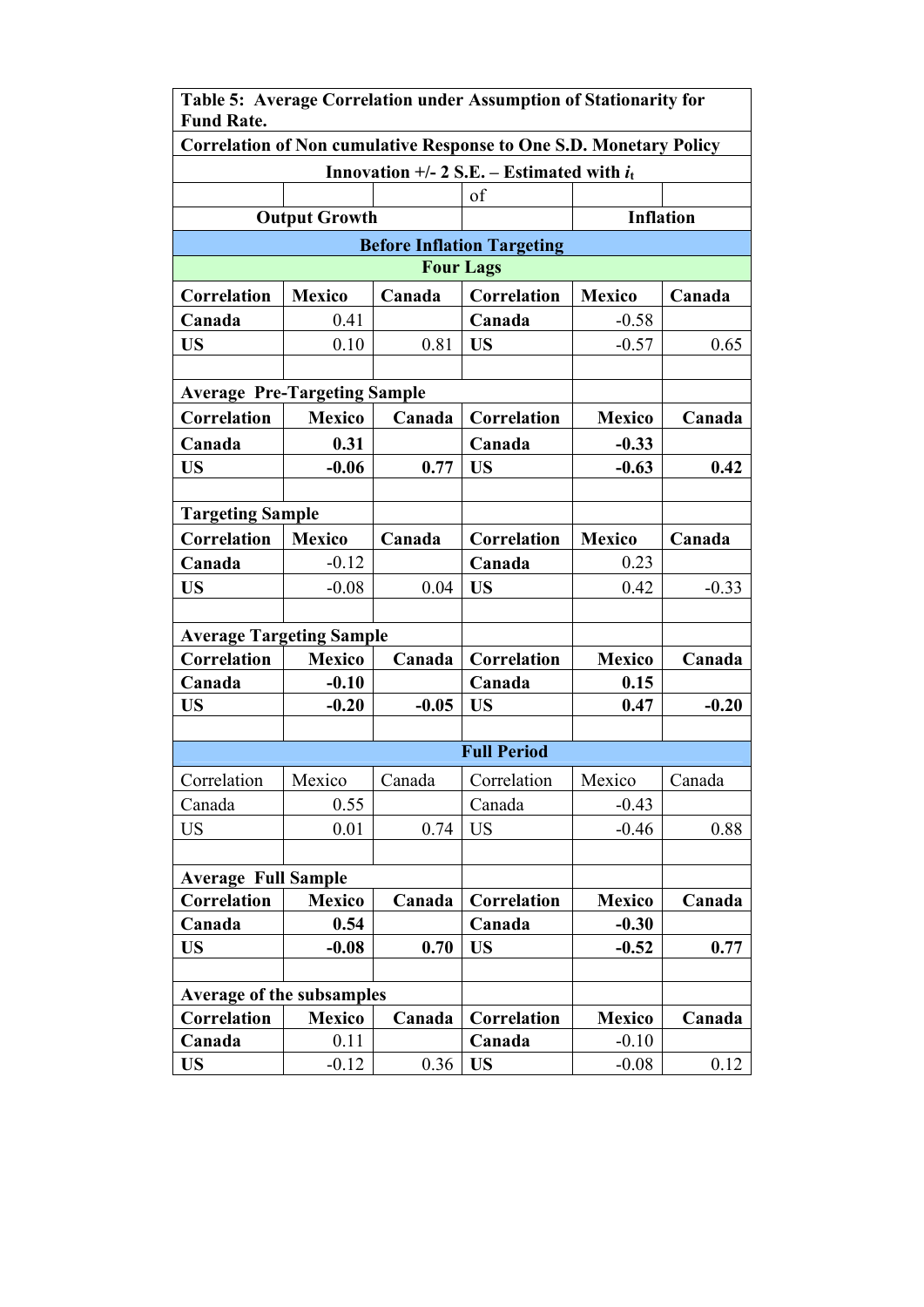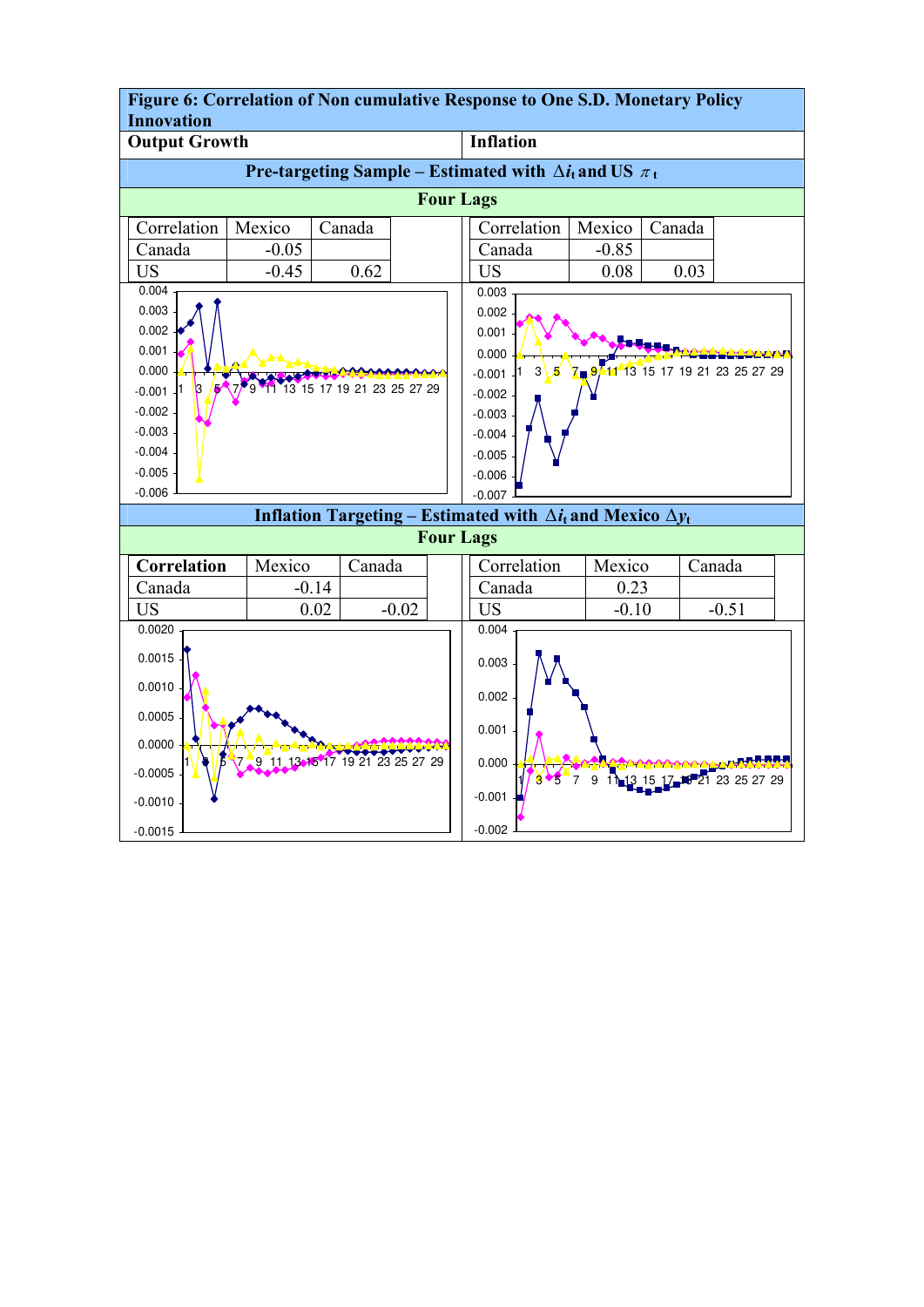| Table 6: Four Lag VAR Estimation – Estimated with $\Delta i_t$ |                  |        |                    |                                     |        |        |  |  |  |
|----------------------------------------------------------------|------------------|--------|--------------------|-------------------------------------|--------|--------|--|--|--|
| <b>Pre-inflation Targeting Sample</b>                          |                  |        |                    |                                     |        |        |  |  |  |
| Variance Decomposition of Output                               |                  |        |                    |                                     |        |        |  |  |  |
|                                                                | Growth           |        |                    | Variance Decomposition of Inflation |        |        |  |  |  |
|                                                                | <b>US Policy</b> | Supply | Demand             | <b>US Policy</b>                    | Supply | Demand |  |  |  |
|                                                                | Shock            | Shock  | Shock              | Shock                               | Shock  | Shock  |  |  |  |
| Canada                                                         |                  |        |                    |                                     |        |        |  |  |  |
| 1                                                              | 1.20             | 98.80  | 0.00               | 9.55                                | 8.94   | 81.51  |  |  |  |
| 5                                                              | 16.30            | 76.98  | 6.72               | 29.75                               | 7.72   | 62.52  |  |  |  |
| 10                                                             | 17.99            | 72.51  | 9.50               | 34.70                               | 6.64   | 58.66  |  |  |  |
| 30                                                             | 18.48            | 71.72  | 9.79               | 35.53                               | 6.41   | 58.07  |  |  |  |
| Mexico                                                         |                  |        |                    |                                     |        |        |  |  |  |
| 1                                                              | 5.43             | 94.57  | 0.00               | 2.99                                | 1.86   | 95.15  |  |  |  |
| 5                                                              | 20.32            | 70.29  | 9.39               | 7.15                                | 11.87  | 80.98  |  |  |  |
| 10                                                             | 20.08            | 68.84  | 11.08              | 7.21                                | 11.97  | 80.82  |  |  |  |
| 30                                                             | 20.18            | 68.73  | 11.09              | 7.21                                | 11.97  | 80.82  |  |  |  |
| <b>Inflation Targeting Sample</b>                              |                  |        |                    |                                     |        |        |  |  |  |
| Canada                                                         |                  |        |                    |                                     |        |        |  |  |  |
| 1                                                              | 4.71             | 95.29  | 0.00               | 9.54                                | 0.08   | 90.39  |  |  |  |
| 5                                                              | 13.36            | 77.90  | 8.74               | 12.03                               | 0.55   | 87.42  |  |  |  |
| 10                                                             | 16.21            | 74.05  | 9.73               | 12.14                               | 0.70   | 87.16  |  |  |  |
| 30                                                             | 18.75            | 71.53  | 9.72               | 12.21                               | 0.71   | 87.07  |  |  |  |
| Mexico                                                         |                  |        |                    |                                     |        |        |  |  |  |
| 1                                                              | 2.35             | 97.65  | 0.00               | 0.25                                | 38.40  | 61.35  |  |  |  |
| 5                                                              | 1.09             | 98.21  | 0.69               | 4.87                                | 50.89  | 44.24  |  |  |  |
| 10                                                             | 2.29             | 96.82  | 0.88               | 7.38                                | 49.39  | 43.23  |  |  |  |
| 30                                                             | 6.78             | 91.99  | 1.23               | 8.63                                | 49.40  | 41.96  |  |  |  |
|                                                                |                  |        | <b>Full Sample</b> |                                     |        |        |  |  |  |
| Canada                                                         |                  |        |                    |                                     |        |        |  |  |  |
| 1                                                              | 1.12             | 98.88  | 0.00               | 0.66                                | 2.46   | 96.88  |  |  |  |
| 5                                                              | 10.88            | 85.27  | 3.86               | 7.26                                | 2.71   | 90.02  |  |  |  |
| 10                                                             | 12.25            | 80.84  | 6.91               | 9.48                                | 3.97   | 86.55  |  |  |  |
| 30                                                             | 12.40            | 80.44  | 7.16               | 9.55                                | 4.11   | 86.35  |  |  |  |
| Mexico                                                         |                  |        |                    |                                     |        |        |  |  |  |
| 1                                                              | 3.06             | 96.94  | 0.00               | 2.66                                | 9.09   | 88.25  |  |  |  |
| 5                                                              | 6.56             | 88.46  | 4.99               | 2.44                                | 17.79  | 79.77  |  |  |  |
| 10                                                             | 6.62             | 88.29  | 5.09               | 2.66                                | 19.80  | 77.54  |  |  |  |
| 30                                                             | 6.62             | 88.28  | 5.10               | 2.72                                | 20.13  | 77.15  |  |  |  |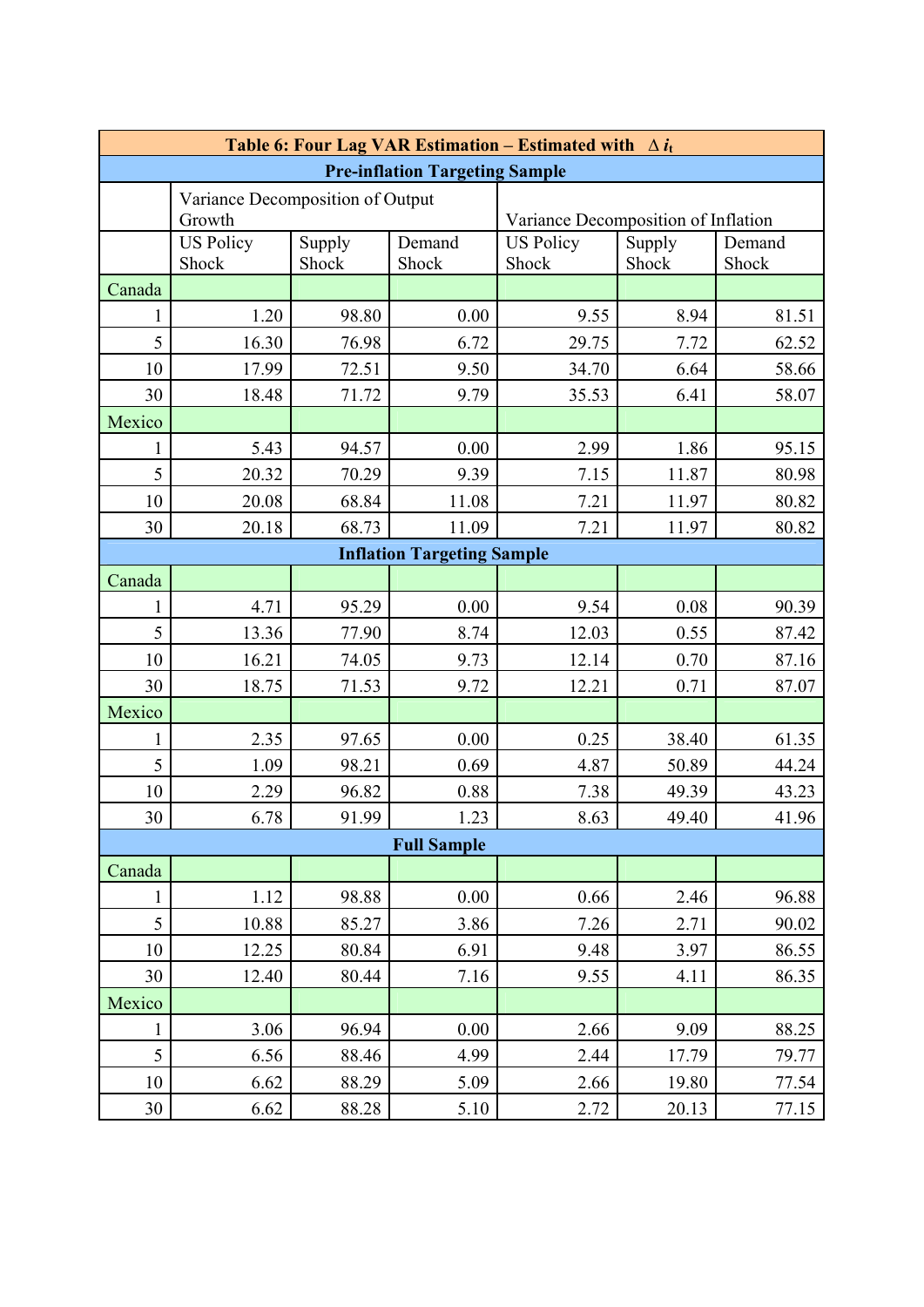| Table 7: Four Lag VAR Estimation – Estimated with $i_t$ |                                       |        |                    |                                     |        |        |  |  |  |
|---------------------------------------------------------|---------------------------------------|--------|--------------------|-------------------------------------|--------|--------|--|--|--|
|                                                         | <b>Pre-inflation Targeting Sample</b> |        |                    |                                     |        |        |  |  |  |
|                                                         | Variance Decomposition of Output      |        |                    |                                     |        |        |  |  |  |
|                                                         | Growth                                |        |                    | Variance Decomposition of Inflation |        |        |  |  |  |
|                                                         | <b>US Policy</b>                      | Supply | Demand             | <b>US Policy</b>                    | Supply | Demand |  |  |  |
|                                                         | Shock                                 | Shock  | Shock              | Shock                               | Shock  | Shock  |  |  |  |
| Canada                                                  |                                       |        |                    |                                     |        |        |  |  |  |
| 1                                                       | 1.25                                  | 98.75  | 0.00               | 9.54                                | 10.14  | 80.33  |  |  |  |
| 5                                                       | 14.58                                 | 77.32  | 8.10               | 18.87                               | 11.63  | 69.50  |  |  |  |
| 10                                                      | 15.93                                 | 73.67  | 10.40              | 19.05                               | 12.77  | 68.19  |  |  |  |
| 30                                                      | 16.01                                 | 73.08  | 10.91              | 19.14                               | 14.31  | 66.55  |  |  |  |
| Mexico                                                  |                                       |        |                    |                                     |        |        |  |  |  |
| 1                                                       | 2.77                                  | 97.23  | 0.00               | 2.36                                | 1.74   | 95.90  |  |  |  |
| 5                                                       | 4.90                                  | 84.16  | 10.94              | 2.24                                | 9.03   | 88.74  |  |  |  |
| 10                                                      | 8.17                                  | 80.25  | 11.58              | 5.19                                | 10.10  | 84.71  |  |  |  |
| 30                                                      | 8.81                                  | 79.84  | 11.35              | 8.04                                | 13.08  | 78.88  |  |  |  |
| <b>Inflation Targeting Sample</b>                       |                                       |        |                    |                                     |        |        |  |  |  |
| Canada                                                  |                                       |        |                    |                                     |        |        |  |  |  |
| 1                                                       | 4.71                                  | 95.29  | 0.00               | 9.54                                | 0.08   | 90.39  |  |  |  |
| 5                                                       | 13.36                                 | 77.90  | 8.74               | 12.03                               | 0.55   | 87.42  |  |  |  |
| 10                                                      | 16.21                                 | 74.05  | 9.73               | 12.14                               | 0.70   | 87.16  |  |  |  |
| 30                                                      | 18.75                                 | 71.53  | 9.72               | 12.21                               | 0.71   | 87.07  |  |  |  |
| Mexico                                                  |                                       |        |                    |                                     |        |        |  |  |  |
| 1                                                       | 1.81                                  | 98.19  | 0.00               | 0.32                                | 29.02  | 70.66  |  |  |  |
| 5                                                       | 1.99                                  | 95.05  | 2.96               | 5.46                                | 36.82  | 57.72  |  |  |  |
| 10                                                      | 2.74                                  | 94.28  | 2.98               | 7.69                                | 35.83  | 56.48  |  |  |  |
| 30                                                      | 3.06                                  | 93.75  | 3.19               | 8.32                                | 35.59  | 56.09  |  |  |  |
|                                                         |                                       |        | <b>Full Period</b> |                                     |        |        |  |  |  |
| Canada                                                  |                                       |        |                    |                                     |        |        |  |  |  |
| $\mathbf{1}$                                            | 0.97                                  | 99.03  | 0.00               | 0.97                                | 2.49   | 96.54  |  |  |  |
| 5                                                       | 10.66                                 | 83.81  | 5.53               | 3.89                                | 2.77   | 93.34  |  |  |  |
| 10                                                      | 12.09                                 | 79.00  | 8.91               | 4.36                                | 2.74   | 92.90  |  |  |  |
| 30                                                      | 12.16                                 | 78.54  | 9.30               | 5.84                                | 2.93   | 91.23  |  |  |  |
| Mexico                                                  |                                       |        |                    |                                     |        |        |  |  |  |
| $\mathbf{1}$                                            | 2.56                                  | 97.44  | 0.00               | 1.31                                | 8.54   | 90.15  |  |  |  |
| 5                                                       | 4.28                                  | 91.84  | 3.88               | 2.13                                | 17.10  | 80.77  |  |  |  |
| 10                                                      | 5.94                                  | 90.24  | 3.82               | 9.56                                | 16.57  | 73.87  |  |  |  |
| 30                                                      | 6.67                                  | 89.47  | 3.87               | 17.86                               | 15.23  | 66.91  |  |  |  |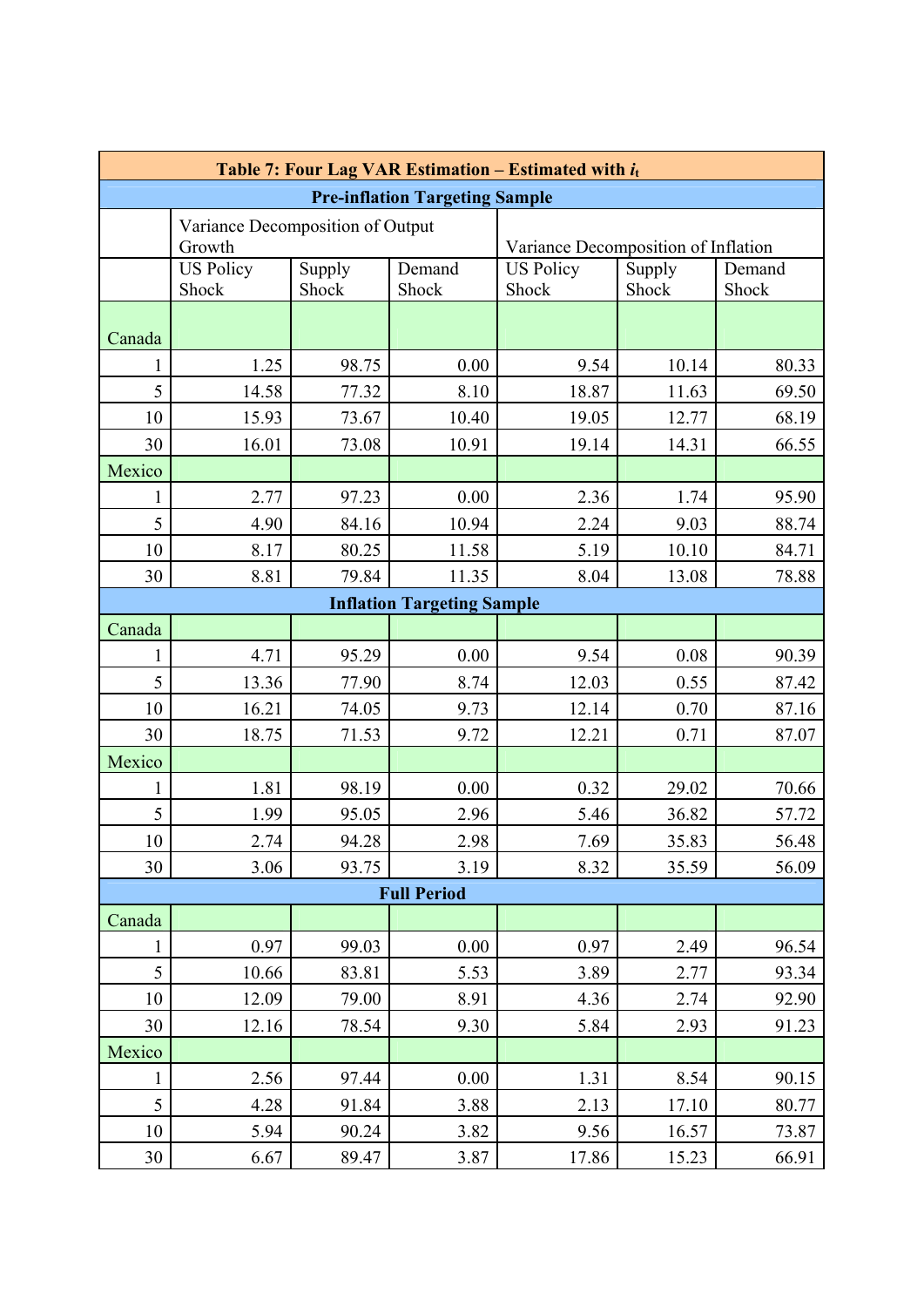|                               | <b>Correlation of Responses to</b><br><b>US Monetary Policy Shock</b> |                  | <b>Correlation of Responses to</b><br><b>Oil Price Shock</b> |                  |  |
|-------------------------------|-----------------------------------------------------------------------|------------------|--------------------------------------------------------------|------------------|--|
|                               | Output<br>Growth                                                      | <b>Inflation</b> | Output<br>Growth                                             | <b>Inflation</b> |  |
| <b>Estimation with 4 lags</b> |                                                                       |                  |                                                              |                  |  |
| 1970-2008                     | 0.71                                                                  | 0.42             | 0.67                                                         | 0.91             |  |
| 1970-1990                     | 0.89                                                                  | 0.71             | 0.28                                                         | 0.32             |  |
| 1991-2008                     | 0.51                                                                  | 0.63             | 0.52                                                         | 0.74             |  |
|                               | <b>Output Gap</b>                                                     | <b>Inflation</b> | <b>Output Gap</b>                                            | <b>Inflation</b> |  |
| <b>Estimation with 4 lags</b> |                                                                       |                  |                                                              |                  |  |
| 1970-2008                     | 0.69                                                                  | 0.64             | 0.50                                                         | 0.83             |  |
| 1970-1990                     | 0.39                                                                  | 0.63             | $-0.34$                                                      | 0.35             |  |
| 1991-2008                     | 0.47                                                                  | 0.64             | 0.31                                                         | 0.63             |  |

# **Table 9 Comparison of US-Canada and US-Mexico Correlation of Output and Inflation Responses to US Monetary Policy and Oil Price Shocks**

|                                |        | <b>Correlation of Responses to US Monetary Policy Shock</b> |               |         |                  |                                                                                                                                                                                                                                                                                                                                                                                                                                                                                                | <b>Shock</b>         |        | <b>Correlation of Responses to Oil Price</b> |         |  |
|--------------------------------|--------|-------------------------------------------------------------|---------------|---------|------------------|------------------------------------------------------------------------------------------------------------------------------------------------------------------------------------------------------------------------------------------------------------------------------------------------------------------------------------------------------------------------------------------------------------------------------------------------------------------------------------------------|----------------------|--------|----------------------------------------------|---------|--|
|                                |        | <b>Output Growth</b>                                        |               |         | <b>Inflation</b> | Investment                                                                                                                                                                                                                                                                                                                                                                                                                                                                                     | <b>Output Growth</b> |        | <b>Inflation</b>                             |         |  |
|                                |        | Canada                                                      | Mexico        | Canada  | Mexico           | Canada and<br>Mexico                                                                                                                                                                                                                                                                                                                                                                                                                                                                           | Canada               | Mexico | Canada                                       | Mexico  |  |
| <b>US-Canada</b><br><b>VAR</b> |        |                                                             |               |         |                  |                                                                                                                                                                                                                                                                                                                                                                                                                                                                                                |                      |        |                                              |         |  |
|                                | 4 Lags | 0.76                                                        | 0.15          | 0.47    | 0.39             | 0.00                                                                                                                                                                                                                                                                                                                                                                                                                                                                                           | 0.71                 | 0.19   | 0.91                                         | $-0.30$ |  |
| <b>US-Mexico</b><br><b>VAR</b> |        |                                                             |               |         |                  |                                                                                                                                                                                                                                                                                                                                                                                                                                                                                                |                      |        |                                              |         |  |
|                                | 4 Lags | 0.30                                                        | 0.70          | 0.30    | 0.07             | 0.00                                                                                                                                                                                                                                                                                                                                                                                                                                                                                           | 0.72                 | 0.25   | 0.91                                         | $-0.38$ |  |
|                                |        |                                                             |               |         |                  |                                                                                                                                                                                                                                                                                                                                                                                                                                                                                                |                      |        |                                              |         |  |
|                                |        | <b>Output Gap</b>                                           |               |         | <b>Inflation</b> | Investment                                                                                                                                                                                                                                                                                                                                                                                                                                                                                     | <b>Output Gap</b>    |        | <b>Inflation</b>                             |         |  |
|                                |        | Canada                                                      | <b>Mexico</b> | Canada  | Mexico           | Canada and<br>Mexico                                                                                                                                                                                                                                                                                                                                                                                                                                                                           | Canada               | Mexico | Canada                                       | Mexico  |  |
| <b>US-Canada</b><br><b>VAR</b> |        |                                                             |               |         |                  |                                                                                                                                                                                                                                                                                                                                                                                                                                                                                                |                      |        |                                              |         |  |
|                                | 4 Lags | 0.60                                                        | $-0.44$       | 0.30    | 0.26             | 0.26                                                                                                                                                                                                                                                                                                                                                                                                                                                                                           | 0.72                 | 0.16   | 0.87                                         | 0.22    |  |
| <b>US-Mexico</b><br><b>VAR</b> |        |                                                             |               |         |                  |                                                                                                                                                                                                                                                                                                                                                                                                                                                                                                |                      |        |                                              |         |  |
|                                | 4 Lags | 0.38                                                        | 0.20          | $-0.04$ | $-0.19$          | 0.26                                                                                                                                                                                                                                                                                                                                                                                                                                                                                           | 0.72                 | 0.16   | 0.85                                         | 0.15    |  |
| growth and output gap.         |        |                                                             |               |         |                  | Note: The values are correlations between each country's responses and the US own responses to US monetary policy shocks and oil price shocks. The values for<br>Investment are the correlation between Canada's responses and Mexico responses to US monetary policy shocks. Since the US variables are incorporated in both<br>Canada and Mexico VARs, correlations were computed using both sets of responses. Results are presented for the two measures of economic activity used: output |                      |        |                                              |         |  |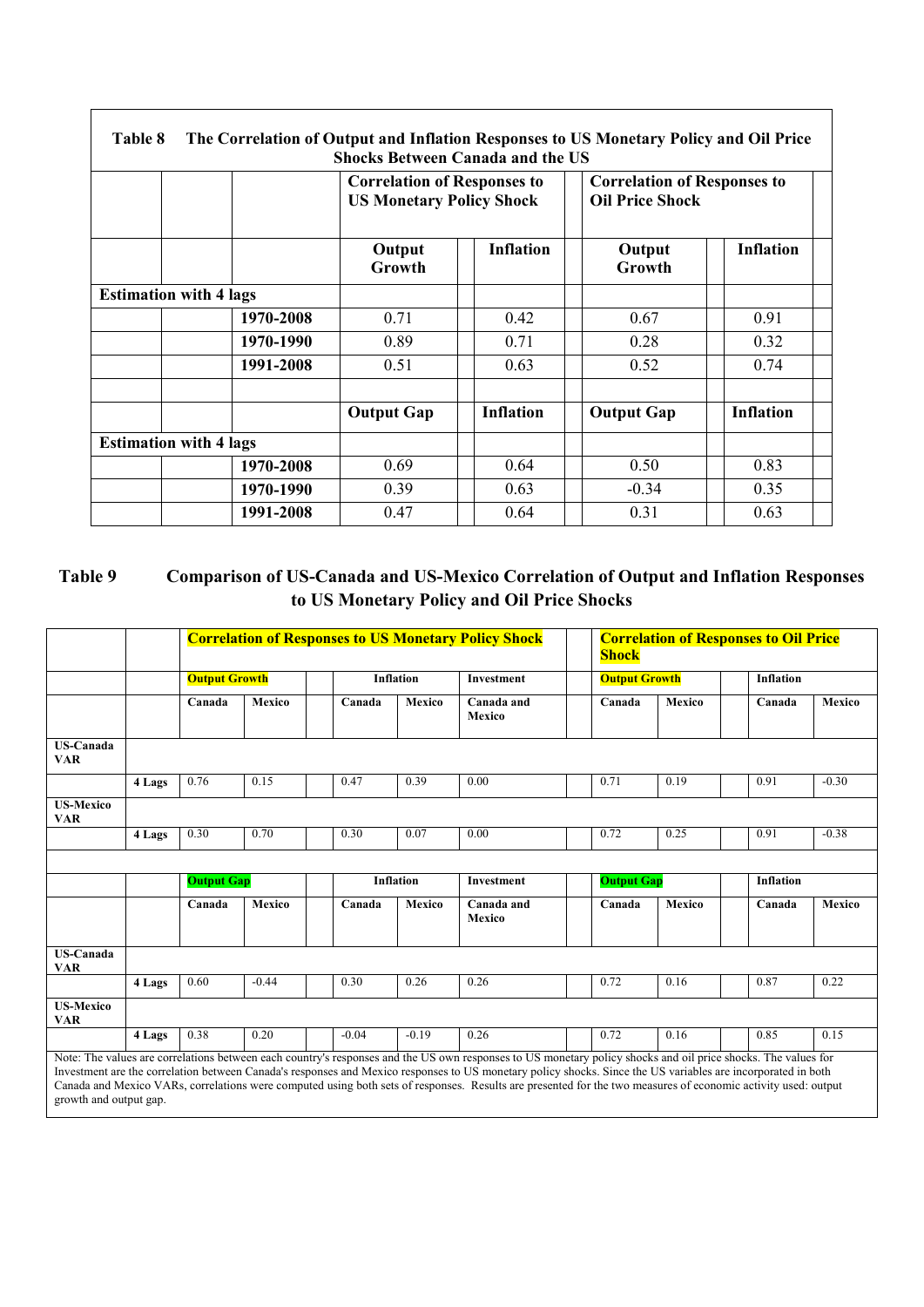|                | Proportion of Forecast Error in Canada's Output Gap Accounted for by Shocks to: |                   |                  |                  |                   |                  |                  |            |  |
|----------------|---------------------------------------------------------------------------------|-------------------|------------------|------------------|-------------------|------------------|------------------|------------|--|
|                |                                                                                 |                   | US               |                  | Canada            |                  |                  |            |  |
| <b>Horizon</b> | <b>Oil Prices</b>                                                               | <b>Output Gap</b> | <b>Inflation</b> | <b>Fund rate</b> | <b>Output Gap</b> | <b>Inflation</b> | <b>Bank rate</b> | Investment |  |
| 1970-2008      |                                                                                 |                   |                  |                  |                   |                  |                  |            |  |
| Lags           |                                                                                 |                   |                  |                  |                   |                  |                  |            |  |
|                | 3.0                                                                             | 1.0               | 8.0              | 1.0              | 1.0               | 86.0             | 0.0              | 0.0        |  |
| 5              | 10.0                                                                            | 14.0              | 9.0              | 1.0              | 4.0               | 57.0             | 4.0              | 0.0        |  |
| 10             | 8.0                                                                             | 27.0              | 9.0              | 2.0              | 5.0               | 42.0             | 6.0              | 1.0        |  |
| 30             | 9.0                                                                             | 30.0              | 10.0             | 2.0              | 4.0               | 34.0             | 10.0             | 1.0        |  |
| 1970-1990      |                                                                                 |                   |                  |                  |                   |                  |                  |            |  |
|                | 1.0                                                                             | 2.0               | 0.0              | 14.0             | 12.0              | 6.0              | 0.0              | 63.0       |  |
| 5.             | 3.0                                                                             | 14.0              | 3.0              | <b>12.0</b>      | 14.0              | 6.0              | 6.0              | 41.0       |  |
| 10             | 5.0                                                                             | 12.0              | 3.0              | <b>11.0</b>      | 19.0              | 6.0              | 6.0              | 38.0       |  |
| 30             | 5.0                                                                             | 13.0              | 4.0              | <b>11.0</b>      | 19.0              | 6.0              | 6.0              | 37.0       |  |
| 1991-2008      |                                                                                 |                   |                  |                  |                   |                  |                  |            |  |
|                | 0.0                                                                             | 5.0               | 0.0              | 13.0             | 83.0              | 0.0              | 0.0              | 0.0        |  |
| 5              | 2.0                                                                             | 12.0              | 35.0             | 8.0              | 30.0              | 9.0              | 2.0              | 2.0        |  |
| 10             | 4.0                                                                             | 10.0              | 41.0             | 6.0              | 26.0              | 7.0              | 2.0              | 2.0        |  |
| 30             | 6.0                                                                             | 11.0              | 38.0             | 6.0              | 27.0              | 7.0              | 2.0              | 2.0        |  |

**Table 10 Variance Decomposition of Output Gap for Canada - Estimation with 4 Lags** 

| Table 11 | Variance Decomposition of Output for Canada - Estimation with 4 Lags |  |
|----------|----------------------------------------------------------------------|--|
|          |                                                                      |  |

|           |              |                      | Proportion of Forecast Error in Canada's Output Accounted for by Shocks to: |                  |                 |        |                  |                 |            |  |  |  |  |  |  |  |
|-----------|--------------|----------------------|-----------------------------------------------------------------------------|------------------|-----------------|--------|------------------|-----------------|------------|--|--|--|--|--|--|--|
|           |              |                      | <b>US</b>                                                                   |                  |                 | Canada |                  |                 |            |  |  |  |  |  |  |  |
|           | Horizon      | Oil<br><b>Prices</b> | Output                                                                      | <b>Inflation</b> | <b>Fundrate</b> | Output | <b>Inflation</b> | <b>Bankrate</b> | Investment |  |  |  |  |  |  |  |
| 1970-2008 |              |                      |                                                                             |                  |                 |        |                  |                 |            |  |  |  |  |  |  |  |
|           | $\mathbf{1}$ | 2.0                  | 14.0                                                                        | 0.0              | 0.0             | 84.0   | 0.0              | 0.0             | 0.0        |  |  |  |  |  |  |  |
|           | 5            | 3.0                  | 16.0                                                                        | 1.0              | 11.0            | 59.0   | 2.0              | 3.0             | 5.0        |  |  |  |  |  |  |  |
|           | 5.0<br>10    |                      | 15.0                                                                        | 1.0              | 13.0            | 56.0   | 2.0              | 3.0             | 5.0        |  |  |  |  |  |  |  |
|           | 30           | 5.0                  | 15.0                                                                        | 1.0              | 13.0            | 55.0   | 2.0              | 3.0             | 5.0        |  |  |  |  |  |  |  |
| 1970-1990 |              |                      |                                                                             |                  |                 |        |                  |                 |            |  |  |  |  |  |  |  |
|           | $\mathbf{1}$ | 3.0                  | 14.0                                                                        | 0.0<br>0.0       | 0.0             | 83.0   | 0.0<br>4.0       | 0.0             | 0.0        |  |  |  |  |  |  |  |
|           | 5            | 4.0                  | 10.0                                                                        |                  | 20.0            | 49.0   |                  | 1.0             | 12.0       |  |  |  |  |  |  |  |
|           | 10           | 6.0                  | 11.0                                                                        | 2.0              | <b>18.0</b>     | 45.0   | 4.0              | 2.0             | 11.0       |  |  |  |  |  |  |  |
|           | 30           | 7.0                  | 11.0                                                                        | 3.0              | 18.0            | 44.0   | 4.0              | 2.0             | 11.0       |  |  |  |  |  |  |  |
| 1991-2008 |              |                      |                                                                             |                  |                 |        |                  |                 |            |  |  |  |  |  |  |  |
|           | $\mathbf{1}$ | 4.0                  | 5.0                                                                         | 0.0              | 14.0            | 78.0   | 0.0              | 0.0             | 0.0        |  |  |  |  |  |  |  |
|           | 5            | 16.0<br>7.0<br>15.0  |                                                                             | 8.0              | 36.0            | 5.0    | 7.0              | 6.0             |            |  |  |  |  |  |  |  |
|           | 10           | 7.0<br>22.0<br>12.0  |                                                                             | 8.0              | 31.0<br>10.0    |        | 6.0              | 4.0             |            |  |  |  |  |  |  |  |
|           | 30           | 26.0                 | 11.0                                                                        | 7.0              | 10.0            | 26.0   | 11.0             | 5.0             | 4.0        |  |  |  |  |  |  |  |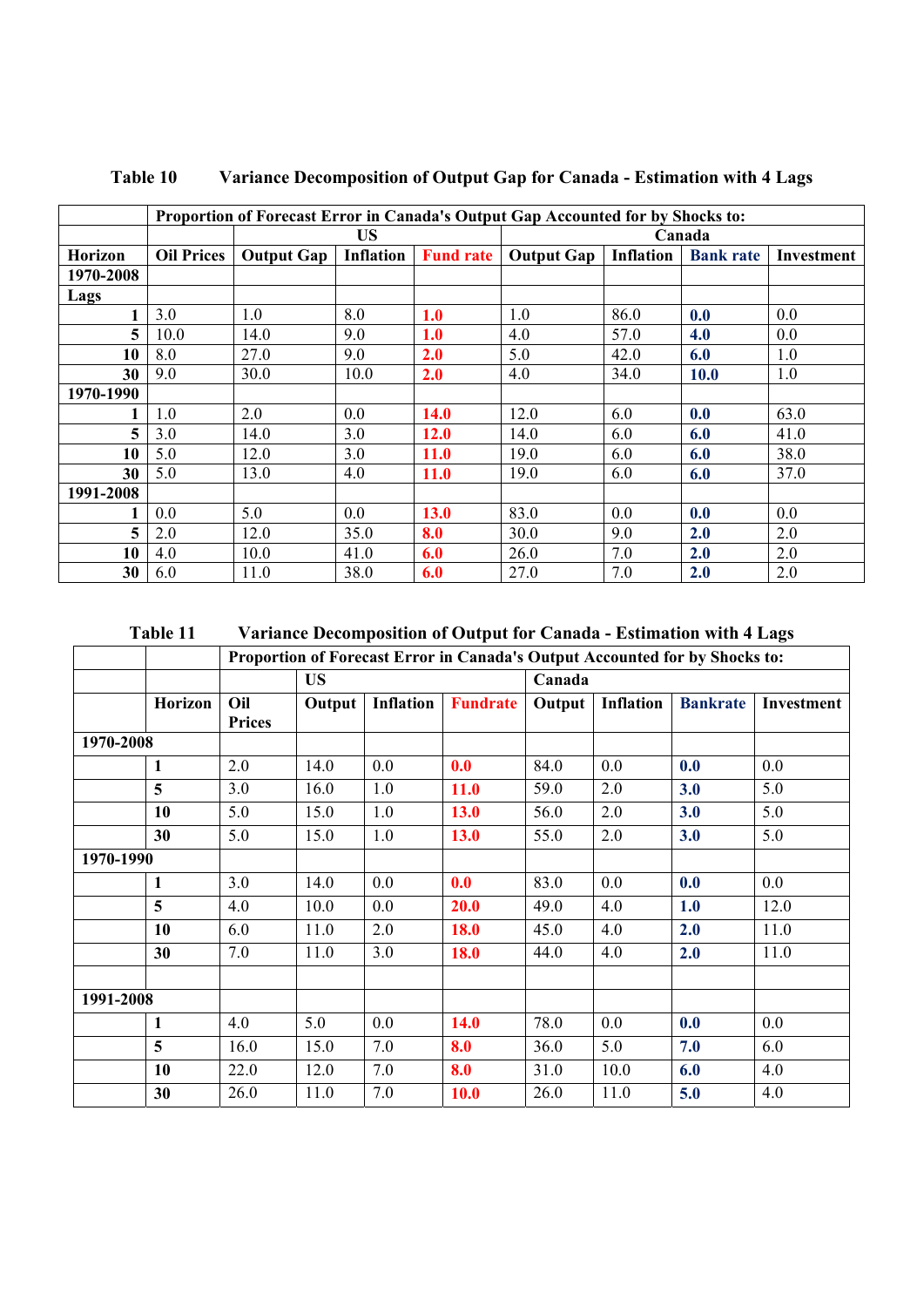| Proportion of Forecast Error in Canada's Inflation Accounted for by Shocks to: |                   |                   |                  |                  |                   |                  |                  |            |  |  |  |  |  |  |
|--------------------------------------------------------------------------------|-------------------|-------------------|------------------|------------------|-------------------|------------------|------------------|------------|--|--|--|--|--|--|
|                                                                                |                   |                   | <b>US</b>        |                  |                   |                  | Canada           |            |  |  |  |  |  |  |
| Horizon                                                                        | <b>Oil Prices</b> | <b>Output Gap</b> | <b>Inflation</b> | <b>Fund rate</b> | <b>Output Gap</b> | <b>Inflation</b> | <b>Bank rate</b> | Investment |  |  |  |  |  |  |
| 1970-2008                                                                      |                   |                   |                  |                  |                   |                  |                  |            |  |  |  |  |  |  |
| 1                                                                              | 11.0              | 0.0               | 9.0              | 0.0              | 3.0               | 77.0             | 0.0              | 0.0        |  |  |  |  |  |  |
| 5                                                                              | 10.0              | 15.0              | 10.0             | 3.0              | 7.0               | 51.0             | 3.0              | 0.0        |  |  |  |  |  |  |
| 10                                                                             | 16.0              | 14.0              | 7.0              | 4.0              | 9.0               | 42.0             | 5.0              | 2.0        |  |  |  |  |  |  |
| 30                                                                             | 16.0              | 13.0              | 8.0              | 5.0              | 9.0               | 41.0             | 5.0              | 5.0        |  |  |  |  |  |  |
| 1970-1990                                                                      |                   |                   |                  |                  |                   |                  |                  |            |  |  |  |  |  |  |
| 1                                                                              | 3.0               | 1.0               | 4.0              | 2.0              | 3.0               | 87.0             | 0.0              | 0.0        |  |  |  |  |  |  |
| 5                                                                              | 7.0               | 14.0              | 9.0              | 4.0              | 3.0               | 51.0             | 12.0             | 1.0        |  |  |  |  |  |  |
| 10                                                                             | 5.0               | 36.0              | 10.0             | 4.0              | 2.0               | 33.0             | 9.0              | 2.0        |  |  |  |  |  |  |
| 30                                                                             | 4.0               | 35.0              | 9.0              | 3.0              | 4.0               | 27.0             | <b>10.0</b>      | 7.0        |  |  |  |  |  |  |
| 1991-2008                                                                      |                   |                   |                  |                  |                   |                  |                  |            |  |  |  |  |  |  |
| 1                                                                              | 26.0              | 0.0               | 15.0             | 0.0              | 1.0               | 57.0             | 0.0              | 0.0        |  |  |  |  |  |  |
| 5                                                                              | 22.0              | 21.0              | 11.0             | 8.0              | 3.0               | 31.0             | 1.0              | 2.0        |  |  |  |  |  |  |
| 10                                                                             | 21.0<br>24.0      |                   | 9.0              | 9.0              | 3.0               | 28.0             | 3.0              | 3.0        |  |  |  |  |  |  |
| 30                                                                             | 23.0              | 21.0              | 9.0              | <b>10.0</b>      | 3.0               | 26.0             | 4.0              | 3.0        |  |  |  |  |  |  |

**Table 12 Variance Decomposition of Inflation for Canada based on the VAR with Output Gap – Estimation with 4 Lags** 

**Table 13 Variance Decomposition of Inflation for Canada based on the VAR with Output – Estimation with 4 Lags**

|              |         |                      | Proportion of Forecast Error in Canada's Inflation Accounted for by Shocks to: |                  |                 |        |                  |                 |            |  |  |  |  |  |  |  |
|--------------|---------|----------------------|--------------------------------------------------------------------------------|------------------|-----------------|--------|------------------|-----------------|------------|--|--|--|--|--|--|--|
|              |         |                      | <b>US</b>                                                                      |                  |                 | Canada |                  |                 |            |  |  |  |  |  |  |  |
|              | Horizon | Oil<br><b>Prices</b> | Output                                                                         | <b>Inflation</b> | <b>Fundrate</b> | Output | <b>Inflation</b> | <b>Bankrate</b> | Investment |  |  |  |  |  |  |  |
| 1970-2008    |         |                      |                                                                                |                  |                 |        |                  |                 |            |  |  |  |  |  |  |  |
| 1            |         | 1.0                  | 0.0                                                                            | 6.0              | 1.0             | 1.0    | 90.0             | 0.0             | 0.0        |  |  |  |  |  |  |  |
| 5            |         | 9.0                  | 7.0                                                                            | 13.0             | 2.0             | 5.0    | 59.0             | 2.0             | 3.0        |  |  |  |  |  |  |  |
| 10           |         | 8.0                  | 14.0                                                                           | 19.0             | 2.0             | 9.0    | 42.0             | 4.0             | 2.0        |  |  |  |  |  |  |  |
| 30           |         | 7.0                  | 21.0                                                                           | 21.0             | 2.0             | 8.0    | 30.0             | 6.0             | 4.0        |  |  |  |  |  |  |  |
| 1970-1990    |         |                      |                                                                                |                  |                 |        |                  |                 |            |  |  |  |  |  |  |  |
| 1            |         | 1.0                  | 0.0                                                                            | 5.0              | 2.0             | 0.0    | 92.0             | 0.0             | 0.0        |  |  |  |  |  |  |  |
| 5            |         | 7.0                  | 7.0                                                                            | 16.0             | 5.0             | 8.0    | 46.0             | <b>10.0</b>     | 0.0        |  |  |  |  |  |  |  |
| 10           |         | 7.0                  | 17.0                                                                           | 26.0             | 4.0             | 8.0    | 28.0             | 9.0             | 0.0        |  |  |  |  |  |  |  |
| 30           |         | 7.0                  | 21.0                                                                           | 26.0             | 5.0             | 7.0    | 24.0             | 9.0             | 1.0        |  |  |  |  |  |  |  |
| 1991-2008    |         |                      |                                                                                |                  |                 |        |                  |                 |            |  |  |  |  |  |  |  |
| $\mathbf{1}$ |         | 20.0                 | 0.0                                                                            | 13.0             | 3.0             | 1.0    | 62.0             | 0.0             | 0.0        |  |  |  |  |  |  |  |
| 5            |         | 25.0<br>18.0<br>9.0  |                                                                                | 16.0             | 1.0             | 26.0   | 1.0              | 3.0             |            |  |  |  |  |  |  |  |
| 10           |         | 29.0                 | 20.0                                                                           | 9.0              | 15.0            | 1.0    | 21.0             | 2.0             | 3.0        |  |  |  |  |  |  |  |
| 30           |         | 29.0                 | 18.0                                                                           | 10.0             | 15.0            | 3.0    | 20.0             | 2.0             | 4.0        |  |  |  |  |  |  |  |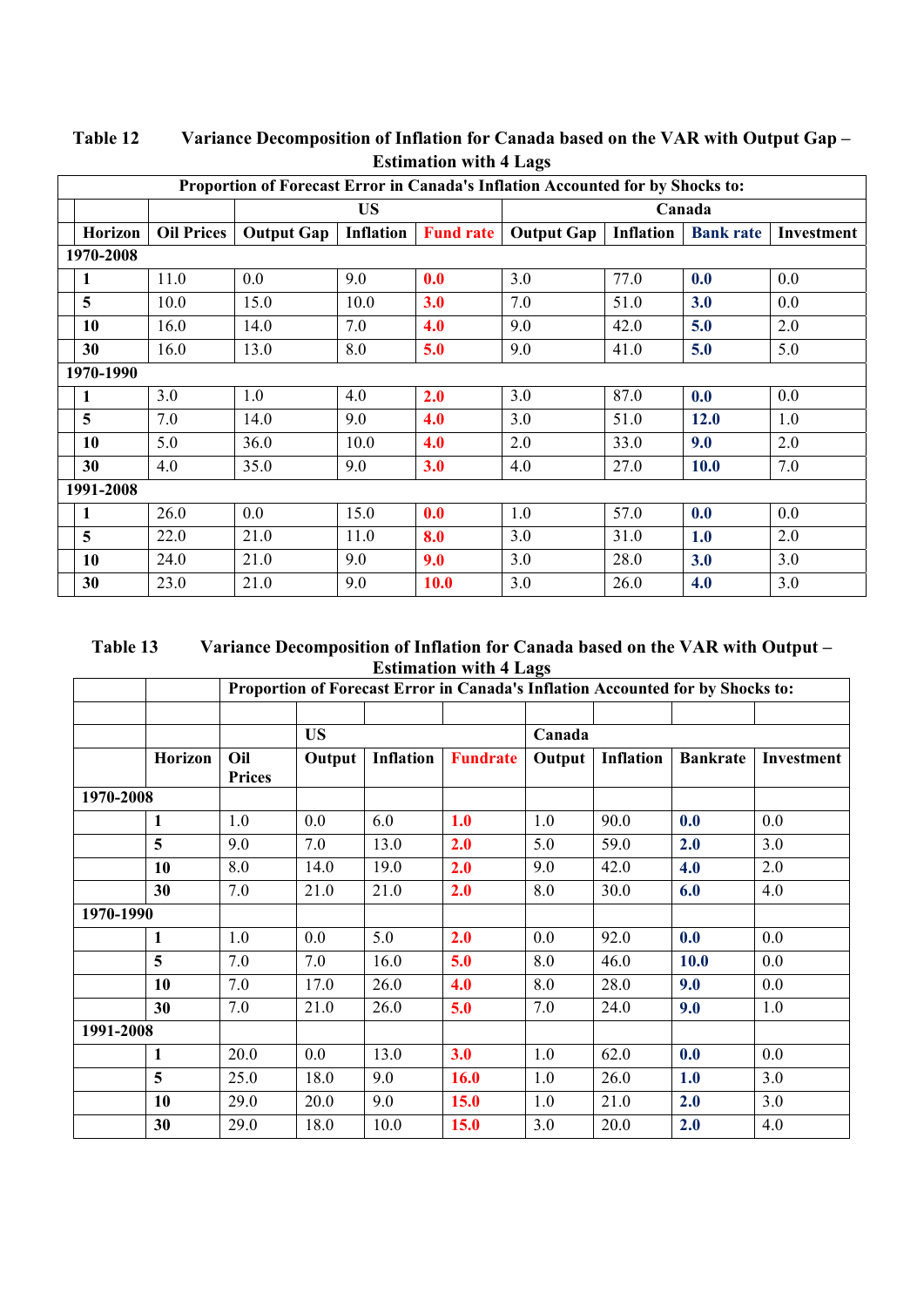|           |                |                   | Proportion of Forecast Error in Canada's Investment Accounted for by Shocks to: |                  |                  |                   |                  |                  |            |
|-----------|----------------|-------------------|---------------------------------------------------------------------------------|------------------|------------------|-------------------|------------------|------------------|------------|
|           |                |                   | <b>US</b>                                                                       |                  |                  | Canada            |                  |                  |            |
|           | <b>Horizon</b> | <b>Oil Prices</b> | <b>Output Gap</b>                                                               | <b>Inflation</b> | <b>Fund rate</b> | <b>Output Gap</b> | <b>Inflation</b> | <b>Bank</b> rate | Investment |
| 1970-2008 |                |                   |                                                                                 |                  |                  |                   |                  |                  |            |
|           |                | 1.0               | 0.0                                                                             | 1.0              | 1.0              | 1.0               | 25.0             | 5.0              | 67.0       |
|           | 5              | 14.0              | 7.0                                                                             | 11.0             | 2.0              | 11.0              | 14.0             | 5.0              | 36.0       |
|           | 10             | 17.0              | 7.0                                                                             | 10.0             | 4.0              | 12.0              | 13.0             | 6.0              | 31.0       |
|           | 30             | 17.0              | 6.0                                                                             | 10.0             | 7.0              | 12.0              | 13.0             | 7.0              | 28.0       |
| 1970-1990 |                |                   |                                                                                 |                  |                  |                   |                  |                  |            |
|           |                | 1.0               | 2.0                                                                             | 0.0              | 14.0             | 12.0              | 6.0              | 0.0              | 63.0       |
|           | 5              | 3.0               | 14.0                                                                            | 3.0              | 12.0             | 14.0              | 6.0              | 6.0              | 41.0       |
|           | 10             | 5.0               | 12.0                                                                            | 3.0              | <b>11.0</b>      | 19.0              | 6.0              | 6.0              | 38.0       |
|           | 30             | 5.0               | 13.0                                                                            | 4.0              | 11.0             | 19.0              | 6.0              | 6.0              | 37.0       |
| 1991-2008 |                |                   |                                                                                 |                  |                  |                   |                  |                  |            |
|           |                | 1.0               | 0.0                                                                             | 2.0              | 5.0              | 2.0               | 16.0             | 0.0              | 74.0       |
|           | 5              | 6.0               | 4.0                                                                             | 19.0             | 10.0             | 16.0              | 14.0             | 1.0              | 31.0       |
|           | 10             | 9.0               | 6.0                                                                             | 18.0             | 8.0              | 15.0              | 15.0             | 3.0              | 25.0       |
|           | 30             | 11.0              | 7.0                                                                             | 18.0             | 9.0              | 15.0              | 15.0             | 3.0              | 22.0       |

**Table 14 Variance Decomposition of Investment for Canada based on the VAR with Output Gap – Estimation with 4 Lags**

## **Table 15 Variance Decomposition of Investment for Canada based on the VAR with Output – Estimation with 4 Lags**

|           |                |                    | <b>Proportion of Forecast Error in Canada's Investment Accounted for by Shocks to:</b> |                  |                 |        |                  |                 |            |  |  |  |  |  |  |  |
|-----------|----------------|--------------------|----------------------------------------------------------------------------------------|------------------|-----------------|--------|------------------|-----------------|------------|--|--|--|--|--|--|--|
|           |                |                    | <b>US</b>                                                                              |                  |                 | Canada |                  |                 |            |  |  |  |  |  |  |  |
|           | <b>Horizon</b> | Oil                | Output                                                                                 | <b>Inflation</b> | <b>Fundrate</b> | Output | <b>Inflation</b> | <b>Bankrate</b> | Investment |  |  |  |  |  |  |  |
|           |                | <b>Prices</b>      |                                                                                        |                  |                 |        |                  |                 |            |  |  |  |  |  |  |  |
| 1970-2008 |                |                    |                                                                                        |                  |                 |        |                  |                 |            |  |  |  |  |  |  |  |
|           | 1              | 0.0                | 1.0                                                                                    | 0.0              | 4.0             | 13.0   | 4.0              | 0.0             | 78.0       |  |  |  |  |  |  |  |
|           | 5              | 5.0                | 11.0                                                                                   | 3.0              | 8.0             | 19.0   | 3.0              | 5.0             | 47.0       |  |  |  |  |  |  |  |
|           | 10             | 5.0                | 11.0                                                                                   | 3.0              | 8.0             | 20.0   | 3.0              | 5.0             | 46.0       |  |  |  |  |  |  |  |
|           | 30             |                    | 11.0                                                                                   | 3.0              | 8.0             | 20.0   | 3.0              | 5.0             | 46.0       |  |  |  |  |  |  |  |
| 1970-1990 |                |                    |                                                                                        |                  |                 |        |                  |                 |            |  |  |  |  |  |  |  |
|           | 1              | 1.0                | 0.0                                                                                    | 0.0              | 8.0             | 29.0   | 1.0              | 0.0             | 60.0       |  |  |  |  |  |  |  |
|           | 5              | 7.0                | 8.0                                                                                    | 5.0              | 14.0            | 25.0   | 2.0              | 5.0             | 34.0       |  |  |  |  |  |  |  |
|           | 10             | 7.0                | 8.0                                                                                    | 5.0              | 13.0            | 26.0   | 2.0              | 6.0             | 33.0       |  |  |  |  |  |  |  |
|           | 30             | 7.0                | 9.0                                                                                    | 6.0              | 13.0            | 26.0   | 2.0              | 6.0             | 32.0       |  |  |  |  |  |  |  |
| 1991-2008 |                |                    |                                                                                        |                  |                 |        |                  |                 |            |  |  |  |  |  |  |  |
|           | 1              | 0.0                | 0.0                                                                                    | 1.0              | 5.0             | 3.0    | 7.0              | 1.0             | 83.0       |  |  |  |  |  |  |  |
|           | 5              | 7.0<br>8.0<br>10.0 |                                                                                        | <b>16.0</b>      | 18.0            | 8.0    | 1.0              | 33.0            |            |  |  |  |  |  |  |  |
|           | 10             | 10.0               | 8.0<br>10.0                                                                            |                  | 14.0            | 18.0   | 11.0             | 3.0             | 28.0       |  |  |  |  |  |  |  |
|           | 30             | 16.0               | 7.0                                                                                    | 10.0             | 13.0            | 15.0   | 12.0             | 3.0             | 24.0       |  |  |  |  |  |  |  |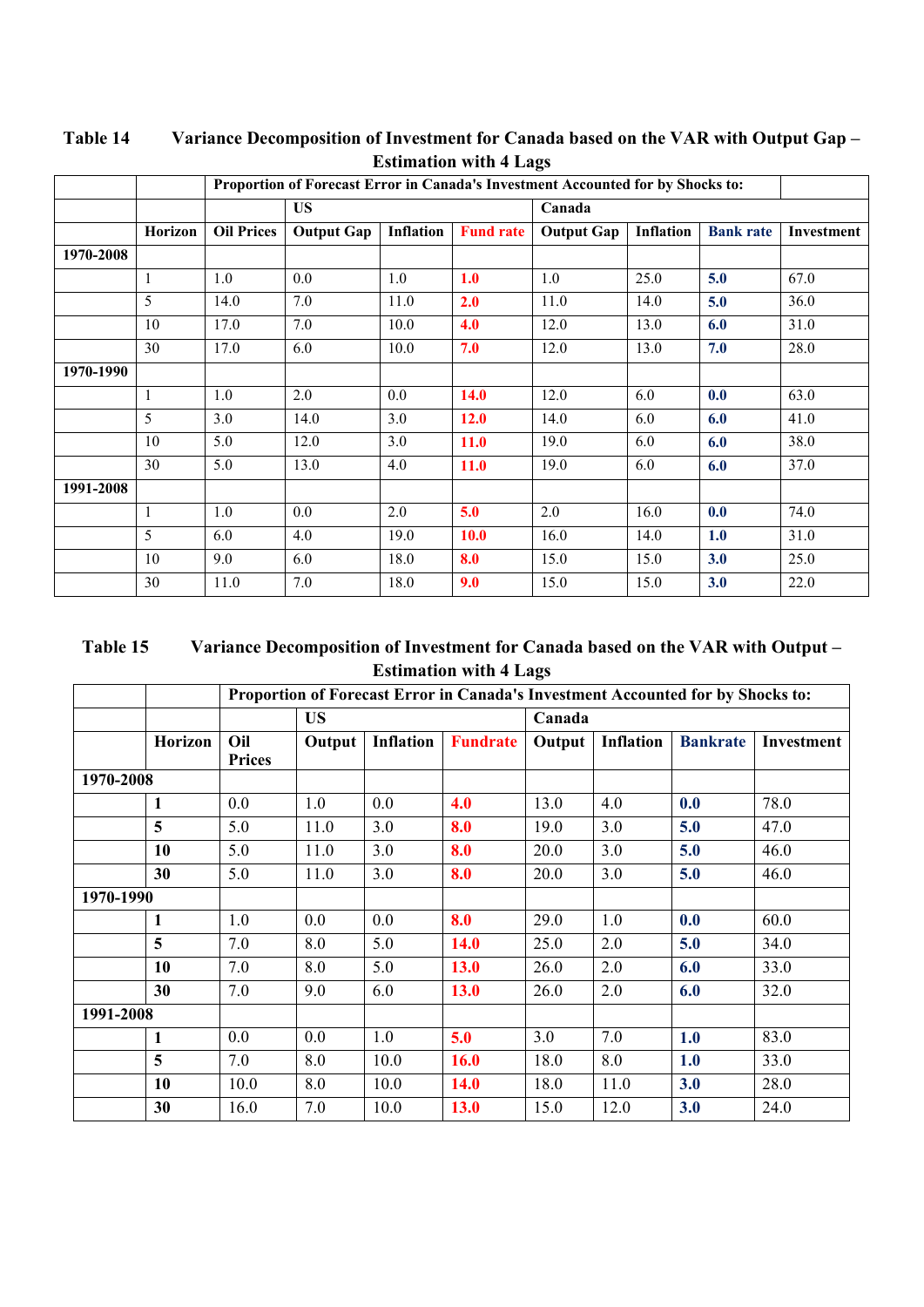|           |                      |               |           |                     |               |                  | Proportion of Forecast Error in Mexico's Investment Accounted for by Shocks to: |                   |  |                      | Proportion of Forecast Error in Canada's Investment Accounted for by Shocks to: |           |                  |               |           |                         |            |  |
|-----------|----------------------|---------------|-----------|---------------------|---------------|------------------|---------------------------------------------------------------------------------|-------------------|--|----------------------|---------------------------------------------------------------------------------|-----------|------------------|---------------|-----------|-------------------------|------------|--|
| 1981-2008 |                      |               | <b>US</b> |                     |               | Mexico           |                                                                                 |                   |  |                      |                                                                                 | <b>US</b> |                  | Canada        |           |                         |            |  |
| Horizon   | Oil<br><b>Prices</b> | Output<br>gap | Inflation | <b>Fund</b><br>rate | Output<br>gap | <b>Inflation</b> | interest<br>rate                                                                | <b>Investment</b> |  | Oil<br><b>Prices</b> | Output<br>Inflation<br>gap                                                      |           | <b>Fund rate</b> | Output<br>gap | Inflation | <b>Interest</b><br>rate | Investment |  |
|           | 2.0                  | 0.0           | 2.0       | 0.0                 | 5.0           | 5.0              | 5.0                                                                             | 80.0              |  | 1.0                  | 1.0                                                                             | 1.0       | 1.0              | 5.0           | 19.0      | 4.0                     | 69.0       |  |
| 5         | 5.0                  | 1.0           | 5.0       | 5.0                 | 11.0          | 12.0             | 4.0                                                                             | 55.0              |  | 11.0                 | 6.0                                                                             | 10.0      | 4.0              | 8.0           | 12.0      | 5.0                     | 44.0       |  |
| 10        | 5.0                  | 1.0           | 6.0       | 4.0                 | 10.0          | 16.0             | 5.0                                                                             | 53.0              |  | 12.0                 | 8.0                                                                             | 9.0       | 5.0              | 13.0          | 10.0      | 5.0                     | 37.0       |  |
| 30        | 4.0                  | 1.0           | 6.0       | 4.0                 | 10.0          | 15.0             | 5.0                                                                             | 54.0              |  | 13.0                 | 9.0                                                                             | 9.0       | 6.0              | 13.0          | 10.0      | 5.0                     | 36.0       |  |
|           |                      |               | <b>US</b> |                     |               | Mexico           |                                                                                 |                   |  |                      | <b>US</b><br>Canada                                                             |           |                  |               |           |                         |            |  |
|           | Oil<br><b>Prices</b> | Output        | Inflation | <b>Fund</b><br>rate | Output        | Inflation        | interest<br>rate                                                                | Investment        |  | Oil<br><b>Prices</b> | Output                                                                          | Inflation | <b>Fund rate</b> | Output        | Inflation | <b>Interest</b><br>rate | Investment |  |
|           | 1.0                  | 0.0           | 2.0       | 0.0                 | 5.0           | 5.0              | 5.0                                                                             | 81.0              |  | 1.0                  | 1.0                                                                             | 1.0       | 2.0              | 3.0           | 15.0      | 3.0                     | 73.0       |  |
| 5         | 6.0                  | 0.0           | 5.0       | 5.0                 | 12.0          | 11.0             | 4.0                                                                             | 57.0              |  | 10.0                 | 9.0                                                                             | 10.0      | 5.0              | 11.0          | 10.0      | 5.0                     | 41.0       |  |
| 10        | 5.0                  | 1.0           | 5.0       | 4.0                 | 11.0          | 16.0             | 5.0                                                                             | 54.0              |  | 13.0                 | 8.0                                                                             | 10.0      | 5.0              | 11.0          | 9.0       | 5.0                     | 39.0       |  |
| 30        | 5.0                  | 1.0           | 6.0       | 4.0                 | 11.0          | 14.0             | 4.0                                                                             | 55.0              |  | 13.0                 | 8.0                                                                             | 10.0      | 5.0              | 11.0          | 9.0       | 4.0                     | 39.0       |  |

**Table 16 Comparison of the Variance Decomposition of Investment between Canada and Mexico – Estimation with 4 Lags** 

## **Table 17 Comparison of the Variance Decomposition of Inflation between Canada and Mexico – Estimation with 4 Lags**

|           |                      |               |           |                     |               | Proportion of Forecast Error in Mexico's Inflation Accounted for by Shocks to: |                         |            |                      |               |           | Proportion of Forecast Error in Canada's Inflation Accounted for by Shocks to: |               |           |                         |            |  |
|-----------|----------------------|---------------|-----------|---------------------|---------------|--------------------------------------------------------------------------------|-------------------------|------------|----------------------|---------------|-----------|--------------------------------------------------------------------------------|---------------|-----------|-------------------------|------------|--|
| 1981-2008 |                      |               | <b>US</b> |                     |               | Mexico                                                                         |                         |            |                      |               | <b>US</b> |                                                                                |               | Canada    |                         |            |  |
| Horizon   | Oil<br><b>Prices</b> | Output<br>gap | Inflation | <b>Fund</b><br>rate | Output<br>gap | Inflation                                                                      | <b>Interest</b><br>rate | Investment | Oil<br><b>Prices</b> | Output<br>gap | Inflation | <b>Fund rate</b>                                                               | Output<br>gap | Inflation | <b>Interest</b><br>rate | Investment |  |
|           | 0.0                  | 1.0           | 0.0       | 2.0                 | 3.0           | 95.0                                                                           | 0.0                     | 0.0        | 6.0                  | 1.0           | 11.0      | $\bf{0.0}$                                                                     | 1.0           | 82.0      | 0.0                     | 0.0        |  |
| 5         | $1.0\,$              | 1.0           | 1.0       | 1.0                 | 3.0           | 84.0                                                                           | 8.0                     | 1.0        | 6.0                  | 12.0          | 9.0       | 4.0                                                                            | 5.0           | 58.0      | 2.0                     | 4.0        |  |
| 10        | $1.0\,$              | 1.0           | 3.0       | 1.0                 | 3.0           | 80.0                                                                           | <b>10.0</b>             | 1.0        | 6.0                  | 14.0          | 8.0       | 4.0                                                                            | 10.0          | 50.0      | 3.0                     | 4.0        |  |
| 30        | $1.0\,$              | 2.0           | 3.0       | <b>1.0</b>          | 3.0           | 79.0                                                                           | <b>10.0</b>             | 1.0        | 7.0                  | 14.0          | 9.0       | 5.0                                                                            | 10.0          | 49.0      | 3.0                     | 4.0        |  |
|           |                      |               | <b>US</b> |                     |               | Mexico                                                                         |                         |            |                      |               | <b>US</b> |                                                                                |               |           | Canada                  |            |  |
| Horizon   | Oil<br>Prices        | Output        | Inflation | <b>Fund</b><br>rate | Output        | Inflation                                                                      | <b>Interest</b><br>rate | Investment | Oil<br><b>Prices</b> | <b>Output</b> | Inflation | <b>Fund rate</b>                                                               | Output        | Inflation | <b>Interest</b><br>rate | Investment |  |
|           | 0.0                  | 0.0           | 0.0       | 1.0                 | 5.0           | 93.0                                                                           | 0.0                     | 0.0        | 8.0                  | 0.0           | 12.0      | 0.0                                                                            | 2.0           | 77.0      | 0.0                     | 0.0        |  |
| 5         | 0.0                  | 1.0           | 2.0       | 0.0                 | 6.0           | 81.0                                                                           | 9.0                     | 1.0        | 12.0                 | 10.0          | 12.0      | 3.0                                                                            | 2.0           | 55.0      | 3.0                     | 4.0        |  |
| 10        | $1.0\,$              | 1.0           | 4.0       | 1.0                 | 7.0           | 74.0                                                                           | <b>10.0</b>             | 1.0        | 11.0                 | 12.0          | 11.0      | 3.0                                                                            | 3.0           | 52.0      | 4.0                     | 4.0        |  |
| 30        | 2.0                  | 1.0           | 5.0       | 1.0                 | 8.0           | 72.0                                                                           | <b>10.0</b>             | 2.0        | 11.0                 | 12.0          | 11.0      | 4.0                                                                            | 3.0           | 51.0      | 4.0                     | 5.0        |  |